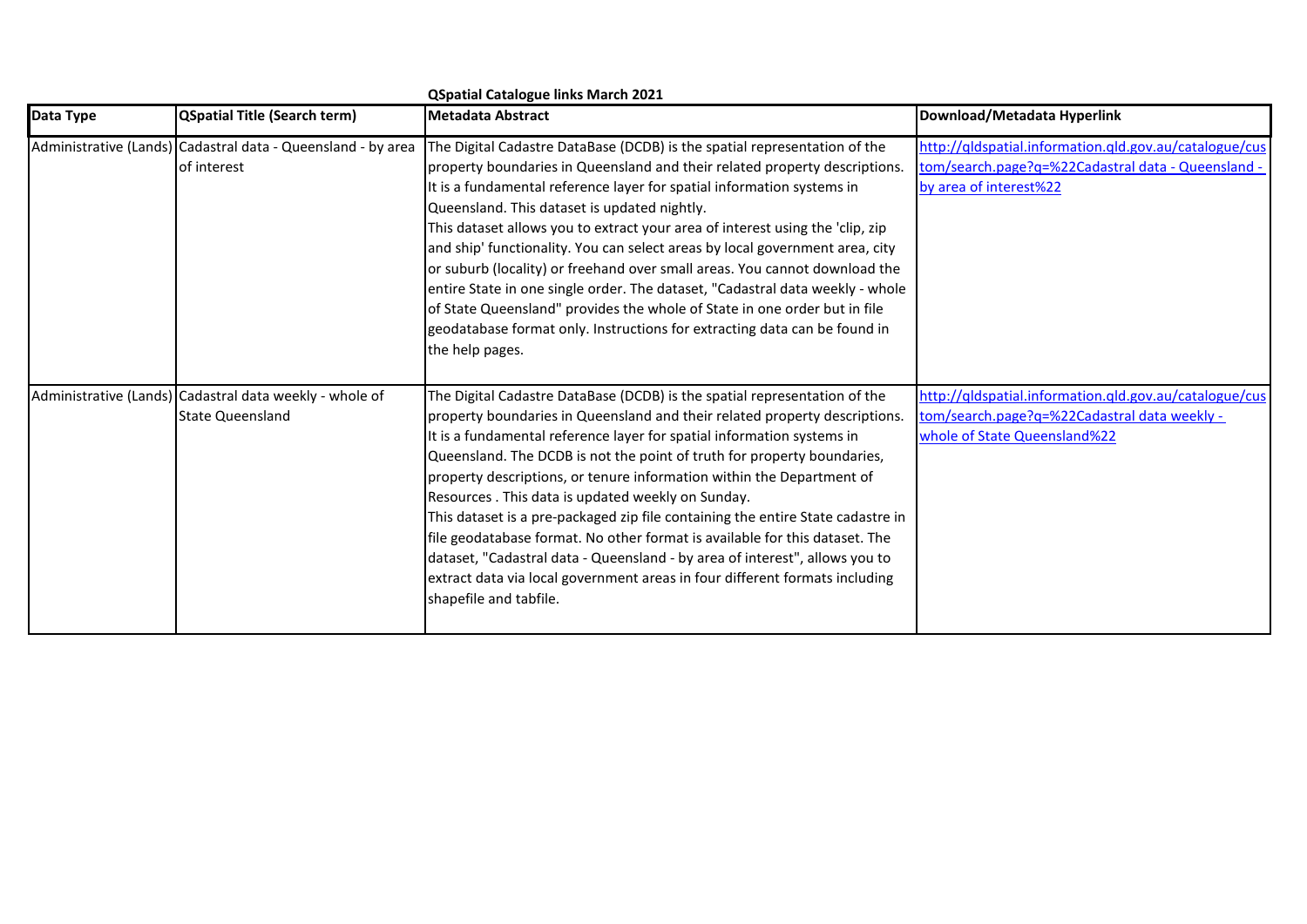| Data Type | <b>QSpatial Title (Search term)</b>                                                       | <b>Metadata Abstract</b>                                                                                                                                                                                                                                                                                                                                                                                                                                                                                                                                                                                                                                                                                                    | Download/Metadata Hyperlink                                                                                                                          |
|-----------|-------------------------------------------------------------------------------------------|-----------------------------------------------------------------------------------------------------------------------------------------------------------------------------------------------------------------------------------------------------------------------------------------------------------------------------------------------------------------------------------------------------------------------------------------------------------------------------------------------------------------------------------------------------------------------------------------------------------------------------------------------------------------------------------------------------------------------------|------------------------------------------------------------------------------------------------------------------------------------------------------|
|           | Administrative (Lands) Local government area boundaries -<br>Queensland                   | Most local government areas are defined by the Local Government<br>Regulation 2012 although Weipa Town is recognised as a Local Government<br>Area under the Commonwealth Aluminium Corporation Pty Limited<br>Agreement (Weipa Town Area) Regulation 1994 Sub Legislation No 339.<br>For coastal areas other than Brisbane, the LGA comprises the mainland and<br>all islands above their respective sea-shores within the encompassed area.<br>Brisbane LGA comprises the mainland and the whole of Fisherman, Green,<br>Mud and St Helena Islands (being islands situated in or adjacent to Moreton<br>Bay) above the low-water mark. The boundaries of Brisbane are defined by<br>the City of Brisbane Regulation 2012. | http://qldspatial.information.qld.gov.au/catalogue/cus<br>tom/search.page?q=%22Local government area<br>boundaries - Queensland%22                   |
|           | Administrative (Lands) Local government area divisional<br>boundaries - Queensland - 2016 | The spatial representation of local government division boundaries in<br>Queensland for the purposes of the 2016 local government elections.<br>Following the conclusion of the 2016 local government elections, these<br>boundaries will become the current and actual boundaries for Queensland<br>local government divisional areas                                                                                                                                                                                                                                                                                                                                                                                      | http://qldspatial.information.qld.gov.au/catalogue/cus<br>tom/search.page?q=%22Local government area<br>divisional boundaries - Queensland - 2016%22 |
|           | Administrative (Lands) Place names gazetteer - Queensland                                 | This is the list of approved place names as per the Qld Place Names Act<br>1994. The gazetteer is extracted from the place names database (PNDB)<br>where each place name is represented as a point of latitude and longitude.<br>For further details see History-Lineage statement below. Additional<br>information on Place Names can be found on the department's web site at<br>http://www.qld.gov.au/environment/land/place-names/                                                                                                                                                                                                                                                                                     | http://qldspatial.information.qld.gov.au/catalogue/cus<br>tom/search.page?q=%22Place names gazetteer -<br>Queensland%22                              |
|           | Administrative (Lands) Property address Queensland -data<br>package                       | Property address data is a digital index of property identifiers and the<br>corresponding property descriptor (Lot on plan number). This dataset is an<br>extract from the property address database and includes primary and<br>alternate property addresses. The primary purpose of this dataset is to<br>relate lot on plan to a location address. This download includes a document<br>explaining the forthcoming improved data.                                                                                                                                                                                                                                                                                        | http://qldspatial.information.qld.gov.au/catalogu<br>e/custom/search.page?q=%22Property address<br>Queensland - data package%22                      |
|           | Administrative (Lands) Property boundaries Queensland                                     | This polygon layer is a 'lite' version of the Digital Cadastral Database (DCDB)<br>showing minimal attribute data about the property boundaries e.g.: base lot<br>polygons, Lot and Plan attributes and an accuracy statement covering the<br>whole of Queensland. This data is updated nightly.                                                                                                                                                                                                                                                                                                                                                                                                                            | http://qldspatial.information.qld.gov.au/catalogue/cus<br>tom/search.page?q=%22Property boundaries<br>Queensland%22                                  |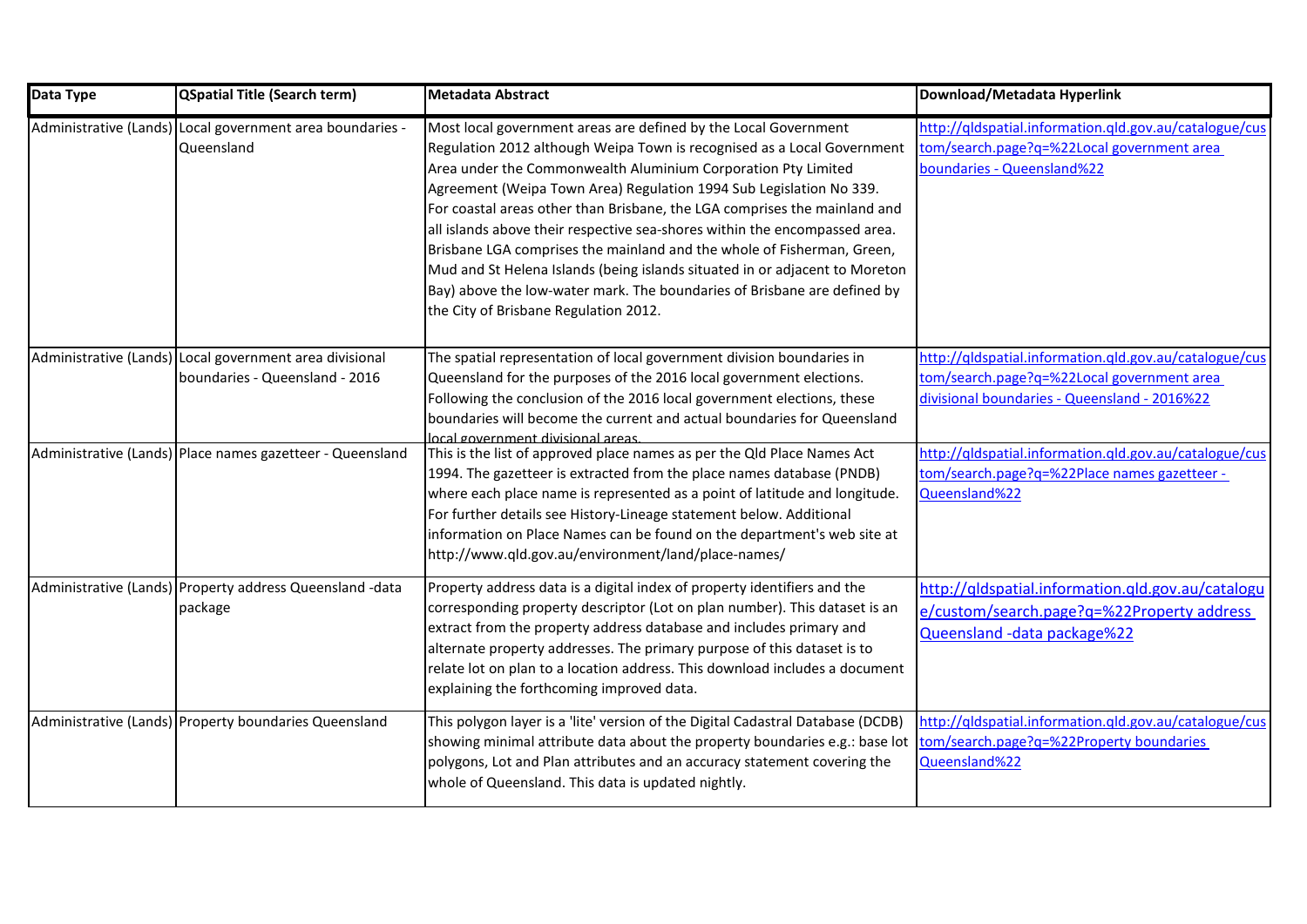| Data Type | <b>QSpatial Title (Search term)</b>                                                               | <b>Metadata Abstract</b>                                                                                                                                                                                                                                                                                                                                                                                                                                                                                                                                                                                                                                                                                                                                                                    | Download/Metadata Hyperlink                                                                                                                                     |
|-----------|---------------------------------------------------------------------------------------------------|---------------------------------------------------------------------------------------------------------------------------------------------------------------------------------------------------------------------------------------------------------------------------------------------------------------------------------------------------------------------------------------------------------------------------------------------------------------------------------------------------------------------------------------------------------------------------------------------------------------------------------------------------------------------------------------------------------------------------------------------------------------------------------------------|-----------------------------------------------------------------------------------------------------------------------------------------------------------------|
|           | Administrative (Lands) Queensland 1:100000 map sheet key<br>map                                   | This file provides a listing of map sheet names appearing on 1:100 000 scale<br>maps.                                                                                                                                                                                                                                                                                                                                                                                                                                                                                                                                                                                                                                                                                                       | http://qldspatial.information.qld.gov.au/catalogue/cus<br>tom/search.page?q=%22Queensland 1:100000 map<br>sheet key map%22                                      |
|           | Administrative (Lands) Queensland 1:250000 map sheet key<br>map                                   | This file provides a listing of map sheet names appearing on 1:250 000 scale<br>maps.                                                                                                                                                                                                                                                                                                                                                                                                                                                                                                                                                                                                                                                                                                       | http://qldspatial.information.qld.gov.au/catalogue/cus<br>tom/search.page?q=%22Queensland 1:250000 map<br>sheet key map%22                                      |
|           | Administrative (Lands) Regional boundaries - Department of<br>Natural Resources, Mines and Energy | This dataset depicts the Queensland Department of Resources<br>administrative regional boundaries.                                                                                                                                                                                                                                                                                                                                                                                                                                                                                                                                                                                                                                                                                          | http://qldspatial.information.qld.gov.au/catalogu<br>e/custom/search.page?q=%22Regional<br>boundaries - Department of Natural Resources,<br>Mines and Energy%22 |
|           | Administrative (Lands) Rural properties - Queensland                                              | This dataset shows the extent of named Rural Properties (horticultural or<br>agricultural farms) within the State of Queensland. The data has been<br>compiled from numerous sources to produce a state wide coverage with the<br>boundaries aligned to the Queensland Digital Cadastral Database (DCDB).<br>Attributes within the data describe the date of extraction from the DCDB<br>and the source for the extent and name of the property. Source data has<br>been obtained from: - Queensland Department of Agriculture, Fisheries and<br>Forestry - Queensland Digital Cadastral Database - Queensland Rural<br>Valuations Project - Queensland Government Field Checking - Geoscience<br>Australia Field Checking - Advice from property owners and departmental<br>regional staff | http://qldspatial.information.qld.gov.au/catalogue/cus<br>tom/search.page?q=%22Rural properties -<br>Queensland%22                                              |
|           | Administrative (Lands) State electoral boundaries<br>Queensland                                   | The State Electoral Boundaries Dataset is the spatial representation of the<br>State Electoral Boundaries of Queensland. These boundaries divide the State<br>into areas for state electoral purposes.                                                                                                                                                                                                                                                                                                                                                                                                                                                                                                                                                                                      | http://qldspatial.information.qld.gov.au/catalogu<br>e/custom/search.page?q=%22State electoral<br>boundaries%22                                                 |
|           | Administrative (Lands) Survey control register - Queensland                                       | A spatial layer containing records of Queensland's geodetic survey control<br>information. The database provides for the effective management of the<br>geodetic survey control information for Queensland for which the<br>Department of Resources is responsible under the Survey and Mapping<br>Infrastructure Act 2003. The records contain: Registered number - number<br>of survey control mark Local Authority - name of local authority Vertical<br>Height - height of mark Vertical Datum - datum of the height.                                                                                                                                                                                                                                                                   | http://qldspatial.information.qld.gov.au/catalogue/cus<br>tom/search.page?q=%22Survey control register -<br>Queensland%22                                       |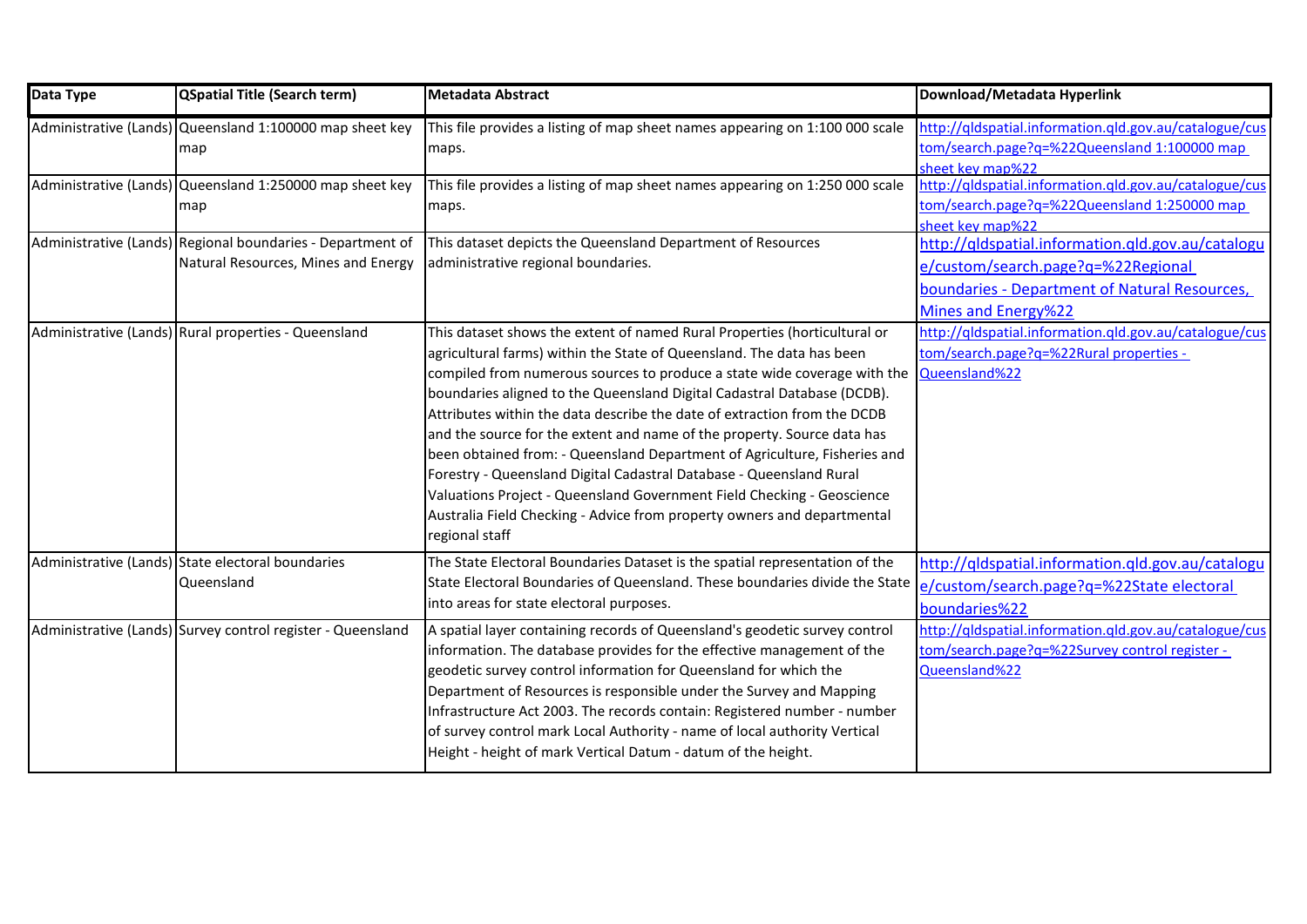| Data Type                 | <b>QSpatial Title (Search term)</b>                                           | Metadata Abstract                                                                                                                                                                                                                                                                                                                                                                                                                                                                                                                                                         | Download/Metadata Hyperlink                                                                                                                                     |
|---------------------------|-------------------------------------------------------------------------------|---------------------------------------------------------------------------------------------------------------------------------------------------------------------------------------------------------------------------------------------------------------------------------------------------------------------------------------------------------------------------------------------------------------------------------------------------------------------------------------------------------------------------------------------------------------------------|-----------------------------------------------------------------------------------------------------------------------------------------------------------------|
|                           | Administrative (Lands) Survey control register - Queensland<br>text           | This dataset is a textual extract of selected fields from the Queensland<br>Survey Control Register which the Department is responsible for under the<br>Survey and Mapping Infrastructure Act 2003. The register records<br>information about survey control marks that underpin the State's geodetic<br>infrastructure. For each survey control mark, this extract contains,<br>administrative information, a description of the type of monument, GDA94<br>coordinates, an AHD71 height if determined, and a measure of the accuracy<br>of the coordinates and height. | http://qldspatial.information.qld.gov.au/catalogu<br>e/custom/search.page?q=%22Survey control<br>register - Queensland - text%22                                |
| Administrative<br>(Mines) | Advertised areas for petroleum -<br>Queensland                                | Areas within Queensland that are subject to a call for tenders for the grant<br>of a Petroleum Exploration Permit (ATP).                                                                                                                                                                                                                                                                                                                                                                                                                                                  | http://qldspatial.information.qld.gov.au/catalogue/cus<br>tom/search.page?q=%22Advertised areas for<br>petroleum - Queensland%22                                |
| Administrative<br>(Mines) | Advertised areas for mineral -<br>Queensland                                  | This advertised area for mineral is for the call for tenders for mineral<br>exploration.                                                                                                                                                                                                                                                                                                                                                                                                                                                                                  | http://qldspatial.information.qld.gov.au/catalogu<br>e/custom/search.page?q=%22Advertised areas<br>for mineral - Queensland%22                                  |
| Administrative<br>(Mines) | Block grids - geographic grid pattern -<br>Queensland                         | A grid used for exploration tenure management using the basic unit (a<br>BLOCK) defined as five minutes of latitude by five minutes of longitude.                                                                                                                                                                                                                                                                                                                                                                                                                         | http://qldspatial.information.qld.gov.au/catalogue/cus<br>tom/search.page?q=%22Block grids - geographic grid<br>pattern - Queensland%22                         |
| Administrative<br>(Mines) | Subblock grids - geographic grid<br>pattern - Queensland                      | A grid used to describe exploration tenures where the subblock is the<br>smallest unit within this grid. Each subblock covers an area of one (1) minute<br>of latitude by one (1) minute of longitude.                                                                                                                                                                                                                                                                                                                                                                    | http://qldspatial.information.qld.gov.au/catalogue/cus<br>tom/search.page?q=%22Subblock grids - geographic<br>grid pattern - Queensland%22                      |
| Administrative<br>(Mines) | Block identification map key sheets -<br>geographic grid pattern - Queensland | Describes the primary 5 minute blocks for tenure management purposes.                                                                                                                                                                                                                                                                                                                                                                                                                                                                                                     | http://qldspatial.information.qld.gov.au/catalogue/cus<br>tom/search.page?q=%22Block identification map key<br>sheets - geographic grid pattern - Queensland%22 |
| Administrative<br>(Mines) | Mining regions and districts -<br>Queensland                                  | This theme depicts the administrative areas (Regions and Mining Districts)<br>for exploration and mining tenures in Queensland, for Department of<br>Resources.                                                                                                                                                                                                                                                                                                                                                                                                           | http://qldspatial.information.qld.gov.au/catalogue/cus<br>tom/search.page?q=%22Mining regions and districts -<br>Queensland%22                                  |
| Administrative<br>(Mines) | Moratorium areas for minerals -<br>Queensland                                 | Expired or surrendered mineral exploration permit areas are held under<br>moratorium for a period of time to allow competitive applications to be<br>lodged for this land.                                                                                                                                                                                                                                                                                                                                                                                                | http://qldspatial.information.qld.gov.au/catalogue/cus<br>tom/search.page?q=%22Moratorium areas for<br>minerals - Queensland%22                                 |
| Administrative<br>(Mines) | Nominated coal areas - Queensland                                             | Identifies future land release areas for Coal Exploration.                                                                                                                                                                                                                                                                                                                                                                                                                                                                                                                | http://qldspatial.information.qld.gov.au/catalogue/cus<br>tom/search.page?q=%22Nominated coal areas -<br>Queensland%22                                          |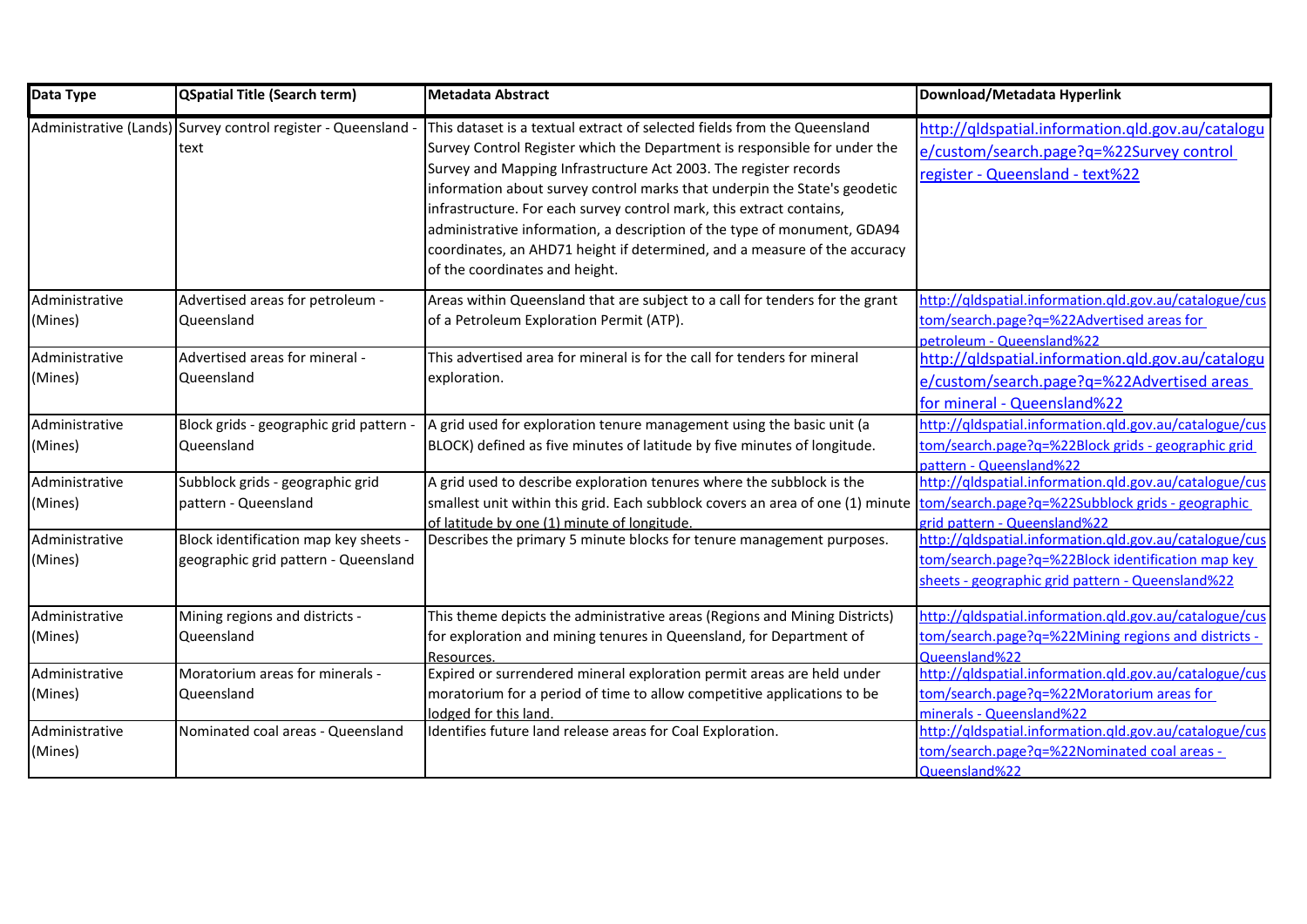| Data Type                 | <b>QSpatial Title (Search term)</b>                     | <b>Metadata Abstract</b>                                                                                                                                                                                                                                                                                                                                                                                                                                                                                      | Download/Metadata Hyperlink                                                                                                               |
|---------------------------|---------------------------------------------------------|---------------------------------------------------------------------------------------------------------------------------------------------------------------------------------------------------------------------------------------------------------------------------------------------------------------------------------------------------------------------------------------------------------------------------------------------------------------------------------------------------------------|-------------------------------------------------------------------------------------------------------------------------------------------|
| Administrative<br>(Mines) | Proposed advertised area coal -<br>Queensland           | This proposed advertised area for Coal is for the proposed call for tenders<br>for coal exploration.                                                                                                                                                                                                                                                                                                                                                                                                          | http://qldspatial.information.qld.gov.au/catalogu<br>e/custom/search.page?q=%22Proposed<br>advertised area for coal - Queensland%22       |
| Administrative<br>(Mines) | Proposed advertised areas for<br>mineral - Queensland   | This proposed advertised area for Mineral is for the proposed call for<br>tenders for mineral exploration.                                                                                                                                                                                                                                                                                                                                                                                                    | http://qldspatial.information.qld.gov.au/catalogu<br>e/custom/search.page?q=%22Proposed<br>advertised areas for mineral - Queensland%22   |
| Administrative<br>(Mines) | Proposed advertised areas for<br>petroleum - Queensland | This proposed advertised area for Petroleum is for the proposed call for<br>tenders for petroleum exploration.                                                                                                                                                                                                                                                                                                                                                                                                | http://gldspatial.information.gld.gov.au/catalogu<br>e/custom/search.page?q=%22Proposed<br>advertised areas for petroleum - Queensland%22 |
| Constraint                | Coordinated conservation areas -<br>Queensland          | Coordination conservation area boundaries are primarily defined using<br>cadastral parcels, with GPS data collected for partial boundaries. Boundaries<br>following creeks or irregular boundaries are digitised. Relevant boundaries<br>are updated to coincide with the DCDB current at the date of publication<br>using topological rules                                                                                                                                                                  | http://qldspatial.information.qld.gov.au/catalogue/cus<br>tom/search.page?q=%22Coordinated conservation<br>areas - Queensland%22          |
| Constraint                | Forest consent areas - Queensland                       | A forest consent area is created when the lessee of a State land lease that is<br>approved to be converted under the Land Act 1994 to freehold, and the<br>chief executive for the Department of Agriculture and Fisheries, enter into a<br>forest consent agreement that identified an area as a forest consent area.<br>The State retains ownership of the commercial timber on a forest consent<br>area, as the ownership of the commercial timber is separate from the<br>ownership of the freehold land. | http://gldspatial.information.gld.gov.au/catalogu<br>e/custom/search.page?q=%22Forest consent<br>areas - Queensland%22                    |
| Constraint                |                                                         | Forest entitlement areas - Queensland This is a layer of Forest Entitlement Area (FEA) data for the whole of<br>Queensland. Under the Forestry Act 1959, "forest entitlement area means a<br>reservation of commercial timber, and the land on which it stands, to the<br>State in a deed of grant or freeholding lease".                                                                                                                                                                                     | http://qldspatial.information.qld.gov.au/catalogue/cus<br>tom/search.page?q=%22Forest entitlement areas -<br>Queensland%22                |
| Constraint                | Forest management units -<br>Queensland                 | Spatial information describing forest management units (MUID) which<br>denote areas where the State owns the forest products on the land under<br>the Forestry Act 1959 and has a commercial interest in managing the forest<br>products through the Forest Products unit within the Department of<br><b>Agriculture and Fisheries</b>                                                                                                                                                                        | http://qldspatial.information.qld.gov.au/catalogue/cus<br>tom/search.page?q=%22Forest management units -<br>Queensland%22                 |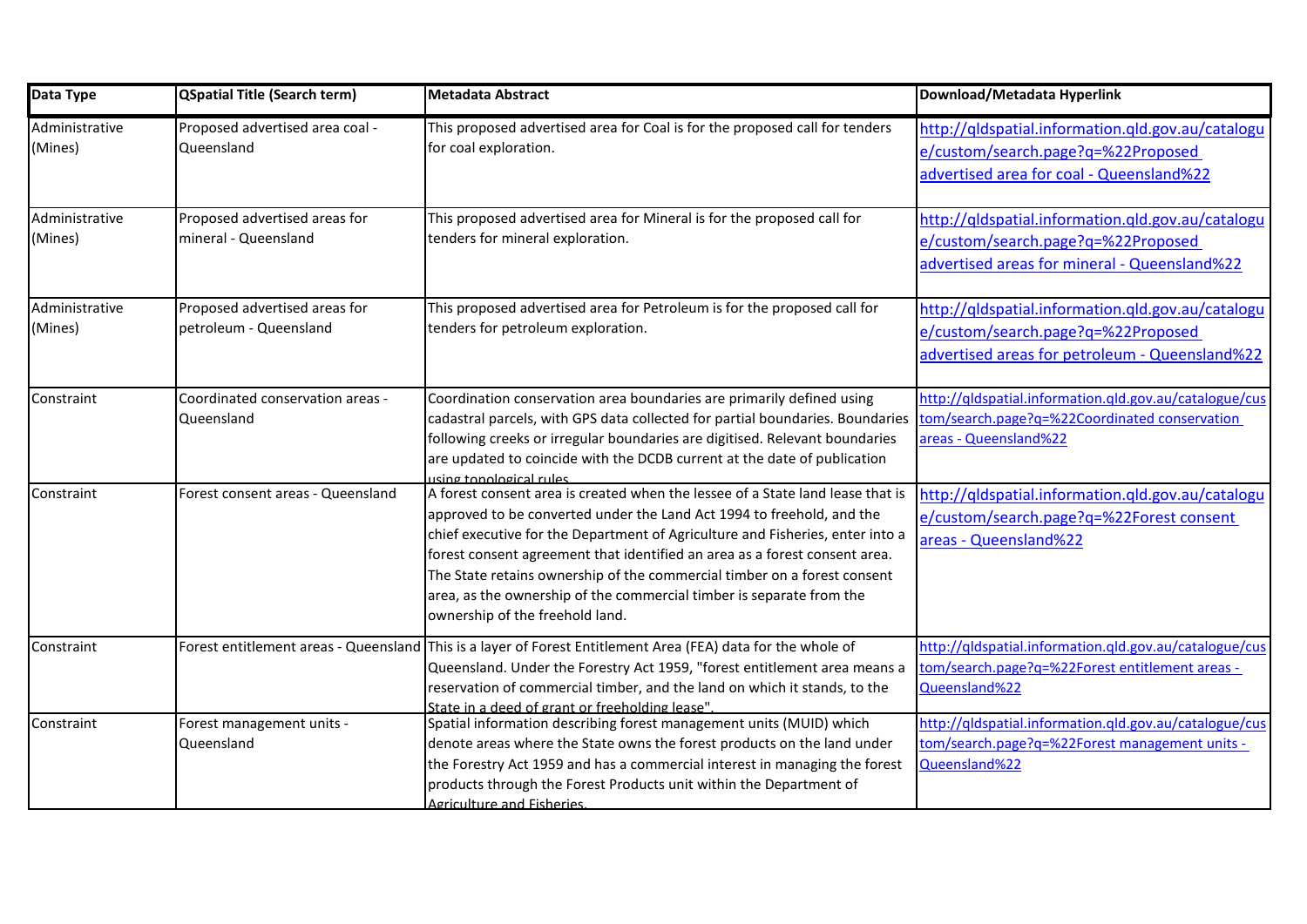| Data Type  | <b>QSpatial Title (Search term)</b>             | <b>Metadata Abstract</b>                                                                                                                                                                                                                                                                                                                                                                                                                                                                                                                                                                                                              | Download/Metadata Hyperlink                                                                                                       |
|------------|-------------------------------------------------|---------------------------------------------------------------------------------------------------------------------------------------------------------------------------------------------------------------------------------------------------------------------------------------------------------------------------------------------------------------------------------------------------------------------------------------------------------------------------------------------------------------------------------------------------------------------------------------------------------------------------------------|-----------------------------------------------------------------------------------------------------------------------------------|
| Constraint | Forest plantation licence areas -<br>Queensland | On 30 June 2010, the State transferred ownership of Queensland's forestry<br>plantations business to Forestry Plantations Queensland Pty Limited (FPQ).<br>As part of the sale, FPQ was granted a Plantation Licence under the Forestry<br>Act 1959. This dataset represents the boundaries of the Licence Area<br>granted to FPQ under the Plantation Licence. Under the licence HQ<br>Plantations owns the plantation forests but the State retains ownership of<br>the underlying land and the associated native forest.                                                                                                           | http://qldspatial.information.qld.gov.au/catalogue/cus<br>tom/search.page?q=%22Forest plantation licence<br>areas - Queensland%22 |
| Constraint | Forest Products quarry areas -<br>Queensland    | Spatial information describing quarry material management units which<br>denotes quarry resources managed by the Department of Agriculture and<br>Fisheries (Forest Products unit) under the Forestry Act 1959, including areas<br>currently subject to a sales permit under the Forestry Act 1959, areas where<br>a sales permit is proposed to be issued, and identified potential quarry<br>resources                                                                                                                                                                                                                              | http://qldspatial.information.qld.gov.au/catalogue/cus<br>tom/search.page?q=%22Forest Products quarry areas -<br>Queensland%22    |
| Constraint | Great Barrier Reef coast marine park<br>zoning  | The marine park zones for the Great Barrier Reef Coast Marine Park as<br>described in the Marine Parks (Great Barrier Reef Coast) Zoning Plan 2004                                                                                                                                                                                                                                                                                                                                                                                                                                                                                    | http://qldspatial.information.qld.gov.au/catalogue/cus<br>tom/search.page?q=%22Great Barrier Reef coast<br>marine park zoning%22  |
| Constraint | Nature refuges - Queensland                     | Nature Refuges are part(s) or whole of Lot(s) on plan and are gazetted<br>through a voluntary conservation agreement between the Queensland<br>Government and private land owner(s). They are based in statute and are a<br>recognised class of Protected Area as defined by the Nature Conservation<br>Art 1992                                                                                                                                                                                                                                                                                                                      | http://qldspatial.information.qld.gov.au/catalogue/cus<br>tom/search.page?q=%22Nature refuges -<br>Queensland%22                  |
| Constraint | Protected areas of Queensland                   | Protected areas of Queensland represent those areas protected for the<br>conservation of natural and cultural values and those areas managed for<br>production of forest resources, including timber and quarry material. These<br>areas are defined spatially using DCDB (Digital Cadastre Database) parcels.<br>To show the protected area estate as managed by QPWS (Queensland Parks<br>and Wildlife Service) for areas managed under the Nature Conservation Act<br>1992 (National Park of various types, Regional Park, Forest Reserve), and<br>areas managed under the Forestry Act 1959 (State Forest and Timber<br>Reserve). | http://qldspatial.information.qld.gov.au/catalogue/cus<br>tom/search.page?q=%22Protected areas of<br>Queensland%22                |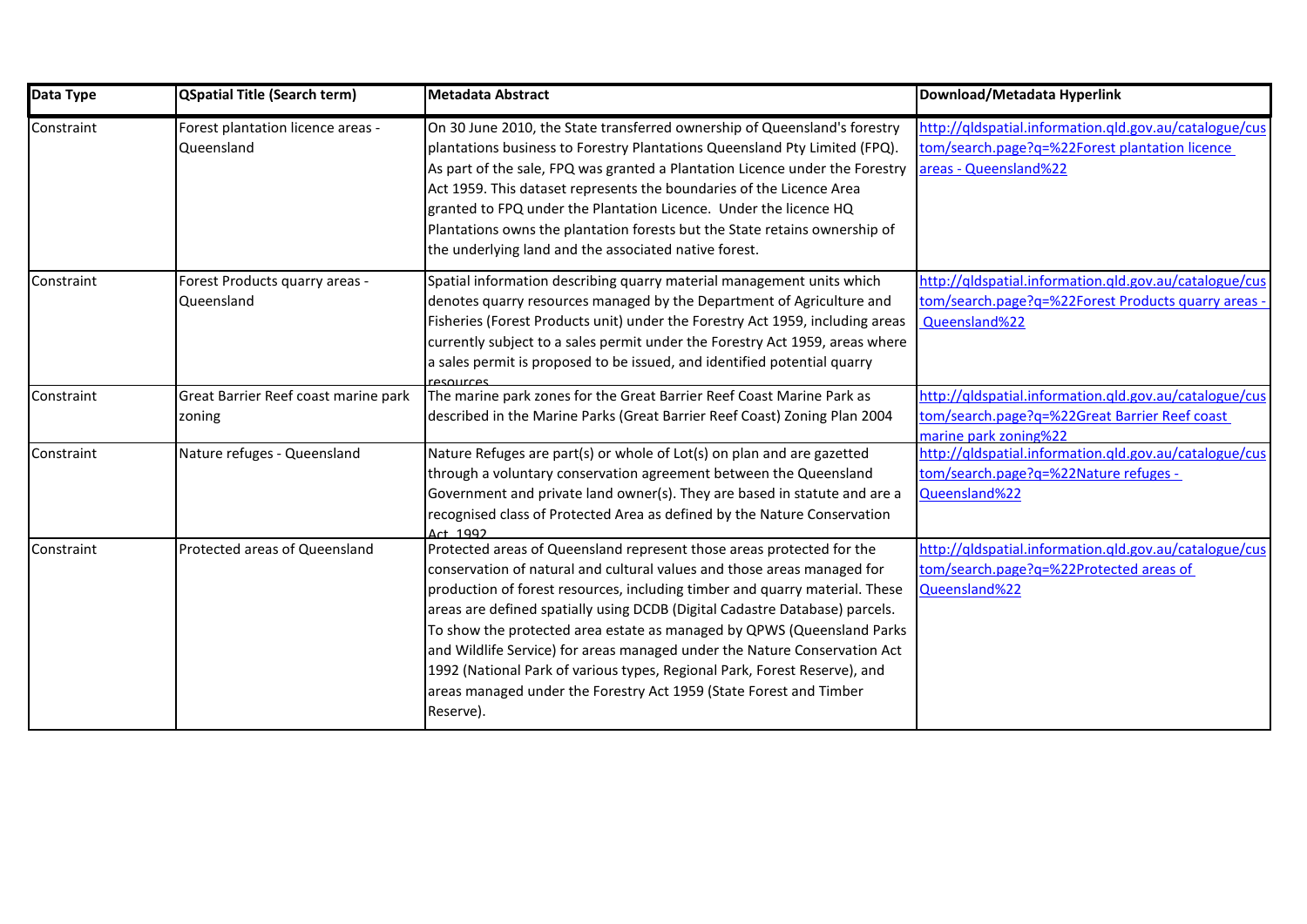| Data Type  | QSpatial Title (Search term)                  | <b>Metadata Abstract</b>                                                                                                                                                                                                                                                                                                                                                                                                                                                                                                                                                                                                                                                                                                                                                                                                                      | Download/Metadata Hyperlink                                                                                                     |
|------------|-----------------------------------------------|-----------------------------------------------------------------------------------------------------------------------------------------------------------------------------------------------------------------------------------------------------------------------------------------------------------------------------------------------------------------------------------------------------------------------------------------------------------------------------------------------------------------------------------------------------------------------------------------------------------------------------------------------------------------------------------------------------------------------------------------------------------------------------------------------------------------------------------------------|---------------------------------------------------------------------------------------------------------------------------------|
| Constraint | Protected areas of Queensland -<br>boundaries | Protected areas of Queensland represent those areas protected for the<br>conservation of natural and cultural values and those areas managed for<br>production of forest resources, including timber and quarry material. These<br>areas are defined spatially using DCDB (Digital Cadastre Database) parcels.<br>This representation of the protected areas contains a single record for each<br>protected area with multiple spatial parts for those protected areas where<br>not all of the DCDB parcels are adjacent. To show the protected area estate<br>as managed by QPWS (Queensland Parks and Wildlife Service) for areas<br>managed under the Nature Conservation Act 1992 (National Park of various<br>types, Regional Park, Forest Reserve), and areas managed under the<br>Forestry Act 1959 (State Forest and Timber Reserve). | http://qldspatial.information.qld.gov.au/catalogu<br>e/custom/search.page?q=%22Protected areas of<br>Queensland - boundaries%22 |
| Constraint | Queensland fish habitat areas                 | The 72 Fish Habitat Areas in this dataset are declared under Section 120 -<br>Fisheries Act-1994 and Schedule 3-Queensland Fisheries Regulations 2008,<br>effective 7 December 2018. This is a composite of ALL Fish Habitat Area<br>boundary areas gazetted/regazetted between 1998-2018.                                                                                                                                                                                                                                                                                                                                                                                                                                                                                                                                                    | http://qldspatial.information.qld.gov.au/catalogue/cus<br>tom/search.page?q=%22Fish habitat areas%22                            |
| Constraint | Queensland heritage register<br>boundaries    | The Queensland Heritage Register is a list of places of non-indigenous<br>heritage significance in Queensland. This dataset represents the boundaries<br>of places entered in the register that have been approved by the<br>Queensland Heritage Council. Places that are entered in the Queensland<br>Heritage Register are protected under the provisions of the Queensland<br>Heritage Act 1992                                                                                                                                                                                                                                                                                                                                                                                                                                            | http://qldspatial.information.qld.gov.au/catalogu<br>e/custom/search.page?q=%22Heritage register<br>boundaries - Queensland%22  |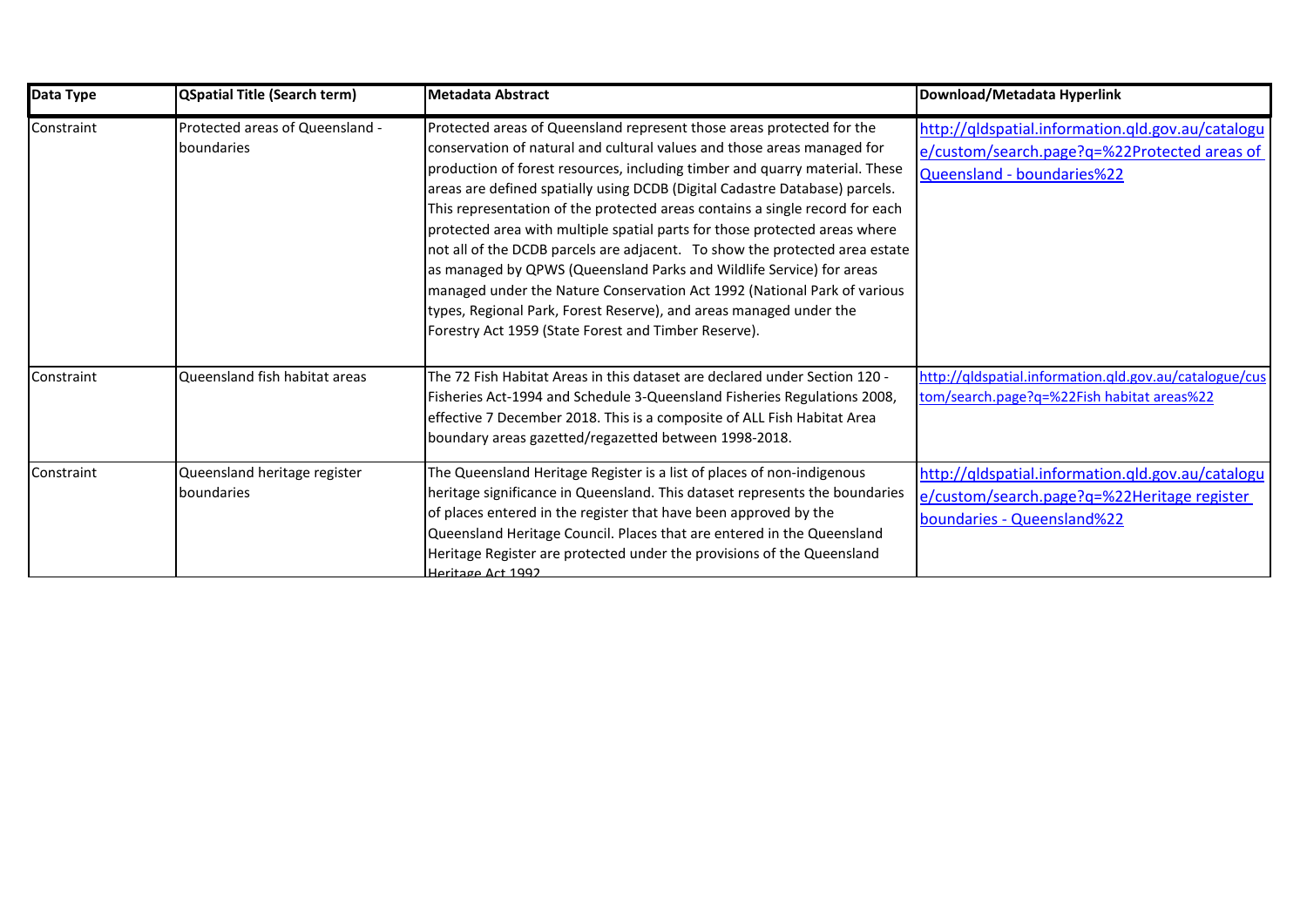| Data Type  | <b>QSpatial Title (Search term)</b>                           | <b>Metadata Abstract</b>                                                                                                                                                                                                                                                                                                                                                                                                                                                                                                                                                                                                                                                                                                                                                                                                                                                                                                                           | Download/Metadata Hyperlink                                                                                                                     |
|------------|---------------------------------------------------------------|----------------------------------------------------------------------------------------------------------------------------------------------------------------------------------------------------------------------------------------------------------------------------------------------------------------------------------------------------------------------------------------------------------------------------------------------------------------------------------------------------------------------------------------------------------------------------------------------------------------------------------------------------------------------------------------------------------------------------------------------------------------------------------------------------------------------------------------------------------------------------------------------------------------------------------------------------|-------------------------------------------------------------------------------------------------------------------------------------------------|
| Constraint | Ramsar sites - Queensland                                     | The Convention on Wetlands of International Importance was the first<br>modern inter-governmental treaty between nations aiming to conserve<br>natural resources. The signing of the Convention took place in 1971 in the<br>small Iranian town of Ramsar (since then, it has taken the common name of<br>the Ramsar Convention). Australia was the first nation to become a<br>Contracting Party to the Convention. The Convention's broad aims are to halt<br>the worldwide loss of wetlands and to conserve, through wise use and<br>management, those that remain. This requires international cooperation,<br>policy making, capacity building and technology transfer. There are 5 Ramsar<br>sites within Queensland (Administrator is shown in brackets): Moreton Bay<br>(Queensland), Bowling Green Bay (Queensland), Currawinya Lakes<br>(Queensland), Shoalwater and Corio Bays (Queensland/ Commonwealth),<br>Great Sandy (Queensland). | http://qldspatial.information.qld.gov.au/catalogue/cus<br>tom/search.page?q=%22Ramsar sites -<br>Queensland%22                                  |
| Constraint | Regional planning interests - Priority<br>agricultural area   | Priority Agricultural Area (PAA) as identified within the Central Queensland,<br>Darling Downs and Cape York Regional Plans. Priority Agricultural Area (PAA)<br>as at August 2014                                                                                                                                                                                                                                                                                                                                                                                                                                                                                                                                                                                                                                                                                                                                                                 | http://qldspatial.information.qld.gov.au/catalogue/cus<br>tom/search.page?q=%22Regional planning interests -<br>Priority agricultural area%22   |
| Constraint | Regional planning interests - Priority<br>living area         | Priority Living Areas (PLA) as identified within the Central Queensland,<br>Darling Downs and Cape York Regional Plans.<br>Priority Living Areas (PLA) as at August 2014                                                                                                                                                                                                                                                                                                                                                                                                                                                                                                                                                                                                                                                                                                                                                                           | http://qldspatial.information.qld.gov.au/catalogue/cus<br>tom/search.page?q=%22Regional planning interests -<br><b>Priority living area%22</b>  |
| Constraint | Regional planning interests - Strategic<br>environmental area | Identifies the Strategic Environmental Areas(SEA) throughout Queensland.<br>These areas include Cape York Peninsula, the Gulf Country, the Chanel<br>Country, Fraser Island and Hinchinbrook Island. SEAs identify areas where<br>the impact of a prescribed activity will not result in a widespread or<br>irreversible impact on an environmental attribute of a strategic<br>environmental area. The SEAs are prescribed within the Regional Planning<br>Interests Regulation 2014 or within a Regional Plan.                                                                                                                                                                                                                                                                                                                                                                                                                                   | http://qldspatial.information.qld.gov.au/catalogue/cus<br>tom/search.page?q=%22Regional planning interests -<br>Strategic environmental area%22 |
| Constraint | Restricted areas - Queensland                                 | The location of the restricted access areas in the State of Queensland. A<br>restricted area is land specified by Schedule 3 of the Mineral Resources<br>Regulations 2003.                                                                                                                                                                                                                                                                                                                                                                                                                                                                                                                                                                                                                                                                                                                                                                         | http://qldspatial.information.qld.gov.au/catalogue/cus<br>tom/search.page?q=%22Restricted areas -<br>Queensland%22                              |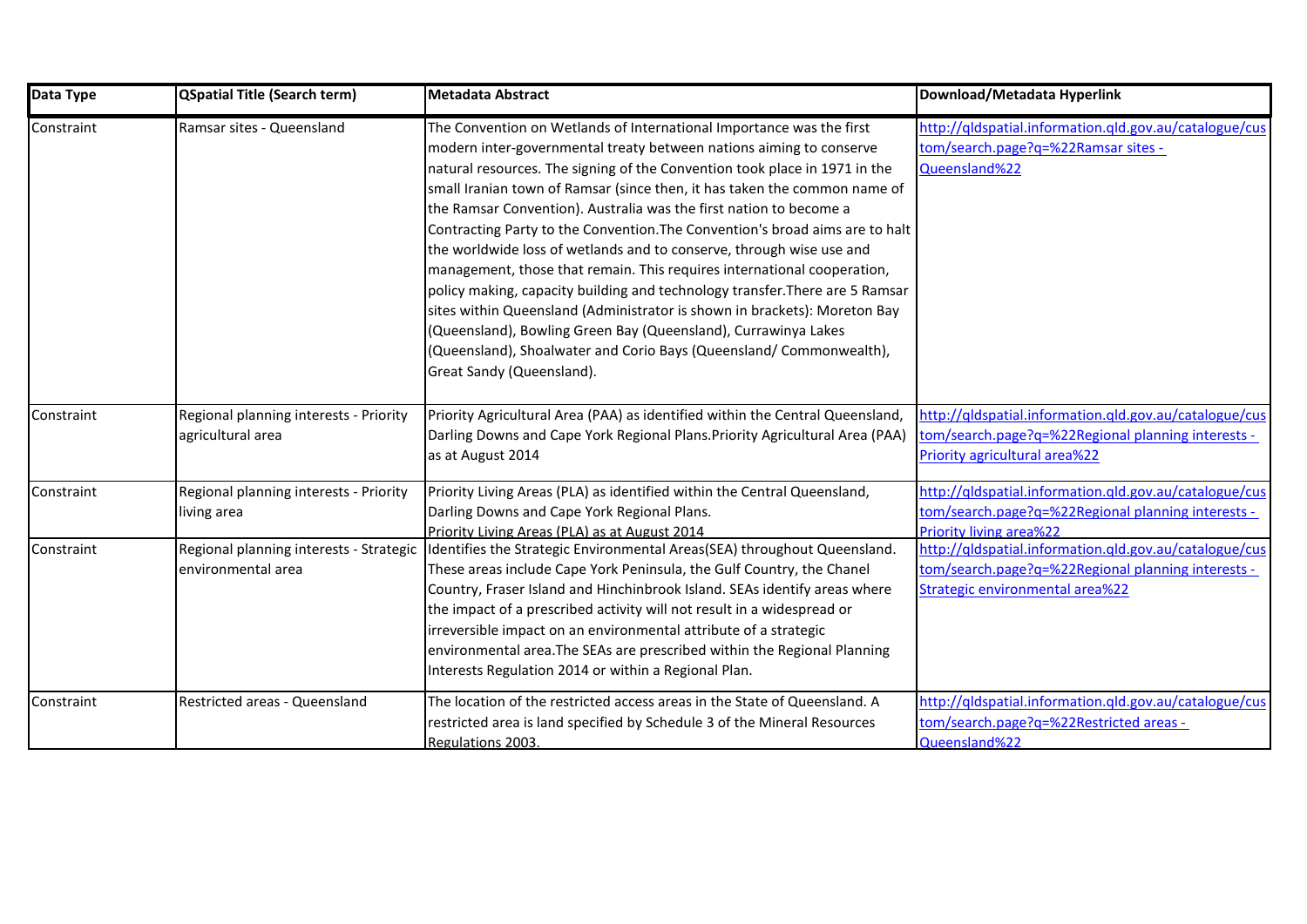| Data Type  | <b>QSpatial Title (Search term)</b>                                             | <b>Metadata Abstract</b>                                                                                                                                                                                                                                                                                                                                                                                                                                                                                                                                                                                                                                                                                                                   | Download/Metadata Hyperlink                                                                                                                                |
|------------|---------------------------------------------------------------------------------|--------------------------------------------------------------------------------------------------------------------------------------------------------------------------------------------------------------------------------------------------------------------------------------------------------------------------------------------------------------------------------------------------------------------------------------------------------------------------------------------------------------------------------------------------------------------------------------------------------------------------------------------------------------------------------------------------------------------------------------------|------------------------------------------------------------------------------------------------------------------------------------------------------------|
| Constraint | Special management areas of<br>Queensland                                       | Special Management Areas (SMA) are areas that cover parts of the<br>protected areas of Queensland that have additional constraints on their use.<br>In many places the boundaries of the SMAs are aligned with the Digital<br>Cadastre Database (DCDB) land parcel while in other locations the<br>boundaries of the SMAs follow the lines of topographic features such as<br>streams forestry tracks and ridges                                                                                                                                                                                                                                                                                                                           | http://gldspatial.information.gld.gov.au/catalogue/cus<br>tom/search.page?q=%22Special management areas of<br>Queensland%22                                |
| Constraint | Strategic cropping land zones<br>Queensland V1.0                                | This is the electronic map called 'Strategic Cropping Land Zone Map' under<br>Section 26 of the Strategic Cropping Land Act 2011. This dataset defines the<br>five Strategic Cropping Land (SCL) zones to which the zonal criteria apply,<br>and which together define the total areal extent of the SCL policy in<br>Queensland                                                                                                                                                                                                                                                                                                                                                                                                           | http://qldspatial.information.qld.gov.au/catalogue/cus<br>tom/search.page?q=%22Strategic cropping land zones<br>Queensland V1.0%22                         |
| Constraint | Sub-zones for strategic cropping land<br>mitigation rates                       | This is the electronic map called 'Sub-zones for strategic cropping land<br>mitigation rates' under Section 10(3) of the Strategic Cropping Land<br>Regulation 2011. This dataset defines the Strategic Cropping Land (SCL)<br>subzones that define relevant SCL mitigation rates for areas as specified in<br>the Strategic Cronning Land Regulation 2011                                                                                                                                                                                                                                                                                                                                                                                 | http://qldspatial.information.qld.gov.au/catalogue/cus<br>tom/search.page?q=%22Sub-zones for strategic<br>cropping land mitigation rates%22                |
| Constraint | Urban restricted areas - Queensland                                             | The location of the urban restricted access areas in the State of Queensland.<br>A restricted area is land specified by Schedule 3 of the Mineral Resources<br>Regulations 2003.                                                                                                                                                                                                                                                                                                                                                                                                                                                                                                                                                           | http://qldspatial.information.qld.gov.au/catalogue/cus<br>tom/search.page?q=%22Urban restricted areas -<br>Queensland%22                                   |
| Constraint | Wetland protection area - GBR high<br>ecological significance wetland           | Wetlands of high ecological significance (HES) in the Great Barrier Reef<br>(GBR) identify the wetland in a wetland protection area under the State<br>Development Assessment Provisions State Code 9- Great Barrier Reef<br>Wetland Protection Area. They are an integral part of wetland protection<br>areas, which are shown on the Map of Great Barrier Reef Wetland<br>Protection Areas under the Environmental Protection Regulation 2019.                                                                                                                                                                                                                                                                                           | http://qldspatial.information.qld.gov.au/catalogu<br>e/custom/search.page?q=%22Wetland<br>protection area - GBR high ecological significance<br>wetland%22 |
| Geology    | Coal Seam Gas Units 2017 - Northern<br><b>Surat and Clarence Moreton Basins</b> | The polygons in this dataset are a digital representation of the distribution<br>or extent of geological units within the area. Polygons have a range of<br>attributes including unit name, age, lithological description and an<br>abbreviated symbol for use in labelling the polygons. These have been<br>extracted from the Rock Units Table held in Department of Resources<br>Database. The lines in this dataset are a digital representation of the<br>position of the boundaries of geological units and other linear features such<br>as faults, bedding trends, dykes, fold axial traces, jointing patterns and other<br>unassigned lineaments. The lines are attributed with a description of the<br>type of line represented. | http://qldspatial.information.qld.gov.au/catalogue/cus<br>tom/search.page?q=%22Coal Seam Gas Units 2017 -<br>Northern Surat and Clarence Moreton Basins%22 |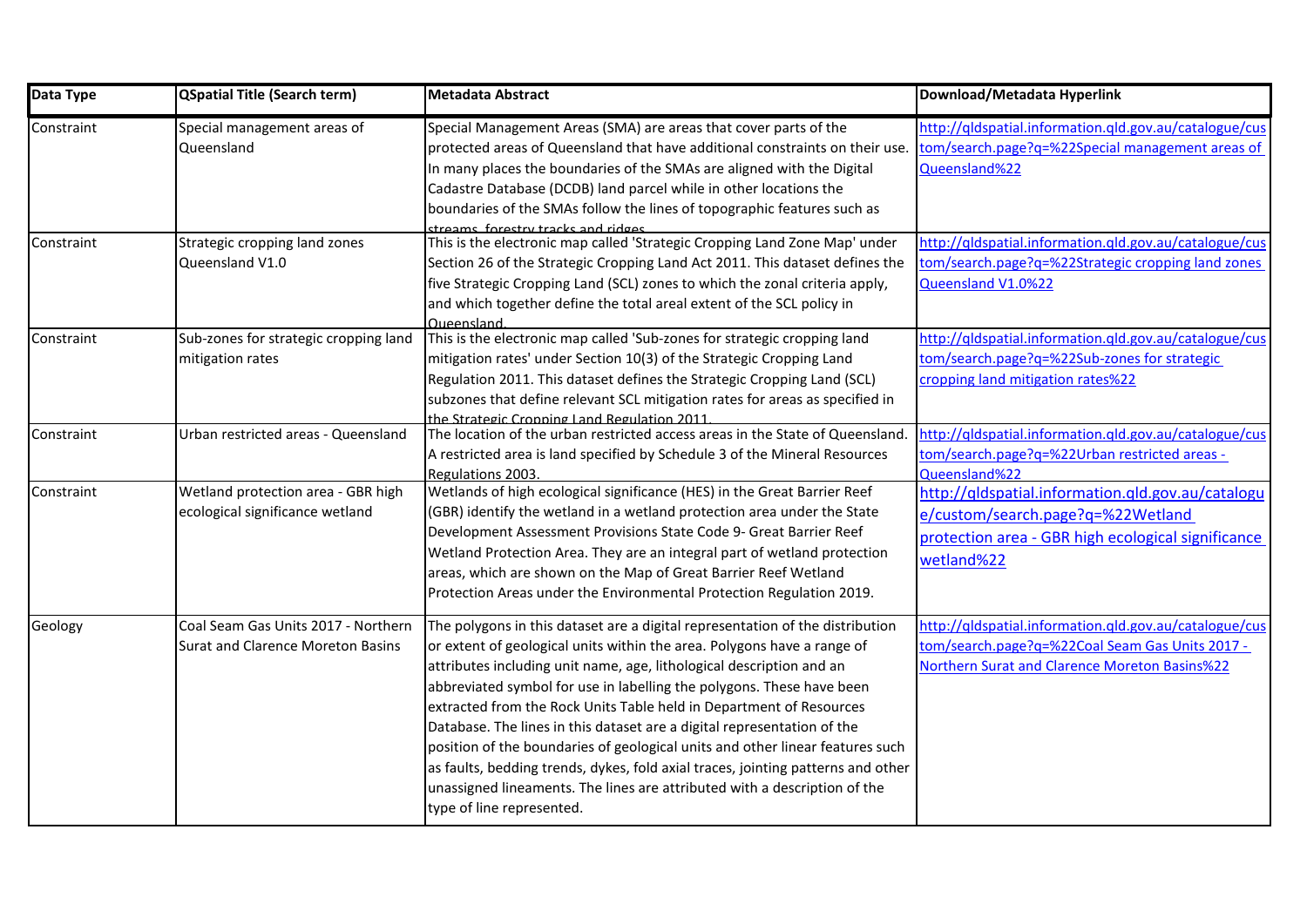| Data Type | <b>QSpatial Title (Search term)</b> | <b>Metadata Abstract</b>                                                                                                                                                                                                                                                                                                                                                                                                                                                                                | Download/Metadata Hyperlink                                                                                                |
|-----------|-------------------------------------|---------------------------------------------------------------------------------------------------------------------------------------------------------------------------------------------------------------------------------------------------------------------------------------------------------------------------------------------------------------------------------------------------------------------------------------------------------------------------------------------------------|----------------------------------------------------------------------------------------------------------------------------|
| Geology   | Detailed solid geology - Queensland | The polygons in this dataset are a digital representation of the distribution<br>or extent of geological units within the areas they would appear if the cover<br>rocks were stripped away (eg soil, basalt and weathered rocks removed).<br>Polygons have a range of attributes including unit name, age, lithological<br>description and an abbreviated symbol for use in labelling the polygons.<br>These have been extracted from the Rock Units Table held in Department of<br>Resources Database. | http://qldspatial.information.qld.gov.au/catalogu<br>e/custom/search.page?q=%22Detailed solid<br>geology - Queensland%22   |
| Geology   | Detailed structure - Queensland     | The lines in this dataset are a digital representation of the position of the<br>boundaries of geological units and other linear features such as faults,<br>bedding trends, dykes, fold axial traces, jointing patterns and other<br>unassigned lineaments. The lines are attributed with a description of the<br>tyne of line represented                                                                                                                                                             | http://qldspatial.information.gld.gov.au/catalogue/cus<br>tom/search.page?q=%22Detailed structure -<br>Queensland%22       |
| Geology   |                                     | Detailed surface geology - Queensland The polygons in this dataset are a digital representation of the distribution<br>or extent of geological units within the area. Polygons have a range of<br>attributes including unit name, age, lithological description and an<br>abbreviated symbol for use in labelling the polygons. These have been<br>extracted from the Rock Units Table held in Department of Resources<br>Datahase                                                                      | http://qldspatial.information.qld.gov.au/catalogue/cus<br>tom/search.page?q=%22Detailed surface geology -<br>Queensland%22 |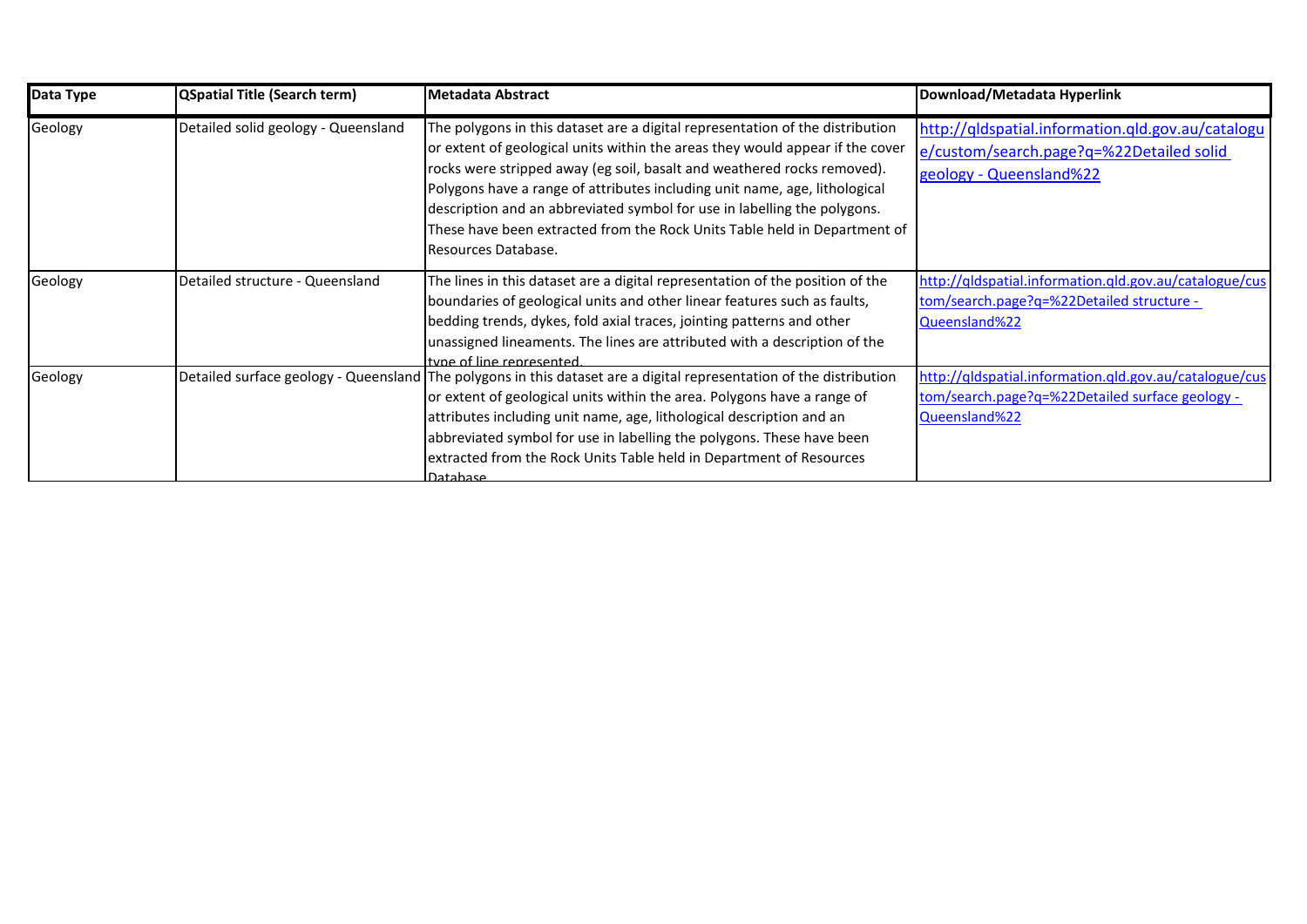| Data Type | <b>QSpatial Title (Search term)</b>              | Metadata Abstract                                                                                                                                                                                                                                                                                                                                                                                                                                                                                                                                                                                                                                                                                                                                                                                                                                                                                                                                                                                                                                                                                                                                                                                                                                                                                                                            | Download/Metadata Hyperlink                                                                                                     |
|-----------|--------------------------------------------------|----------------------------------------------------------------------------------------------------------------------------------------------------------------------------------------------------------------------------------------------------------------------------------------------------------------------------------------------------------------------------------------------------------------------------------------------------------------------------------------------------------------------------------------------------------------------------------------------------------------------------------------------------------------------------------------------------------------------------------------------------------------------------------------------------------------------------------------------------------------------------------------------------------------------------------------------------------------------------------------------------------------------------------------------------------------------------------------------------------------------------------------------------------------------------------------------------------------------------------------------------------------------------------------------------------------------------------------------|---------------------------------------------------------------------------------------------------------------------------------|
| Geology   | Geological framework - Queensland                | The geological framework of Queensland classified by structural or tectonic<br>unit (provinces and basins) in which the rocks formed. These are referred to<br>as basins (or in some cases troughs and depressions) where the original<br>form and structure are still apparent. Provinces (and subprovinces) are<br>generally older basins that have been strongly tectonised and/or<br>metamorphosed so that the original basin extent and form are no longer<br>preserved. Note that intrusive and some related volcanic rocks that overlap<br>these provinces and basins have not been included in this classification. The<br>map has been compiled using boundaries modified and generalised from<br>the 1:2 000 000 Queensland Geology map (2012). Subsurface basins are also<br>shown and these are based on data and published interpretations from<br>petroleum exploration and geophysical surveys (seismic, gravity and<br>magnetics). Polygons of structural units that occur at the surface are<br>identified by a key and name. However, in this version, polygons of<br>structural units that are concealed by younger basins have only been tagged<br>with the attributes of the uppermost (outcropping) unit. Information on the<br>identity of the concealed units is included in the attributes of the bounding<br>arcs. | http://qldspatial.information.qld.gov.au/catalogue/cus<br>tom/search.page?q=%22Geological framework -<br>Queensland%22          |
| Geology   | Geological observation points -<br>Queensland    | The location of field sites where primary and tectonic structures have been<br>measured, samples have been collected and isotopically dated, and fossils<br>have been found during field studies in Queensland.                                                                                                                                                                                                                                                                                                                                                                                                                                                                                                                                                                                                                                                                                                                                                                                                                                                                                                                                                                                                                                                                                                                              | http://qldspatial.information.qld.gov.au/catalogu<br>e/custom/search.page?q=%22Geological<br>observation points - Queensland%22 |
| Geology   | Regional geology 1965 - Georgina<br><b>Basin</b> | The polygons in this dataset are a digital representation of the distribution<br>or extent of geological units within the area. Polygons have a range of<br>attributes including unit name, age, lithological description and an<br>abbreviated symbol for use in labelling the polygons. These have been<br>extracted from the Rock Units Table held in Department of Resources<br>Database. The lines in this dataset are a digital representation of the<br>position of the boundaries of geological units and other linear features such<br>as faults, bedding trends, dykes, fold axial traces, jointing patterns and other<br>unassigned lineaments. The lines are attributed with a description of the<br>type of line represented.                                                                                                                                                                                                                                                                                                                                                                                                                                                                                                                                                                                                   | http://qldspatial.information.qld.gov.au/catalogue/cus<br>tom/search.page?q=%22Regional geology 1965 -<br>Georgina Basin%22     |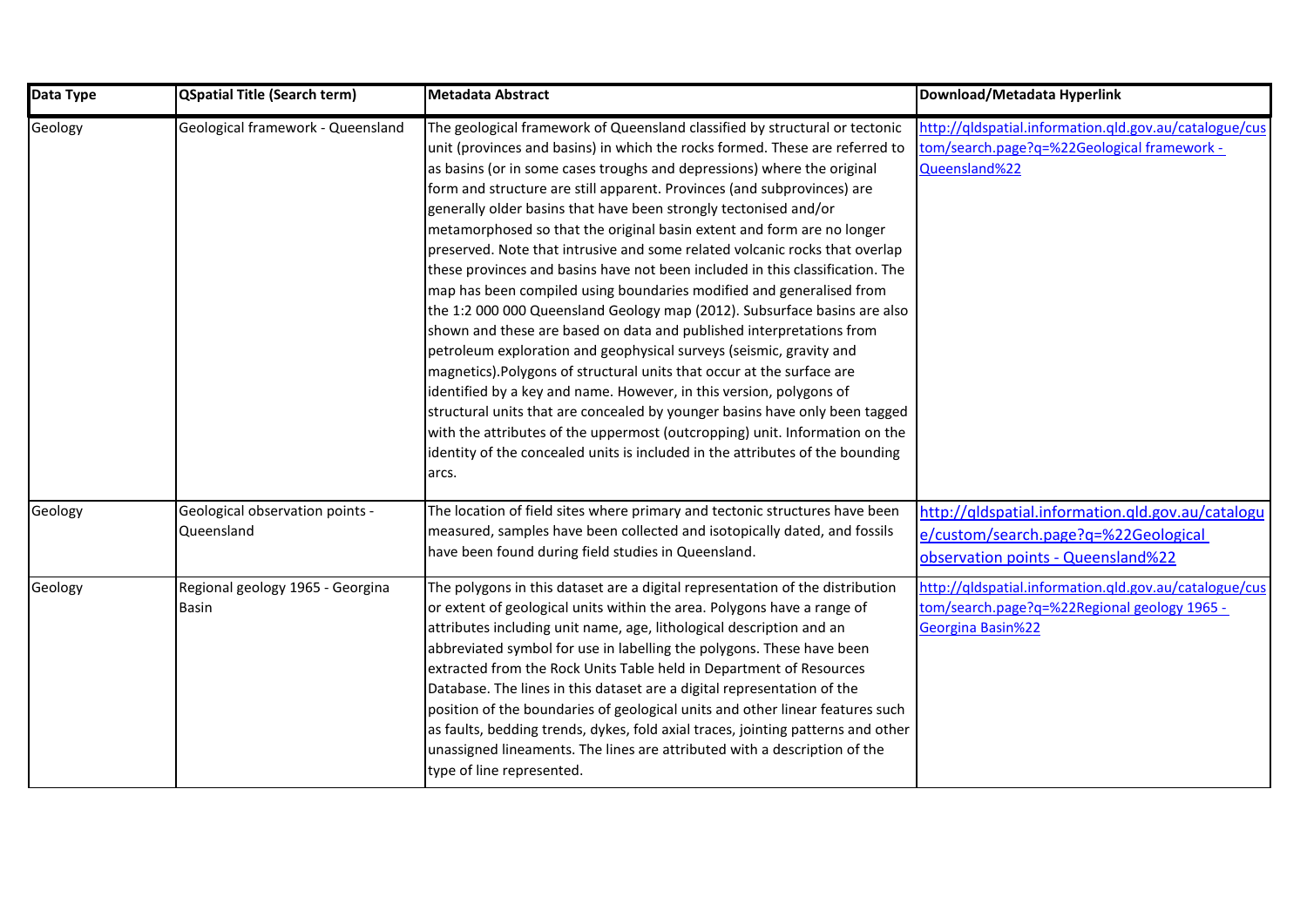| Data Type | <b>QSpatial Title (Search term)</b>               | <b>Metadata Abstract</b>                                                                                                                                                                                                                                                                                                                                                                                                                                                                                                                                                                                                                                                                                                                   | Download/Metadata Hyperlink                                                                                                                |
|-----------|---------------------------------------------------|--------------------------------------------------------------------------------------------------------------------------------------------------------------------------------------------------------------------------------------------------------------------------------------------------------------------------------------------------------------------------------------------------------------------------------------------------------------------------------------------------------------------------------------------------------------------------------------------------------------------------------------------------------------------------------------------------------------------------------------------|--------------------------------------------------------------------------------------------------------------------------------------------|
| Geology   | Regional geology 1970 - Burdekin<br>River         | The polygons in this dataset are a digital representation of the distribution<br>or extent of geological units within the area. Polygons have a range of<br>attributes including unit name, age, lithological description and an<br>abbreviated symbol for use in labelling the polygons. These have been<br>extracted from the Rock Units Table held in Department of Resources<br>Database. The lines in this dataset are a digital representation of the<br>position of the boundaries of geological units and other linear features such<br>as faults, bedding trends, dykes, fold axial traces, jointing patterns and other<br>unassigned lineaments. The lines are attributed with a description of the<br>type of line represented. | http://qldspatial.information.qld.gov.au/catalogu<br>e/custom/search.page?q=%22Regional geology<br>1970 - Burdekin River%22                |
| Geology   | Regional geology 1970 - Cape York<br>Peninsula    | The polygons in this dataset are a digital representation of the distribution<br>or extent of geological units within the area. Polygons have a range of<br>attributes including unit name, age, lithological description and an<br>abbreviated symbol for use in labelling the polygons. These have been<br>extracted from the Rock Units Table held in Department of Resources<br>Database. The lines in this dataset are a digital representation of the<br>position of the boundaries of geological units and other linear features such<br>as faults, bedding trends, dykes, fold axial traces, jointing patterns and other<br>unassigned lineaments. The lines are attributed with a description of the<br>type of line represented. | http://gldspatial.information.gld.gov.au/catalogue/cus<br>tom/search.page?q=%22Regional geology 1970 - Cape<br><b>York Peninsula%22</b>    |
| Geology   | Regional geology 1970 - Central<br>Eromanga Basin | The polygons in this dataset are a digital representation of the distribution<br>or extent of geological units within the area. Polygons have a range of<br>attributes including unit name, age, lithological description and an<br>abbreviated symbol for use in labelling the polygons. These have been<br>extracted from the Rock Units Table held in Department of Resources<br>Database. The lines in this dataset are a digital representation of the<br>position of the boundaries of geological units and other linear features such<br>as faults, bedding trends, dykes, fold axial traces, jointing patterns and other<br>unassigned lineaments. The lines are attributed with a description of the<br>type of line represented. | http://qldspatial.information.qld.gov.au/catalogue/cus<br>tom/search.page?q=%22Regional geology 1970 -<br><b>Central Eromanga Basin%22</b> |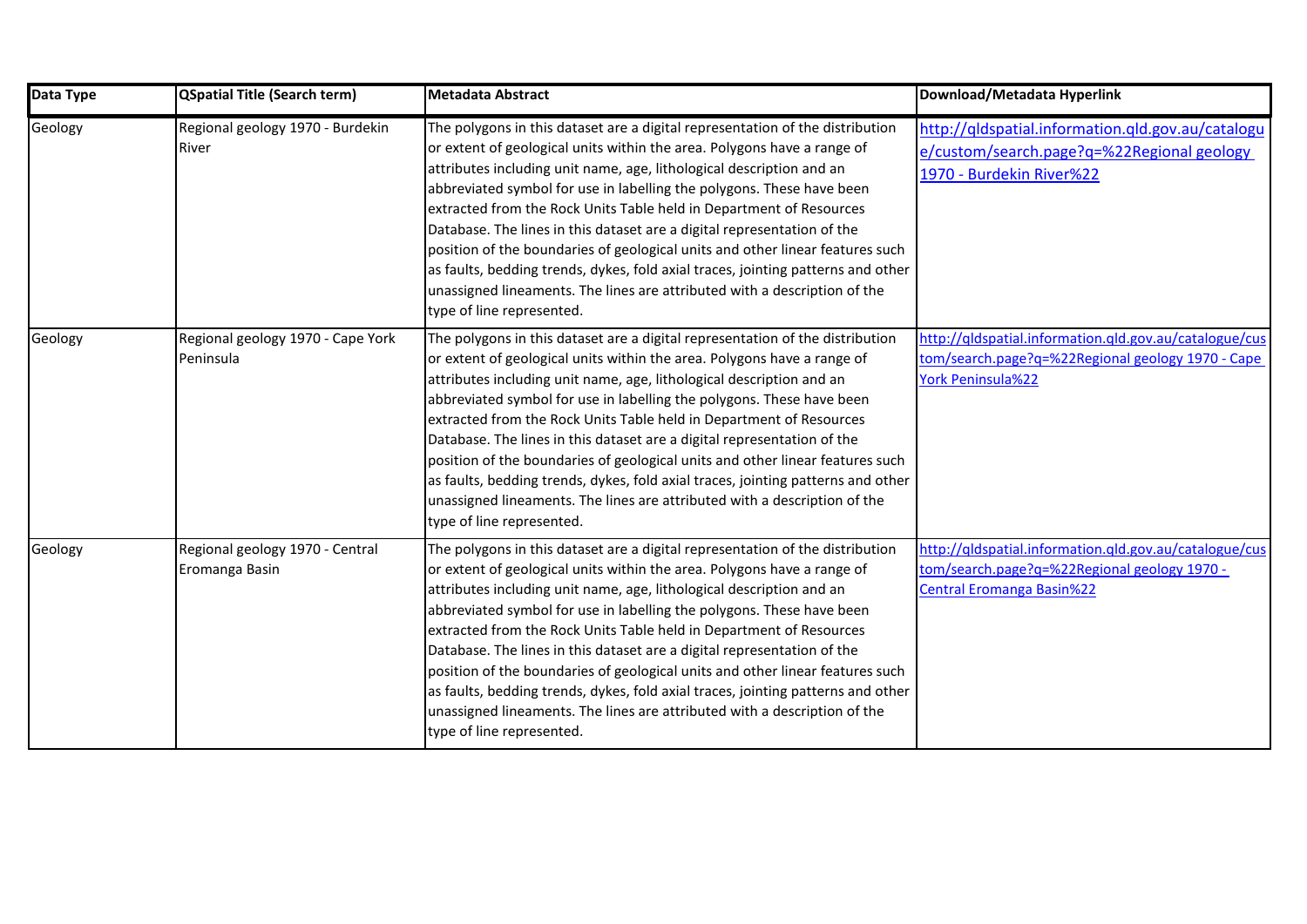| Data Type | <b>QSpatial Title (Search term)</b>             | Metadata Abstract                                                                                                                                                                                                                                                                                                                                                                                                                                                                                                                                                                                                                                                                                                                          | Download/Metadata Hyperlink                                                                                                              |
|-----------|-------------------------------------------------|--------------------------------------------------------------------------------------------------------------------------------------------------------------------------------------------------------------------------------------------------------------------------------------------------------------------------------------------------------------------------------------------------------------------------------------------------------------------------------------------------------------------------------------------------------------------------------------------------------------------------------------------------------------------------------------------------------------------------------------------|------------------------------------------------------------------------------------------------------------------------------------------|
| Geology   | Regional geology 1974 - Surat Basin             | The polygons in this dataset are a digital representation of the distribution<br>or extent of geological units within the area. Polygons have a range of<br>attributes including unit name, age, lithological description and an<br>abbreviated symbol for use in labelling the polygons. These have been<br>extracted from the Rock Units Table held in Department of Resources<br>Database. The lines in this dataset are a digital representation of the<br>position of the boundaries of geological units and other linear features such<br>as faults, bedding trends, dykes, fold axial traces, jointing patterns and other<br>unassigned lineaments. The lines are attributed with a description of the<br>type of line represented. | http://gldspatial.information.gld.gov.au/catalogue/cus<br>tom/search.page?q=%22Regional geology 1974 - Surat<br>Basin%22                 |
| Geology   | Regional geology 1974 - Torres Strait           | The polygons in this dataset are a digital representation of the distribution<br>or extent of geological units within the area. Polygons have a range of<br>attributes including unit name, age, lithological description and an<br>abbreviated symbol for use in labelling the polygons. These have been<br>extracted from the Rock Units Table held in Department of Resources<br>Database. The lines in this dataset are a digital representation of the<br>position of the boundaries of geological units and other linear features such<br>as faults, bedding trends, dykes, fold axial traces, jointing patterns and other<br>unassigned lineaments. The lines are attributed with a description of the<br>type of line represented. | http://qldspatial.information.qld.gov.au/catalogu<br>e/custom/search.page?q=%22Regional geology<br>1974 - Torres Strait%22               |
| Geology   | Regional geology 1976 - North<br>Eromanga Basin | The polygons in this dataset are a digital representation of the distribution<br>or extent of geological units within the area. Polygons have a range of<br>attributes including unit name, age, lithological description and an<br>abbreviated symbol for use in labelling the polygons. These have been<br>extracted from the Rock Units Table held in Department of Resources<br>Database. The lines in this dataset are a digital representation of the<br>position of the boundaries of geological units and other linear features such<br>as faults, bedding trends, dykes, fold axial traces, jointing patterns and other<br>unassigned lineaments. The lines are attributed with a description of the<br>type of line represented. | http://gldspatial.information.gld.gov.au/catalogue/cus<br>tom/search.page?q=%22Regional geology 1976 -<br><b>North Eromanga Basin%22</b> |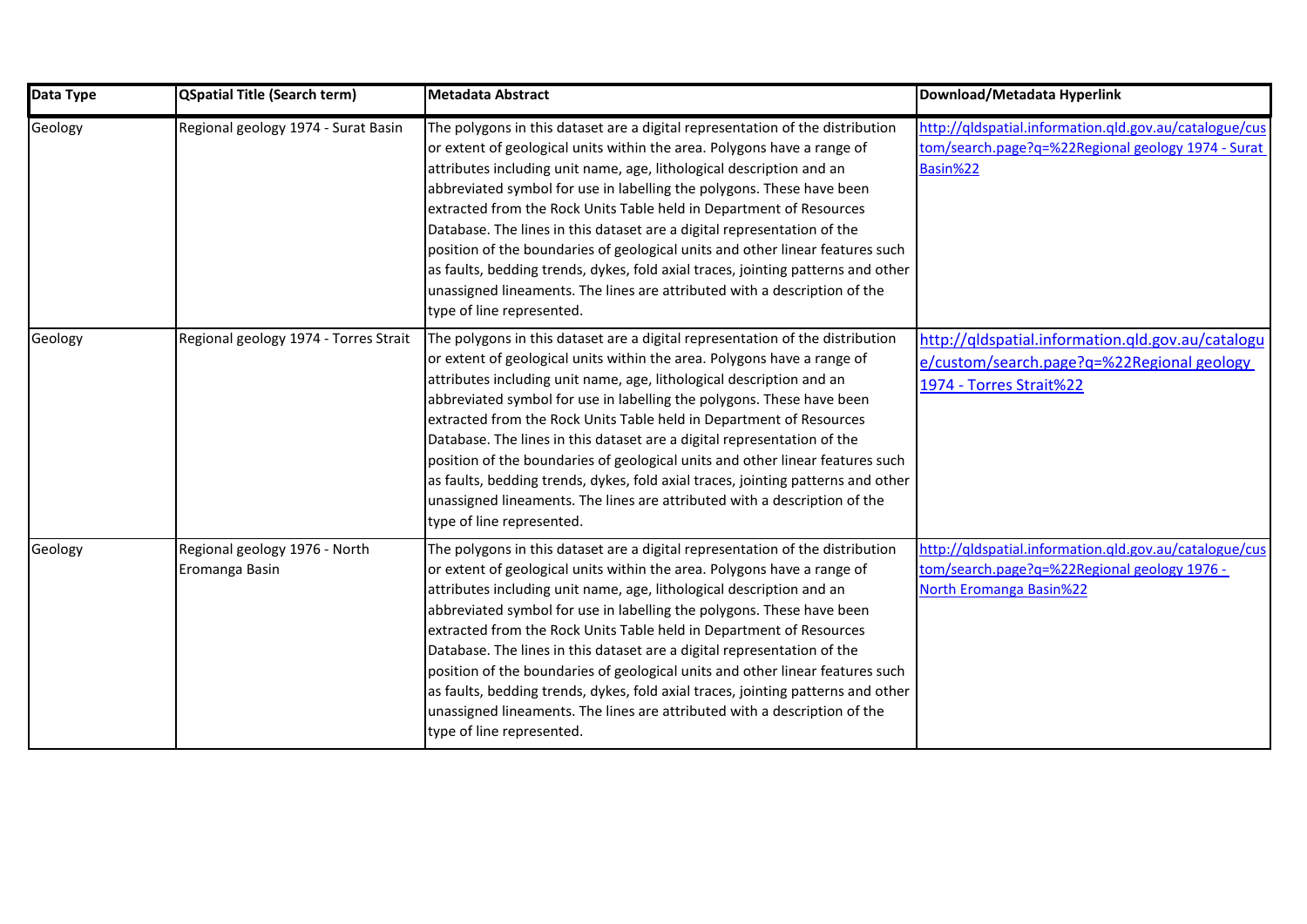| Data Type | <b>QSpatial Title (Search term)</b>                    | <b>Metadata Abstract</b>                                                                                                                                                                                                                                                                                                                                                                                                                                                                                                                                                                                                                                                                                                                   | Download/Metadata Hyperlink                                                                                                              |
|-----------|--------------------------------------------------------|--------------------------------------------------------------------------------------------------------------------------------------------------------------------------------------------------------------------------------------------------------------------------------------------------------------------------------------------------------------------------------------------------------------------------------------------------------------------------------------------------------------------------------------------------------------------------------------------------------------------------------------------------------------------------------------------------------------------------------------------|------------------------------------------------------------------------------------------------------------------------------------------|
| Geology   | Regional geology 1976 -<br>Northwestern Eromanga Basin | The polygons in this dataset are a digital representation of the distribution<br>or extent of geological units within the area. Polygons have a range of<br>attributes including unit name, age, lithological description and an<br>abbreviated symbol for use in labelling the polygons. These have been<br>extracted from the Rock Units Table held in Department of Resources<br>Database. The lines in this dataset are a digital representation of the<br>position of the boundaries of geological units and other linear features such<br>as faults, bedding trends, dykes, fold axial traces, jointing patterns and other<br>unassigned lineaments. The lines are attributed with a description of the<br>type of line represented. | http://gldspatial.information.gld.gov.au/catalogue/cus<br>tom/search.page?q=%22Regional geology 1976 -<br>Northwestern Eromanga Basin%22 |
| Geology   | Regional geology 1978 - Moreton<br>Region              | The polygons in this dataset are a digital representation of the distribution<br>or extent of geological units within the area. Polygons have a range of<br>attributes including unit name, age, lithological description and an<br>abbreviated symbol for use in labelling the polygons. These have been<br>extracted from the Rock Units Table held in Department of Resources<br>Database. The lines in this dataset are a digital representation of the<br>position of the boundaries of geological units and other linear features such<br>as faults, bedding trends, dykes, fold axial traces, jointing patterns and other<br>unassigned lineaments. The lines are attributed with a description of the<br>type of line represented. | http://qldspatial.information.qld.gov.au/catalogue/cus<br>tom/search.page?q=%22Regional geology 1978 -<br><b>Moreton Region%22</b>       |
| Geology   | Regional geology 1980 - Carpentaria-<br>Karumba Basins | The polygons in this dataset are a digital representation of the distribution<br>or extent of geological units within the area. Polygons have a range of<br>attributes including unit name, age, lithological description and an<br>abbreviated symbol for use in labelling the polygons. These have been<br>extracted from the Rock Units Table held in Department of Resources<br>Database. The lines in this dataset are a digital representation of the<br>position of the boundaries of geological units and other linear features such<br>as faults, bedding trends, dykes, fold axial traces, jointing patterns and other<br>unassigned lineaments. The lines are attributed with a description of the<br>type of line represented. | http://gldspatial.information.gld.gov.au/catalogu<br>e/custom/search.page?q=%22Regional geology<br>1980 - Carpentaria-Karumba Basins%22  |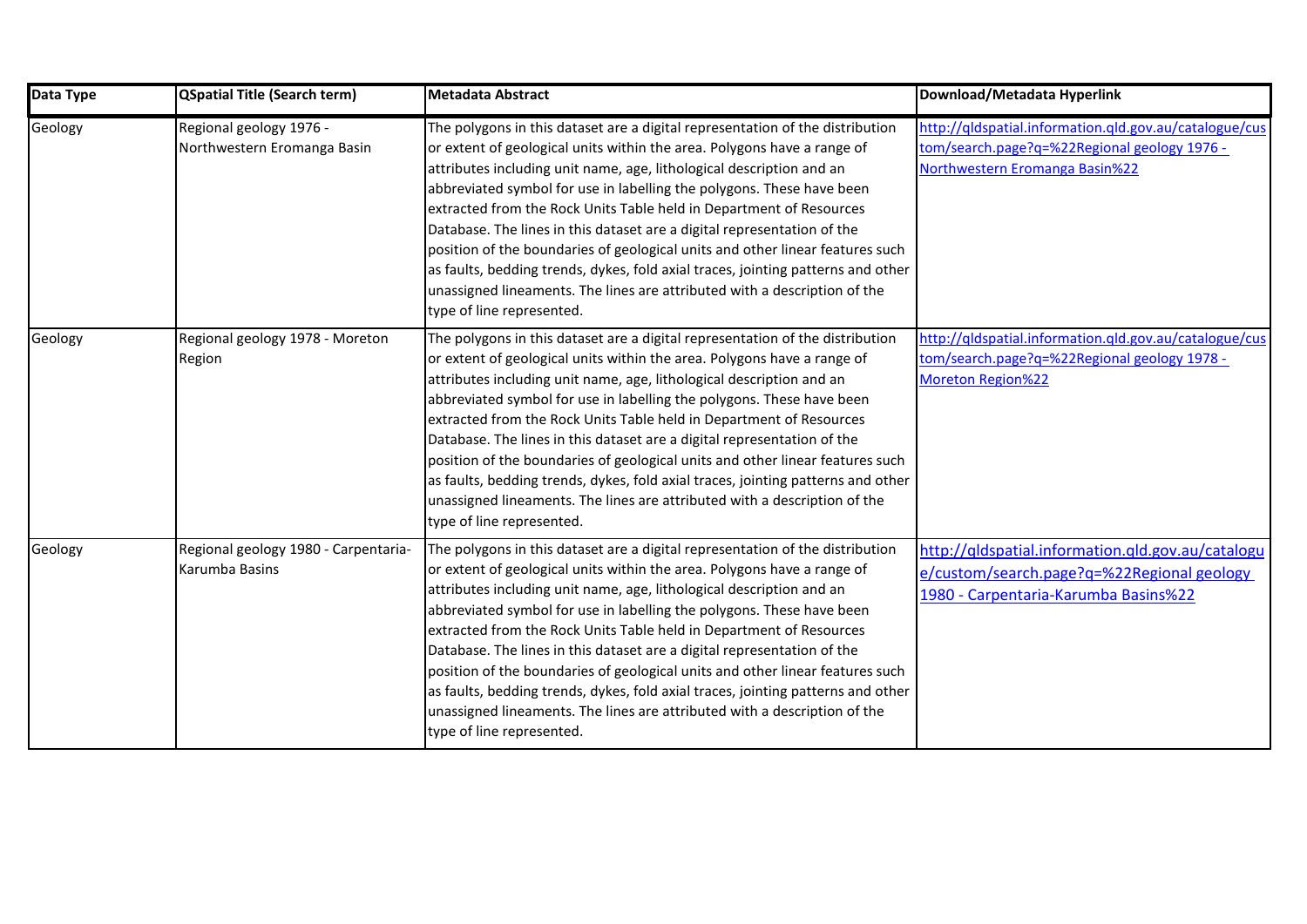| Data Type | <b>QSpatial Title (Search term)</b>                 | <b>Metadata Abstract</b>                                                                                                                                                                                                                                                                                                                                                                                                                                                                                                                                                                                                                                                                                                                   | Download/Metadata Hyperlink                                                                                                          |
|-----------|-----------------------------------------------------|--------------------------------------------------------------------------------------------------------------------------------------------------------------------------------------------------------------------------------------------------------------------------------------------------------------------------------------------------------------------------------------------------------------------------------------------------------------------------------------------------------------------------------------------------------------------------------------------------------------------------------------------------------------------------------------------------------------------------------------------|--------------------------------------------------------------------------------------------------------------------------------------|
| Geology   | Regional geology 1985 - Bowen Basin                 | The data provide an interpretation of the extent of the rock units and the<br>location and type of geological structures which have affected rock units<br>within the Bowen Basin as they would appear if the cover rocks were<br>stripped away (eg soil, basalt and weathered rocks removed). It provides a<br>clearer understanding of the underlying (solid) geology.                                                                                                                                                                                                                                                                                                                                                                   | http://qldspatial.information.qld.gov.au/catalogue/cus<br>tom/search.page?q=%22Regional geology 1985 -<br><b>Bowen Basin%22</b>      |
| Geology   | Regional geology 1985 - Mount Isa<br>Inlier         | The polygons in this dataset are a digital representation of the distribution<br>or extent of geological units within the area. Polygons have a range of<br>attributes including unit name, age, lithological description and an<br>abbreviated symbol for use in labelling the polygons. These have been<br>extracted from the Rock Units Table held in Department of Resources<br>Database. The lines in this dataset are a digital representation of the<br>position of the boundaries of geological units and other linear features such<br>as faults, bedding trends, dykes, fold axial traces, jointing patterns and other<br>unassigned lineaments. The lines are attributed with a description of the<br>type of line represented. | http://qldspatial.information.qld.gov.au/catalogue/cus<br>tom/search.page?q=%22Regional geology 1985 -<br>Mount Isa Inlier%22        |
| Geology   | Regional geology 1997 - Hodgkinson-<br>Laura Basins | The polygons in this dataset are a digital representation of the distribution<br>or extent of geological units within the area. Polygons have a range of<br>attributes including unit name, age, lithological description and an<br>abbreviated symbol for use in labelling the polygons. These have been<br>extracted from the Rock Units Table held in Department of Resources<br>Database. The lines in this dataset are a digital representation of the<br>position of the boundaries of geological units and other linear features such<br>as faults, bedding trends, dykes, fold axial traces, jointing patterns and other<br>unassigned lineaments. The lines are attributed with a description of the<br>type of line represented. | http://qldspatial.information.qld.gov.au/catalogue/cus<br>tom/search.page?q=%22Regional geology 1997 -<br>Hodgkinson-Laura Basins%22 |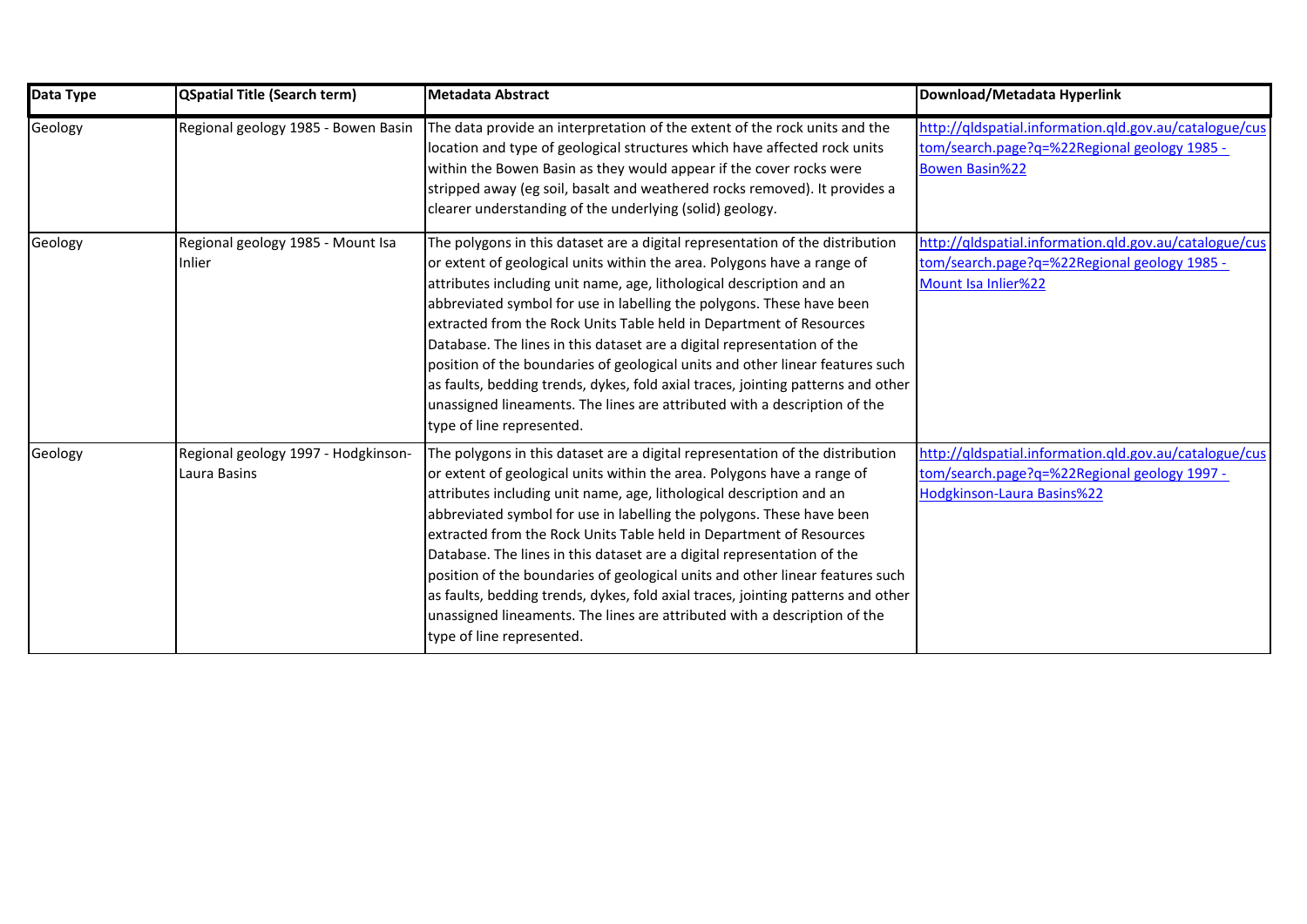| Data Type | <b>QSpatial Title (Search term)</b>                | <b>Metadata Abstract</b>                                                                                                                                                                                                                                                                                                                                                                                                                                                                                                                                                                                                                                                                                                                                                                                                                                                                                                                                                                                                                                                                                                                                                                                                                                                                                                         | Download/Metadata Hyperlink                                                                                                          |
|-----------|----------------------------------------------------|----------------------------------------------------------------------------------------------------------------------------------------------------------------------------------------------------------------------------------------------------------------------------------------------------------------------------------------------------------------------------------------------------------------------------------------------------------------------------------------------------------------------------------------------------------------------------------------------------------------------------------------------------------------------------------------------------------------------------------------------------------------------------------------------------------------------------------------------------------------------------------------------------------------------------------------------------------------------------------------------------------------------------------------------------------------------------------------------------------------------------------------------------------------------------------------------------------------------------------------------------------------------------------------------------------------------------------|--------------------------------------------------------------------------------------------------------------------------------------|
| Geology   | Regional geology 2000 - Townsville<br>Hinterland   | The polygons in this dataset are a digital representation of the distribution<br>or extent of geological units within the area. Polygons have a range of<br>attributes including unit name, age, lithological description and an<br>abbreviated symbol for use in labelling the polygons. These have been<br>extracted from the Rock Units Table held in Department of Resources<br>Database. The lines in this dataset are a digital representation of the<br>position of the boundaries of geological units and other linear features such<br>as faults, bedding trends, dykes, fold axial traces, jointing patterns and other<br>unassigned lineaments. The lines are attributed with a description of the<br>type of line represented.                                                                                                                                                                                                                                                                                                                                                                                                                                                                                                                                                                                       | http://qldspatial.information.gld.gov.au/catalogue/cus<br>tom/search.page?q=%22Regional geology 2000 -<br>Townsville Hinterland%22   |
| Geology   | Regional geology 2015 - Southern<br>Thomson Orogen | This data set is an interpretation of the southern Thomson Orogen<br>basement geology with sedimentary cover basins (e.g. Adavale, Cooper,<br>Eromanga) and regolith removed. Interpretation of the composition of rock<br>units and the location and types structures has drawn upon several data<br>sets of differing distribution and quality. The most extensively used data sets<br>were enhanced magnetic images which reveal significant geological<br>complexity in areas of shallow basement (i.e. depths from 50 - 400 m), with<br>many domains of distinctive magnetic character recognised, including areas<br>of extensive metamorphic rocks, intrusive plutons, and major structures.<br>Gravity was used as filters and transparencies on magnetics images, helping<br>to define large-scale structures and geological units in areas of deeper cover,<br>though the density variations evident may be sourced at depths of several<br>kilometres within the crust. This data set is seamless and has been produced<br>in conjunction with an interpretation of basement geology in the southern<br>Thomson Orogen region of northwest New South Wales. The package<br>includes a separate feature class for lines and polygons named<br>STO_GEO_STRUCTURE_250K_2015 and STO_GEO_SOLID_250K_2015<br>respectively. | http://qldspatial.information.qld.gov.au/catalogu<br>e/custom/search.page?q=%22Regional geology<br>2015 - Southern Thomson Orogen%22 |
| Geology   | Regional gravity survey - Queensland               | The geographic extent of Queensland gravity surveys for the Geological<br>Survey of Queensland.                                                                                                                                                                                                                                                                                                                                                                                                                                                                                                                                                                                                                                                                                                                                                                                                                                                                                                                                                                                                                                                                                                                                                                                                                                  | http://qldspatial.information.qld.gov.au/catalogu<br>e/custom/search.page?q=%22Regional gravity<br>survey - Queensland%22            |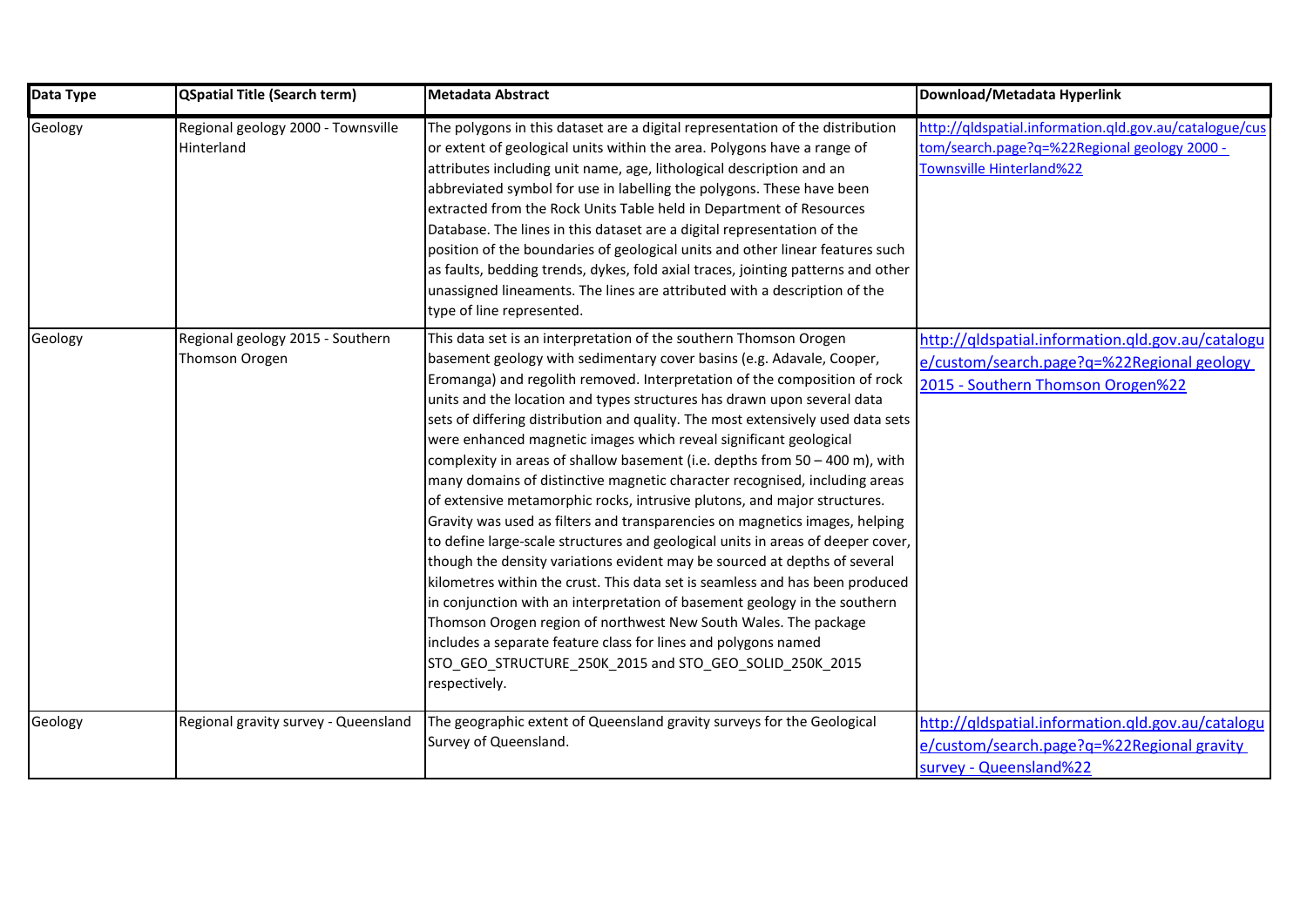| Data Type  | <b>QSpatial Title (Search term)</b>          | <b>Metadata Abstract</b>                                                                                                                                                                                                                                                                                                                                                                                                                                                                                                                                                                                      | Download/Metadata Hyperlink                                                                                                    |
|------------|----------------------------------------------|---------------------------------------------------------------------------------------------------------------------------------------------------------------------------------------------------------------------------------------------------------------------------------------------------------------------------------------------------------------------------------------------------------------------------------------------------------------------------------------------------------------------------------------------------------------------------------------------------------------|--------------------------------------------------------------------------------------------------------------------------------|
| Geology    | State surface geology - Queensland           | The polygons in this dataset are a digital representation of the distribution<br>or extent of geological units within the area. Polygons have a range of<br>attributes including unit name, age, lithological description and an<br>abbreviated symbol for use in labelling the polygons. These have been<br>extracted from the Rock Units Table held in Department of Resources<br>Database. The lines in this dataset are a digital representation of the<br>position of the boundaries of geological units and other linear<br>administrative features. The lines are attributed with a description of the | http://qldspatial.information.qld.gov.au/catalogue/cus<br>tom/search.page?q=%22State surface geology -<br>Queensland%22        |
| Geology    | State surface geology 1975 -<br>Queensland   | The polygons in this dataset are a digital representation of the distribution<br>or extent of geological units within the area. Polygons have a range of<br>attributes including unit name, age, lithological description and an<br>abbreviated symbol for use in labelling the polygons. These have been<br>extracted from the Rock Units Table held in Department of Resources<br>Database. The lines in this dataset are a digital representation of the<br>position of the boundaries of geological units and other linear<br>administrative features. The lines are attributed with a description of the | http://qldspatial.information.qld.gov.au/catalogue/cus<br>tom/search.page?q=%22State surface geology 1975 -<br>Queensland%22   |
| Geophysics | Airborne geophysical survey -<br>Queensland  | The location and extent of Exploration, Multi-Client, Open-Range, State and<br>Federal airborne geophysical surveys flown in available Queensland. The<br>extent of individual available surveys is defined by the area that the surveys<br>were flown over.                                                                                                                                                                                                                                                                                                                                                  | http://qldspatial.information.gld.gov.au/catalogu<br>e/custom/search.page?q=%22Airborne<br>geophysical survey - Queensland%22  |
| Geophysics | Gravity measurement stations -<br>Queensland | The location of ground-based gravity measurement stations available in<br>Queensland. The gravity readings have been gathered by the Geological<br>Survey of Queensland and Geoscience Australia (AGSO). Photographs of<br>base station site locations are available to assist relocation.                                                                                                                                                                                                                                                                                                                    | http://qldspatial.information.qld.gov.au/catalogue/cus<br>tom/search.page?q=%22Gravity measurement<br>stations - Queensland%22 |
| Geophysics | Hyperspectral survey - Queensland            | Airborne hyperspectral surveys flown in Queensland using the HyMap(TM)<br>hyperspectral sensor. The discrete areas are of varying length; all have a<br>swath width of 15 km at 5 m pixel resolution. The data were processed and<br>interpreted by CSIRO Exploration and Mining, Perth. Raw data and<br>processed images showing selected mineral distributions and other<br>parameters are included in the survey products.                                                                                                                                                                                 | http://qldspatial.information.qld.gov.au/catalogue/cus<br>tom/search.page?q=%22Hyperspectral survey -<br>Queensland%22         |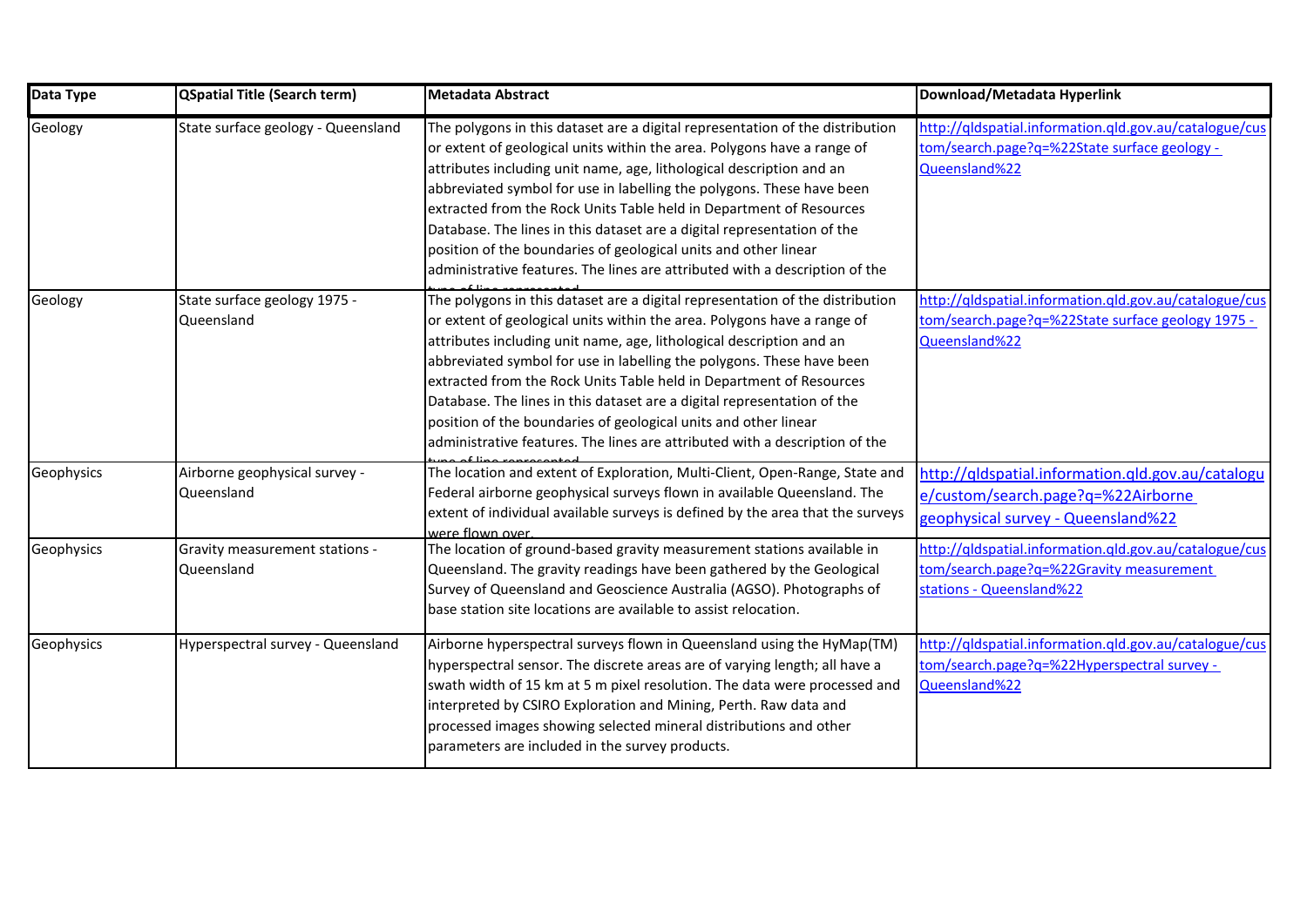| Data Type      | <b>QSpatial Title (Search term)</b>       | <b>Metadata Abstract</b>                                                                                                                                                                                                                                                                                                                                                                                                                                                                                                          | Download/Metadata Hyperlink                                                                                                 |
|----------------|-------------------------------------------|-----------------------------------------------------------------------------------------------------------------------------------------------------------------------------------------------------------------------------------------------------------------------------------------------------------------------------------------------------------------------------------------------------------------------------------------------------------------------------------------------------------------------------------|-----------------------------------------------------------------------------------------------------------------------------|
| Geophysics     | Magnetotelluric survey - Queensland       | The location of deep crustal-scale Magnetotelluric (MT) surveys that have<br>been conducted across the state. The MT surveys have been conducted by<br>the Geological Survey of Queensland and Geoscience Australia.                                                                                                                                                                                                                                                                                                              | http://qldspatial.information.qld.gov.au/catalogu<br>e/custom/search.page?q=%22Magnetotelluric<br>Survey - Queensland%22    |
| Geophysics     | Seismic survey 2D - Queensland            | The location of lines along which 2D seismic reflection surveys have been<br>acquired by exploration companies in Queensland.                                                                                                                                                                                                                                                                                                                                                                                                     | http://qldspatial.information.qld.gov.au/catalogue/cus<br>tom/search.page?q=%22Seismic survey 2D -<br>Queensland%22         |
| Geophysics     | Seismic survey 2D station -<br>Queensland | The location of 2D seismic surveys throughout Queensland which have been<br>acquired by exploration companies.                                                                                                                                                                                                                                                                                                                                                                                                                    | http://qldspatial.information.gld.gov.au/catalogue/cus<br>tom/search.page?q=%22Seismic survey 2D station -<br>Queensland%22 |
| Geophysics     | Seismic survey 3D - Queensland            | The areas in which 3D seismic reflection surveys have been acquired by<br>exploration companies in Queensland.                                                                                                                                                                                                                                                                                                                                                                                                                    | http://qldspatial.information.qld.gov.au/catalogue/cus<br>tom/search.page?q=%22Seismic survey 3D -<br>Queensland%22         |
| Geophysics     | Seismic survey deep - Queensland          | Line locations of deep crustal seismic reflection surveys that have been<br>conducted in available Queensland.                                                                                                                                                                                                                                                                                                                                                                                                                    | http://qldspatial.information.qld.gov.au/catalogue/cus<br>tom/search.page?q=%22Seismic survey deep -<br>Queensland%22       |
| Infrastructure | Baseline roads and tracks -<br>Queensland | This dataset represents street centrelines of Queensland developed in<br>compliance with the provisions of the Queensland Spatial Information<br>Infrastructure Strategy (QSIIS) Standard 3. The street records are polylines<br>with attribution including street name, road classification, route numbers<br>(State and National), and unique identifier. This dataset is currently<br>maintained for the Department of Natural Resources and Mines and is<br>sometimes referred to as SDRN basic (State Digital Road Network). | http://qldspatial.information.qld.gov.au/catalogu<br>e/custom/search.page?q=%22Baseline roads and<br>tracks - Queensland%22 |
| Infrastructure | Energex - distribution substations        | The data consists of GIS extracts that provide an indicative description of the<br>location of the distribution substations of the Energex electrical distribution<br>Network at a given point in time. Distribution pole and padmount<br>substation data have been supplied.                                                                                                                                                                                                                                                     | http://qldspatial.information.qld.gov.au/catalogu<br>e/custom/search.page?q=%22Energex -<br>distribution substations%22     |
| Infrastructure | Energex - overhead and underground        | The Data consists of GIS extracts that provide an indicative description of<br>the location of various parts of the Energex overhead and underground<br>electrical distribution Network at a given point in time. 132kV / 110kV /<br>33kV / 11kV / Low Voltage overhead and underground data has been<br>sunnlied (0) signifies all overhead wires (11) signifies all underground wires                                                                                                                                           | http://qldspatial.information.qld.gov.au/catalogu<br>e/custom/search.page?q=%22Energex -<br>overhead and underground%22     |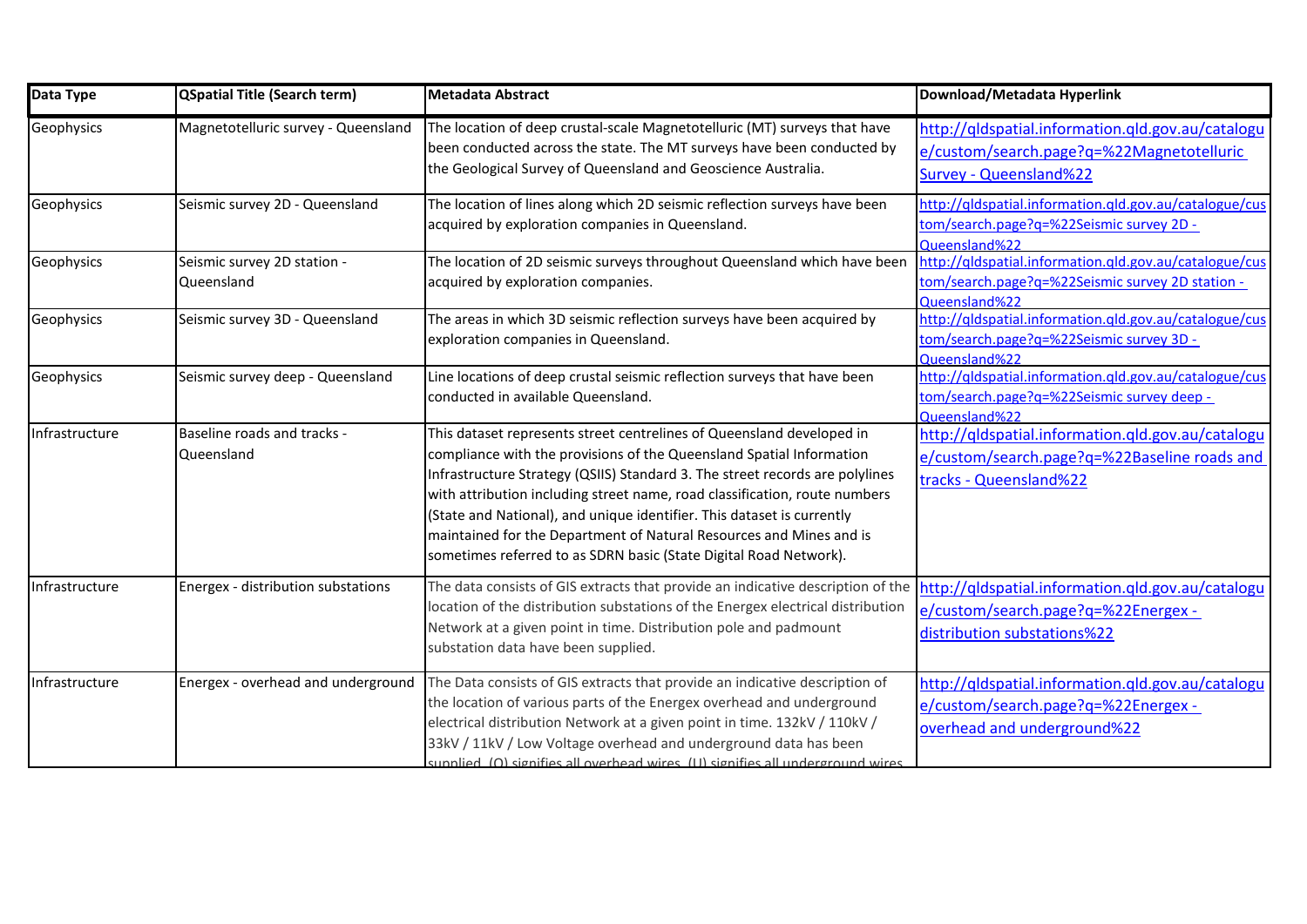| Data Type      | <b>QSpatial Title (Search term)</b>          | <b>Metadata Abstract</b>                                                                                                                                                                                                                                                                                                                                                                                                                                                                              | Download/Metadata Hyperlink                                                                                                          |
|----------------|----------------------------------------------|-------------------------------------------------------------------------------------------------------------------------------------------------------------------------------------------------------------------------------------------------------------------------------------------------------------------------------------------------------------------------------------------------------------------------------------------------------------------------------------------------------|--------------------------------------------------------------------------------------------------------------------------------------|
| Infrastructure | Energex - zone substations                   | The Data consists of GIS extracts that provide an indicative description of<br>the location of the zone substations of the Energex electrical distribution<br>Network at a given point in time.                                                                                                                                                                                                                                                                                                       | http://qldspatial.information.qld.gov.au/catalogu<br>e/custom/search.page?q=%22Energex - zone<br>substations%22                      |
| Infrastructure | Ergon Energy - distribution<br>substations   | The data consists of GIS extracts that provide an indicative description of the<br>location of the zone substations of the Ergon Energy electrical distribution<br>Network at a given point in time. Distribution pole and padmount<br>substation data have been supplied.                                                                                                                                                                                                                            | http://qldspatial.information.qld.gov.au/catalogu<br>e/custom/search.page?q=%22Ergon Energy -<br>distribution substations%22         |
| Infrastructure | Ergon Energy - overhead and<br>underground   | The Data consists of GIS extracts that provide an indicative description of<br>the location of various parts of the Ergon Energy overhead and underground<br>electrical distribution Network at a given point in time.<br>Sub-transmission(TR) and High Voltage(HV)(line and cable)data has been<br>supplied.<br>Line data signifies all overhead wires.<br>Cable data signifies all underground wires.                                                                                               | http://qldspatial.information.qld.gov.au/catalogu<br>e/custom/search.page?q=%22Ergon Energy -<br>overhead and underground network%22 |
| Infrastructure | Ergon Energy - zone substations              | The Data consists of GIS extracts that provide an indicative description of<br>the location of the zone substations of the Ergon Energy electrical<br>distribution Network at a given point in time.<br>Zone Substation(ZS), Bulk Supply Substation(BS), Switching Station(SS) and<br>Power Station(PS) data has been supplied                                                                                                                                                                        | http://qldspatial.information.qld.gov.au/catalogu<br>e/custom/search.page?q=%22Ergon Energy -<br>zone substations%22                 |
| Infrastructure | Rail network - Queensland                    | This dataset shows the position, name and ownership of Railway centrelines<br>within the State of Queensland. The data has been compiled from numerous<br>sources to produce a state wide coverage displaying both public and private<br>railways. Attributes within the data describe the source of the data and<br>includes data obtained from: Queensland Rail - Queensland Department of<br>Transport and Main Roads - Queensland Orthophotography - Satellite<br>Imagery - Geoscience Australia. | http://qldspatial.information.qld.gov.au/catalogue/cus<br>tom/search.page?q=%22Rail network -<br>Queensland%22                       |
| Infrastructure | Railway stations and sidings -<br>Queensland | This dataset shows the position and names of railway stations and railway<br>sidings within the State of Queensland. The data has been compiled from<br>numerous sources to produce a state wide coverage. Attributes within the<br>data describe the source of the data and includes data obtained from:-<br>Queensland Rail- Queensland Orthophotography- Satellite Imagery-<br>Geoscience Australia                                                                                                | http://qldspatial.information.qld.gov.au/catalogu<br>e/custom/search.page?q=%22Railway stations<br>and sidings - Queensland%22       |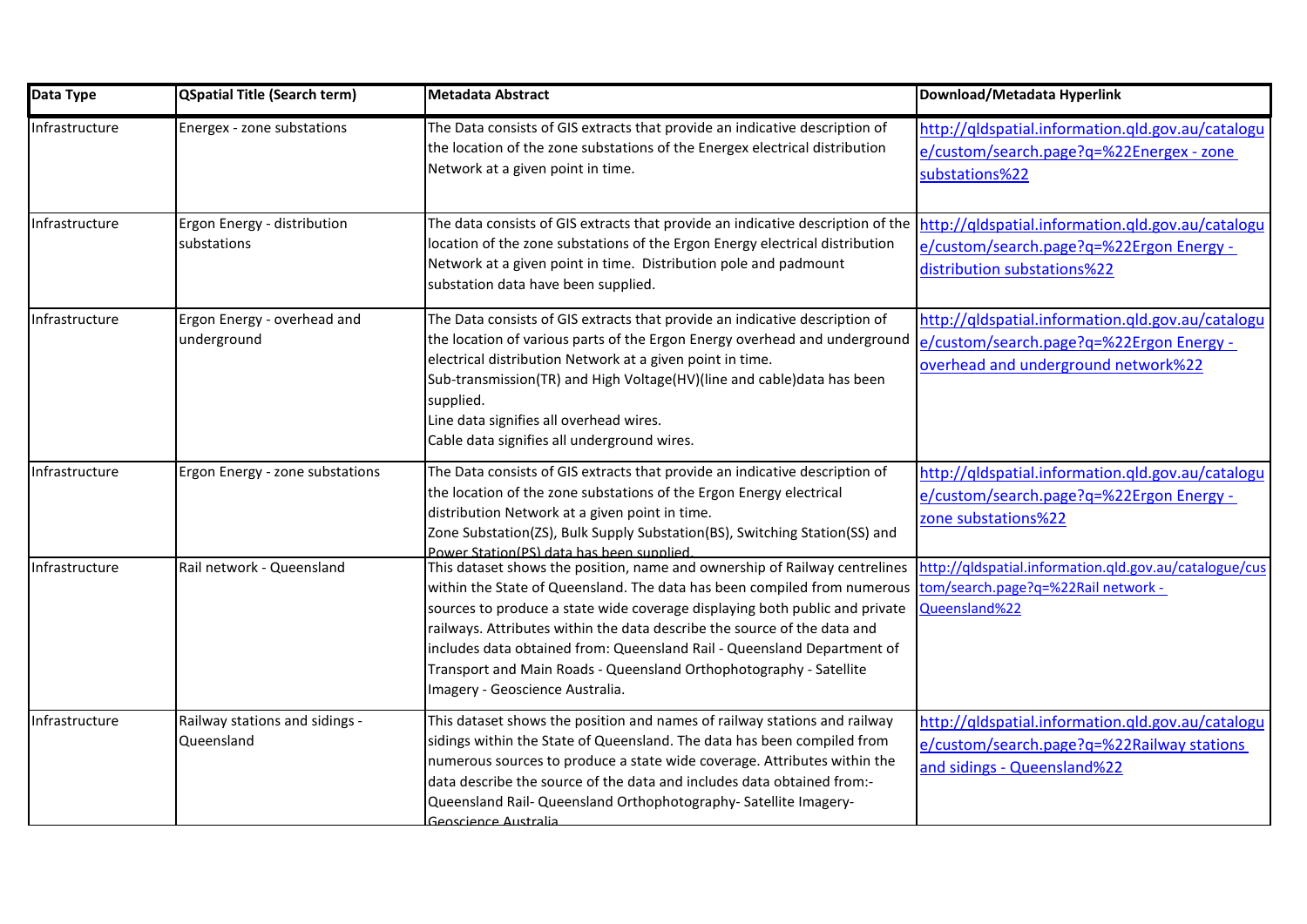| Data Type      | <b>QSpatial Title (Search term)</b>                        | <b>Metadata Abstract</b>                                                                                                                                                                                                                                                                                                                                                                                                                                                                                                                                                                                                                     | Download/Metadata Hyperlink                                                                                                                         |
|----------------|------------------------------------------------------------|----------------------------------------------------------------------------------------------------------------------------------------------------------------------------------------------------------------------------------------------------------------------------------------------------------------------------------------------------------------------------------------------------------------------------------------------------------------------------------------------------------------------------------------------------------------------------------------------------------------------------------------------|-----------------------------------------------------------------------------------------------------------------------------------------------------|
| Infrastructure | State controlled roads - Queensland                        | Those roads in Queensland managed by the Department of Transport and<br>Main Roads. Does not include roads managed by Local Government<br>Authorities. Also includes QML roads, some mining roads and busways.                                                                                                                                                                                                                                                                                                                                                                                                                               | http://qldspatial.information.gld.gov.au/catalogue/cus<br>tom/search.page?q=%22State controlled roads -<br>Queensland%22                            |
| Infrastructure | State Development Area precincts -<br>Abbot Point SDA      | Abbot Point State Development Area precincts identifies a range of land use<br>designations for the APSDA and specifies the intended purpose of each<br>designation.                                                                                                                                                                                                                                                                                                                                                                                                                                                                         | http://qldspatial.information.qld.gov.au/catalogu<br>e/custom/search.page?q=%22State<br>Development Area precincts - Abbot Point<br><b>SDA%22</b>   |
| Infrastructure | State Development Area precincts -<br><b>Bromelton SDA</b> | Bromelton State Development Area precincts identifies a range of land use<br>designations for the BSDA and specifies the intented purpose of each<br>designation.                                                                                                                                                                                                                                                                                                                                                                                                                                                                            | http://qldspatial.information.qld.gov.au/catalogu<br>e/custom/search.page?q=%22State<br>Development Area precincts - Bromelton SDA%22               |
| Infrastructure | State Development Area precincts -<br><b>Bundaberg SDA</b> | The Bundaberg State Development Area (SDA) was established in response<br>to a growing demand for land for port-related and industrial activities<br>around the Port of Bundaberg. The Bundaberg SDA could help facilitate<br>economic growth and employment opportunities in the Bundaberg and<br>Mido Day Purnott rogions                                                                                                                                                                                                                                                                                                                  | http://qldspatial.information.qld.gov.au/catalogue/cus<br>tom/search.page?q=%22State Development Area<br>precincts - Bundaberg SDA%22               |
| Infrastructure | State Development Area precincts -<br>Cairns South SDA     | Cairns South State Development Area precincts dataset identifies a range of<br>land use designations for the CSSDA and specifies the intended purpose of                                                                                                                                                                                                                                                                                                                                                                                                                                                                                     | http://qldspatial.information.qld.gov.au/catalogu<br>e/custom/search.page?q=%22State                                                                |
| Infrastructure | State Development Area precincts -<br>Galilee Basin SDA    | Declared in June 2014, the Galilee Basin State Development Area (SDA) will<br>support the development of the Galilee Basin and provide an efficient way<br>to transport coal to the Port of Abbot Point. The Galilee Basin SDA will<br>enable a coordinated approach to developing multi-user common rail<br>corridors whilst minimising impacts on landholders and the environment.<br>The SDA generally comprises two 500 metre-wide corridors from the Galilee<br>Basin to the Port of Abbot Point - one rail corridor designed to service the<br>central Galilee Basin and a second corridor will service the southern Galilee<br>Basin. | http://qldspatial.information.qld.gov.au/catalogu<br>e/custom/search.page?q=%22State<br>Development Area precincts - Galilee Basin<br><b>SDA%22</b> |
| Infrastructure | State Development Area precincts -<br>Gladstone SDA        | Gladstone State Development Area precincts identifies a range of land use<br>designations for the GSDA and specifies the intended purpose of each<br>designation.                                                                                                                                                                                                                                                                                                                                                                                                                                                                            | http://qldspatial.information.qld.gov.au/catalogu<br>e/custom/search.page?q=%22State<br>Development Area precincts - Gladstone SDA%22               |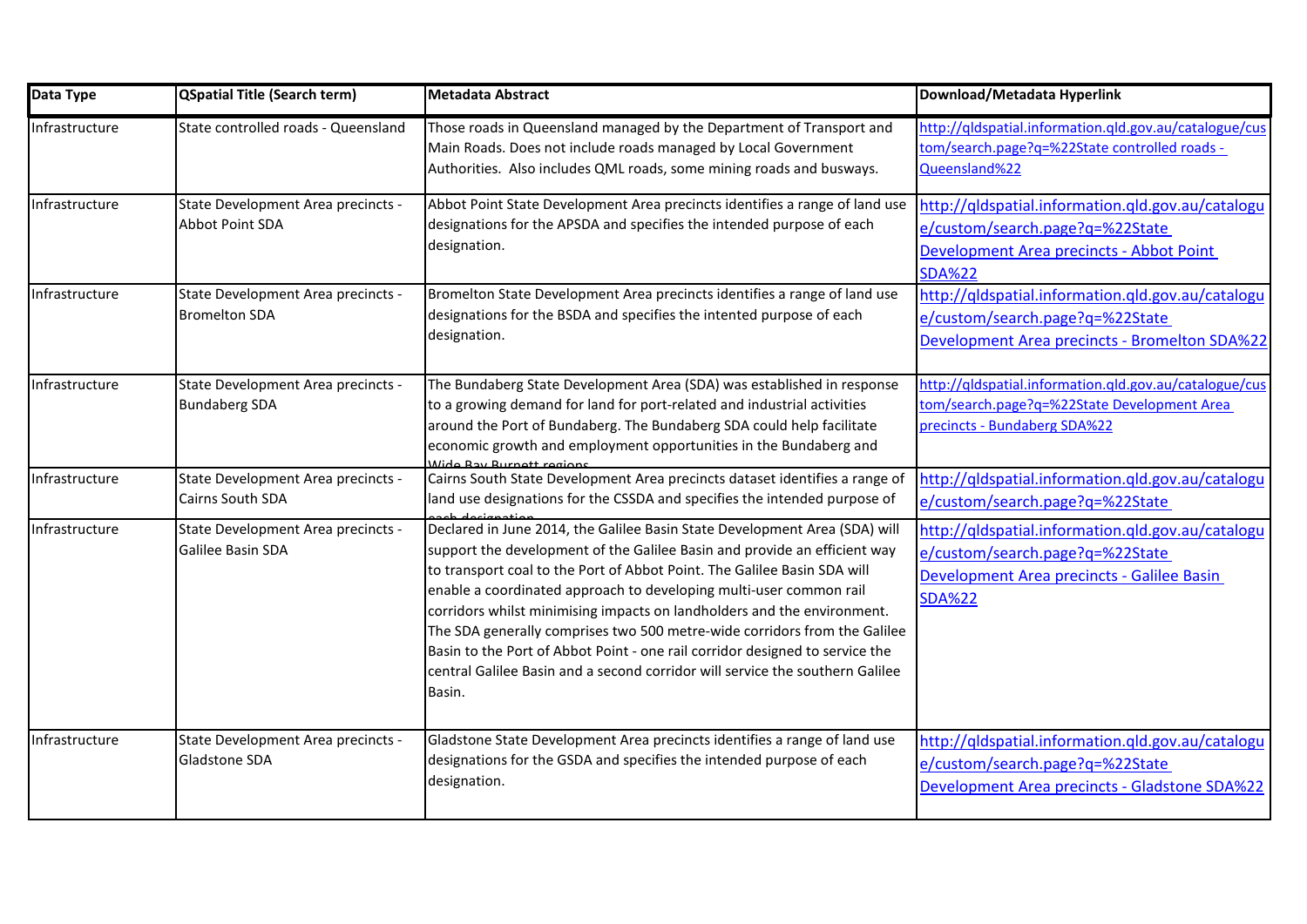| Data Type      | QSpatial Title (Search term)                                                    | <b>Metadata Abstract</b>                                                                                                                                                                                                                                                     | Download/Metadata Hyperlink                                                                                                                                                |
|----------------|---------------------------------------------------------------------------------|------------------------------------------------------------------------------------------------------------------------------------------------------------------------------------------------------------------------------------------------------------------------------|----------------------------------------------------------------------------------------------------------------------------------------------------------------------------|
| Infrastructure | State Development Area precincts -<br>Queensland Childrens Hospital SDA         | Queensland Children's Hospital State Development Area State Development<br>Area precincts dataset identifies a range of land use designations for the<br>QCHSDA and specifies the intended purpose of each designation.                                                      | http://qldspatial.information.qld.gov.au/catalogu<br>e/custom/search.page?q=%22State<br><b>Development Area precincts - Queensland</b><br><b>Childrens Hospital SDA%22</b> |
| Infrastructure | State Development Area precincts -<br>Townsville SDA                            | Townsville State Development Area precincts dataset identifies a range of<br>land use designations for the TSDA and specifies the intended purpose of<br>each designation.                                                                                                   | http://qldspatial.information.qld.gov.au/catalogu<br>e/custom/search.page?q=%22State<br>Development Area precincts - Townsville SDA%22                                     |
| Permit         |                                                                                 | Advertised areas for coal - Queensland This advertised area for coal is for the call for tenders for coal exploration.<br>Advertised Area are areas of land that have varying conditions and<br>restrictions placed over them. The restrictions vary according to areas, but | http://qldspatial.information.qld.gov.au/catalogu<br>e/custom/search.page?g=%22Advertised areas<br>for coal - Queensland%22                                                |
| Permit         | Advertised areas for geothermal -<br><b>Queensland</b>                          | This advertised area for geothermal is for the call for tenders for geothermal<br>exploration. Advertised Area are areas of land that have varying conditions<br>and restrictions placed over them. The restrictions vary according to areas,                                | http://qldspatial.information.qld.gov.au/catalogu<br>e/custom/search.page?q=%22Advertised areas<br>for geothermal - Queensland%22                                          |
| Permit         | Advertised areas for greenhouse gas -<br>Queensland                             | This advertised area for greenhouse gas is for the call for tenders for<br>greenhouse gas exploration. Advertised Area are areas of land that have<br>varying conditions and restrictions placed over them. The restrictions vary                                            | http://qldspatial.information.qld.gov.au/catalogu<br>e/custom/search.page?q=%22Advertised areas<br>for greenhouse gas - Queensland%22                                      |
| Permit         | Advertised areas for mineral -<br>Queensland                                    | This advertised area for mineral is for the call for tenders for mineral<br>exploration. Advertised Area are areas of land that have varying conditions<br>and restrictions placed over them. The restrictions vary according to areas,                                      | http://gldspatial.information.gld.gov.au/catalogu<br>e/custom/search.page?q=%22Advertised areas<br>for mineral - Queensland%22                                             |
| Permit         | Advertised areas for petroleum -<br>Queensland                                  | This advertised area for petroleum is for the call for tenders for petroleum<br>exploration. Advertised Area are areas of land that have varying conditions<br>and restrictions placed over them. The restrictions vary according to areas,                                  | http://qldspatial.information.qld.gov.au/catalogu<br>e/custom/search.page?q=%22Advertised areas<br>for netroleum - Queensland%22                                           |
| Permit         | Coal bore holes - Queensland                                                    | The location of Departmental coal bore holes in Queensland.                                                                                                                                                                                                                  | http://qldspatial.information.qld.gov.au/catalogu<br>e/custom/search.page?g=%22Coal bore holes -<br>Queensland%22                                                          |
| Permit         | Coal Seam Gas Units 2017 - Northern<br><b>Surat and Clarence Moreton Basins</b> | The polygons in this dataset are a digital representation of the distribution<br>or extent of geological units within the area. Polygons have a range of<br>attributes including unit name, age, lithological description and an                                             | http://qldspatial.information.qld.gov.au/catalogu<br>e/custom/search.page?q=%22Coal Seam Gas<br>Unite 2017 - Northern Surat and Clarence                                   |
| Permit         | Data acquisition authority -<br>Queensland                                      | The boundaries of application and granted Data Acquisition Authorities in<br>Queensland. Display the boundaries and name of principal holders of all<br>application and granted Data Acquisition Authorities (DAA) in Queensland.                                            | http://qldspatial.information.qld.gov.au/catalogu<br>e/custom/search.page?q=%22Data acquisition<br>authority - Queensland%22                                               |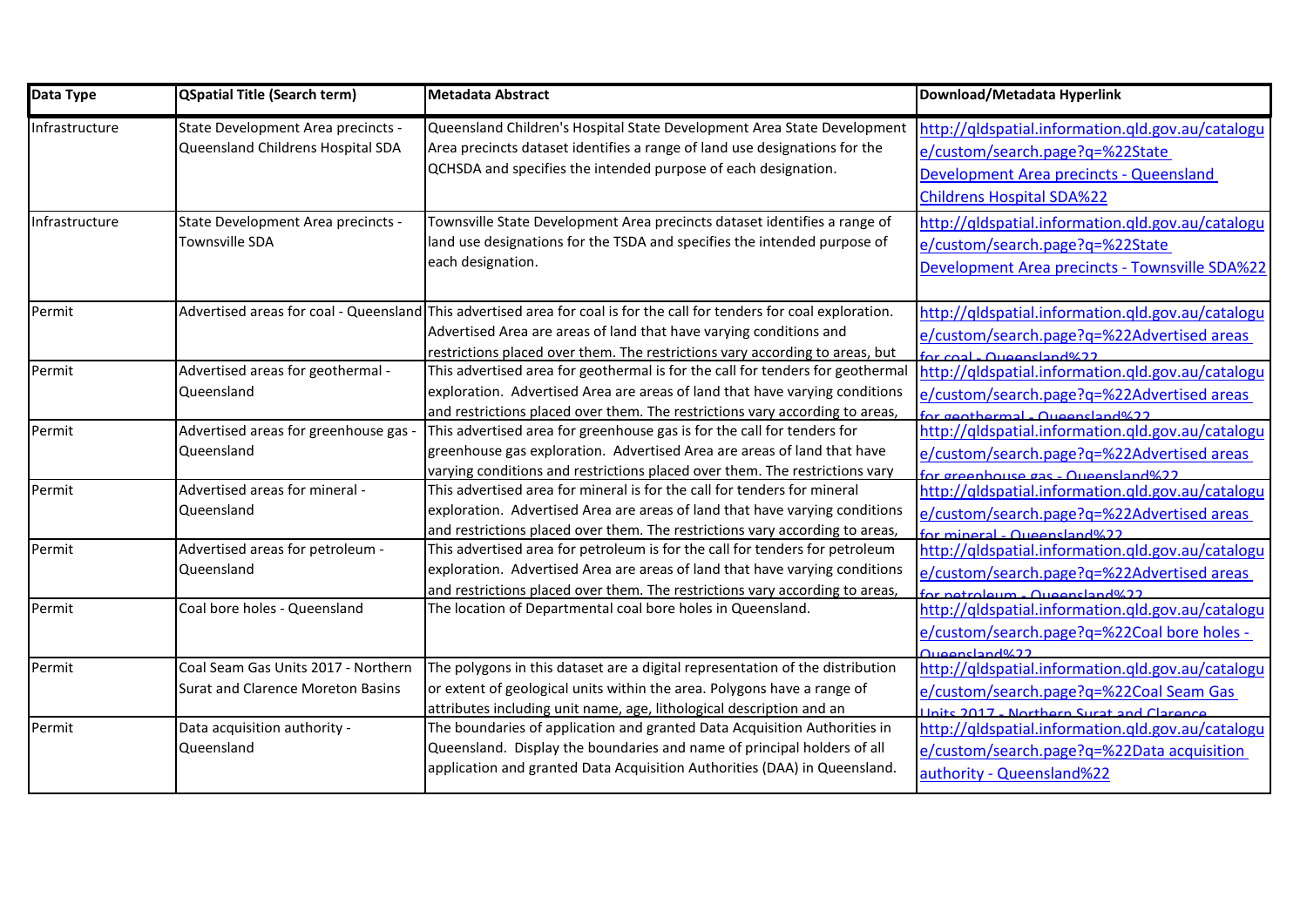| Data Type | <b>QSpatial Title (Search term)</b>                | <b>Metadata Abstract</b>                                                                                                                                                                                                                                                                                                                                                                                                                                                                                                                                                                                                                                                                                                                                                                                                                                                                                                                                                   | Download/Metadata Hyperlink                                                                                                          |
|-----------|----------------------------------------------------|----------------------------------------------------------------------------------------------------------------------------------------------------------------------------------------------------------------------------------------------------------------------------------------------------------------------------------------------------------------------------------------------------------------------------------------------------------------------------------------------------------------------------------------------------------------------------------------------------------------------------------------------------------------------------------------------------------------------------------------------------------------------------------------------------------------------------------------------------------------------------------------------------------------------------------------------------------------------------|--------------------------------------------------------------------------------------------------------------------------------------|
| Permit    | Detailed solid geology - Queensland                | The polygons in this dataset are a digital representation of the distribution<br>or extent of geological units within the areas they would appear if the cover<br>rocks were stripped away (eg soil, basalt and weathered rocks removed).<br>Polygons have a range of attributes including unit name, age, lithological<br>description and an abbreviated symbol for use in labelling the polygons.<br>These have been extracted from the Rock Units Table held in Department of<br>Resources Database.                                                                                                                                                                                                                                                                                                                                                                                                                                                                    | http://qldspatial.information.qld.gov.au/catalogu<br>e/custom/search.page?q=%22Detailed solid<br>geology - Queensland%22             |
| Permit    | Detailed structure - Queensland                    | The lines in this dataset are a digital representation of the position of the<br>boundaries of geological units and other linear features such as faults,<br>bedding trends, dykes, fold axial traces, jointing patterns and other<br>unassigned lineaments. The lines are attributed with a description of the<br>tyne of line represented                                                                                                                                                                                                                                                                                                                                                                                                                                                                                                                                                                                                                                | http://qldspatial.information.gld.gov.au/catalogue/cus<br>tom/search.page?q=%22Detailed structure -<br>Queensland%22                 |
| Permit    |                                                    | Detailed surface geology - Queensland The polygons in this dataset are a digital representation of the distribution<br>or extent of geological units within the area. Polygons have a range of<br>attributes including unit name, age, lithological description and an<br>abbreviated symbol for use in labelling the polygons. These have been<br>extracted from the Rock Units Table held in Department of Resources<br>Database                                                                                                                                                                                                                                                                                                                                                                                                                                                                                                                                         | http://qldspatial.information.qld.gov.au/catalogue/cus<br>tom/search.page?q=%22Detailed surface geology -<br>Queensland%22           |
| Permit    | Exploration and production permits -<br>Queensland | The boundaries of exploration and production permits in available<br>Queensland. It includes Advertised Areas for Geothermal (ADG), Advertised<br>Areas for Petroleum (ADP), Advertised Areas for Green House Gas (ADQ),<br>Data Acquisition Areas (DAA), Exploration Permits for Coal (EPC), Exploration<br>Permit for Geothermal (EPG), Exploration Permits for Mineral (EPM),<br>Exploration Permits for Petroleum (EPP), Exploration Permits for Green<br>House Gas (EPQ), Exploration Permit Special (EPS), Geothermal Leases (GL),<br>Mining Claims (MC), Mineral Development Licence (MDL), Mining Leases<br>(ML), Moritorium Areas for Exploration Permits for Minerals (MORM),<br>Offshore Exploration Permits for Petroleum (OEP), Potential Commercial<br>Areas (PCA), Petroleum Facilities Licence (PFL), Petroleum Leases (PL),<br>Petroleum Pipeline Licences Centreline (PPL), Petroleum Pipeline Licences<br>Area (PPLA), Petroleum Survey Licences (PSL). | http://qldspatial.information.qld.gov.au/catalogu<br>e/custom/search.page?q=%22Exploration and<br>production permits - Queensland%22 |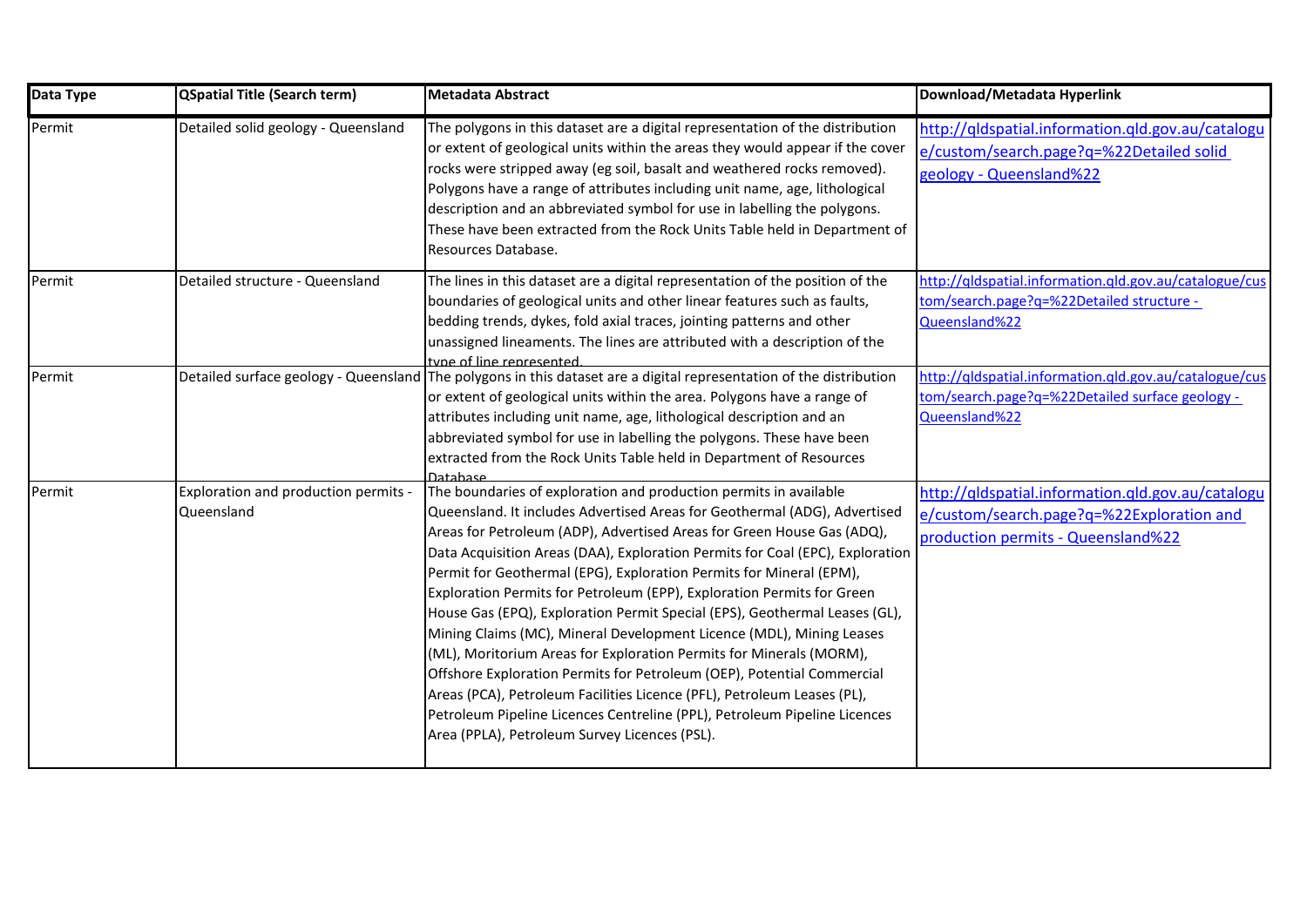| Data Type | <b>QSpatial Title (Search term)</b>                    | Metadata Abstract                                                                                                                                                                                                                                        | Download/Metadata Hyperlink                                                                                                              |
|-----------|--------------------------------------------------------|----------------------------------------------------------------------------------------------------------------------------------------------------------------------------------------------------------------------------------------------------------|------------------------------------------------------------------------------------------------------------------------------------------|
| Permit    | Exploration permits for coal -<br>Queensland           | The boundaries of application and granted Exploration Permits for Coal in<br>Queensland. Display the boundaries and name of principal holders of all<br>application and granted Exploration Permits for Coal (EPC) in Queensland.                        | http://qldspatial.information.qld.gov.au/catalogu<br>e/custom/search.page?q=%22Exploration<br>permits for coal - Queensland%22           |
| Permit    | Exploration permits for geothermal -<br>Queensland     | The boundaries of application and granted Exploration Permits for<br>Geothermal in Queensland. Display the boundaries and name of principal<br>holders of all application and granted Exploration Permits for Geothermal<br>(EPG) in Queensland.         | http://qldspatial.information.qld.gov.au/catalogu<br>e/custom/search.page?q=%22Exploration<br>permits for geothermal - Queensland%22     |
| Permit    | Exploration permits for greenhouse<br>gas - Queensland | The boundaries of application and granted Exploration Permits for<br>Greenhouse Gas in Queensland. Display the boundaries and name of<br>principal holders of all application and granted Exploration Permits for<br>Greenhouse Gas (EPQ) in Queensland. | http://qldspatial.information.qld.gov.au/catalogu<br>e/custom/search.page?q=%22Exploration<br>permits for greenhouse gas - Queensland%22 |
| Permit    | Exploration permits for mineral -<br>Queensland        | The boundaries and name of principal holders of all application and granted<br>Exploration Permits for Mineral (EPM) in Queensland.                                                                                                                      | http://qldspatial.information.qld.gov.au/catalogu<br>e/custom/search.page?q=%22Exploration<br>permits for mineral - Queensland%22        |
| Permit    | Exploration permits for petroleum -<br>Queensland      | The boundaries and name of principal holders of all application and granted<br>Authorities to Prospect for Petroleum (ATP) in Queensland.                                                                                                                | http://qldspatial.information.qld.gov.au/catalogue/cus<br>tom/search.page?q=%22Exploration permits for<br>petroleum - Queensland%22      |
| Permit    | Exploration permits special -<br>Queensland            | The boundaries and name of principal holders of all application and granted<br>Exploration Permits Special (EPS) in Queensland                                                                                                                           | http://qldspatial.information.qld.gov.au/catalogue/cus<br>tom/search.page?q=%22Exploration permits special -<br>Queensland%22            |
| Permit    | Geothermal leases - Queensland                         | The boundaries and names of principal holders of all application and<br>granted Geothermal Leases (GL) in Queensland.                                                                                                                                    | http://qldspatial.information.qld.gov.au/catalogue/cus<br>tom/search.page?q=%22Geothermal leases -<br>Oueensland%22                      |
| Permit    | Greenhouse gas Leases - Queensland                     | The boundaries and names of principal holders of all application and<br>granted Greenhouse Gas Leases (QL) in Queensland.                                                                                                                                | http://qldspatial.information.qld.gov.au/catalogu<br>e/custom/search.page?q=%22Greenhouse gas                                            |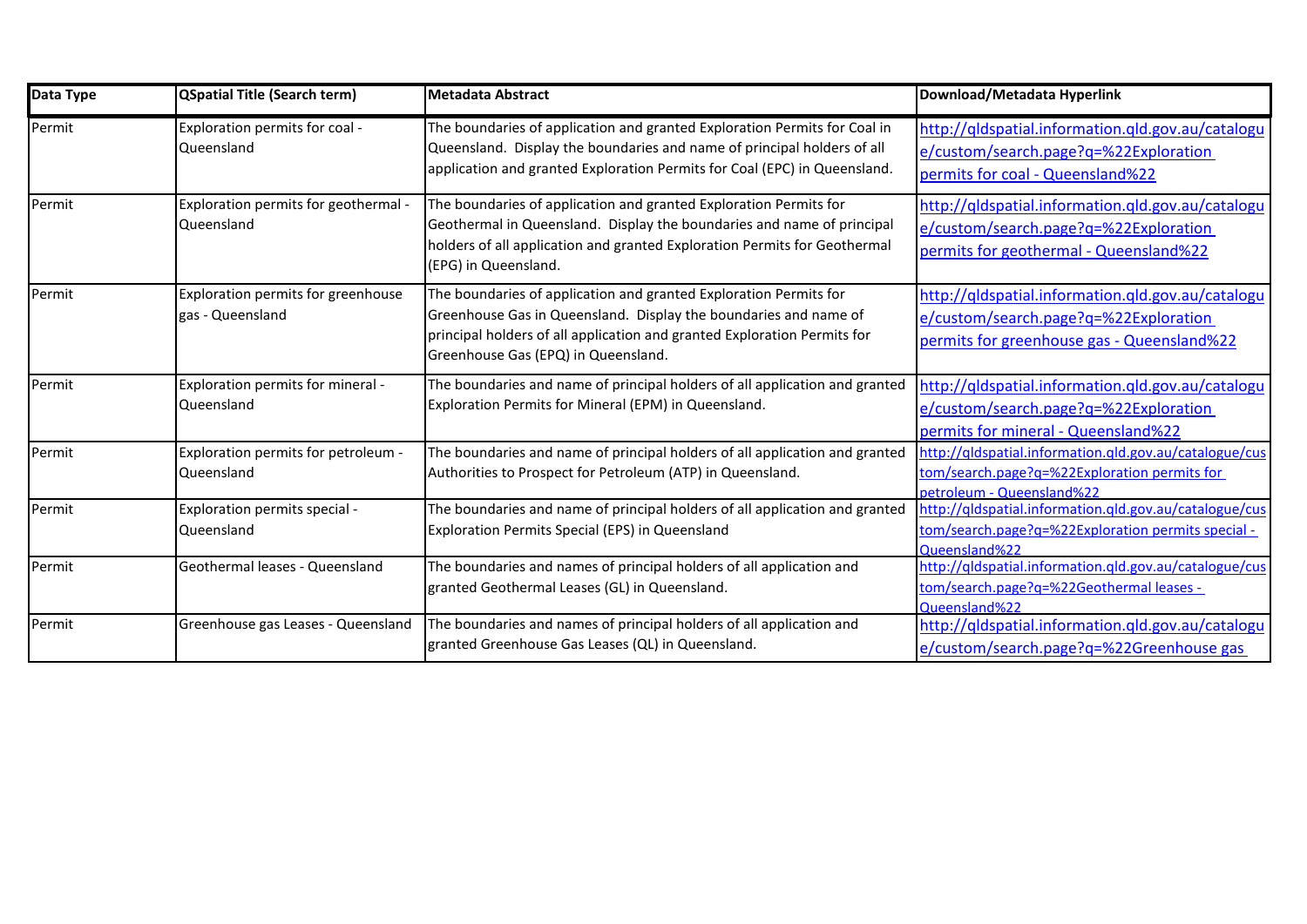| Data Type | <b>QSpatial Title (Search term)</b>                         | <b>Metadata Abstract</b>                                                                                                                                                                                                                                                                                                                                                                                                                                                                                                                                                                                                                                                                                                                                                                                                                                                                                                                                                       | Download/Metadata Hyperlink                                                                                                                   |
|-----------|-------------------------------------------------------------|--------------------------------------------------------------------------------------------------------------------------------------------------------------------------------------------------------------------------------------------------------------------------------------------------------------------------------------------------------------------------------------------------------------------------------------------------------------------------------------------------------------------------------------------------------------------------------------------------------------------------------------------------------------------------------------------------------------------------------------------------------------------------------------------------------------------------------------------------------------------------------------------------------------------------------------------------------------------------------|-----------------------------------------------------------------------------------------------------------------------------------------------|
| Permit    | Historic exploration and production<br>permits - Queensland | The boundaries of historic (granted) and/or dead exploration and<br>production permits in Queensland since 1950. It includes Dead Mining Claim<br>(DMC), Dead Mining Claim Access (DMC_ACC), Dead Mining Development<br>License (DMDL), Dead Mining Development License Access (DMDL_ACC),<br>Dead Mining Lease (DML), Dead Mining Lease Access (DML_ACC), Historic<br>Advertised Areas for Geothermal (HADG), Historic Advertised Areas for<br>Petroleum (HADP), Historic Advertised Areas for Green House Gas (HADQ),<br>Historic Exploration Permits for Coal (HEPC), Historic Exploration Permit for<br>Geothermal (HEPG), Historic Exploration Permits for Mineral (HEPM),<br>Historic Exploration Permits for Petroleum (HEPP), Historic Exploration<br>Permits for Green House Gas (HEPQ), Historic Exploration Permit Special<br>(HEPS), Historic Mining Leases (HML), Historic Offshore Exploration Permits<br>for Petroleum (HOEP), Historic Petroleum Leases (HPL). | http://gldspatial.information.gld.gov.au/catalogue/cus<br>tom/search.page?q=%22Historic exploration and<br>production permits - Queensland%22 |
| Permit    | Historic mining leases - Queensland                         | This theme depicts the location, as points, of historic mining leases. These<br>leases have not been investigated sufficiently to define an areal extent and<br>so are depicted as a point for the known leases.                                                                                                                                                                                                                                                                                                                                                                                                                                                                                                                                                                                                                                                                                                                                                               | http://qldspatial.information.qld.gov.au/catalogue/cus<br>tom/search.page?q=%22Historic mining leases -<br>Queensland%22                      |
| Permit    | Mineral development licence -<br>Queensland                 | The boundaries of Mineral Development Licences (MDL) for Minerals<br>(includes coal) in Queensland.                                                                                                                                                                                                                                                                                                                                                                                                                                                                                                                                                                                                                                                                                                                                                                                                                                                                            | http://qldspatial.information.gld.gov.au/catalogue/cus<br>tom/search.page?g=%22Mineral development licence<br>Queensland%22                   |
| Permit    | Mineral development licence access<br>Queensland            | All application and granted designated access routes for Mineral<br>Development Licence in Queensland.                                                                                                                                                                                                                                                                                                                                                                                                                                                                                                                                                                                                                                                                                                                                                                                                                                                                         | http://qldspatial.information.qld.gov.au/catalogue/cus<br>tom/search.page?q=%22Mineral development licence<br>access - Queensland%22          |
| Permit    | Mines constrained land                                      | Shows areas within Queensland where applications for exploration or<br>mining permits is possible but other competing land uses may restrict or<br>exclude exploration and mining.                                                                                                                                                                                                                                                                                                                                                                                                                                                                                                                                                                                                                                                                                                                                                                                             | http://qldspatial.information.qld.gov.au/catalogue/cus<br>tom/search.page?q=%22Mines constrained land%22                                      |
| Permit    | Mining claim access - Queensland                            | All application and granted designated access routes for Mining Claims in<br>Queensland.                                                                                                                                                                                                                                                                                                                                                                                                                                                                                                                                                                                                                                                                                                                                                                                                                                                                                       | http://qldspatial.information.qld.gov.au/catalogu<br>e/custom/search.page?q=%22Mining claim<br>access - Queensland%22                         |
| Permit    | Mining claims - Queensland                                  | The boundaries and names of principal holders of all application and<br>granted Mining Claims (MC) in Queensland.                                                                                                                                                                                                                                                                                                                                                                                                                                                                                                                                                                                                                                                                                                                                                                                                                                                              | http://qldspatial.information.qld.gov.au/catalogue/cus<br>tom/search.page?q=%22Mining claims -<br>Queensland%22                               |
| Permit    | Mining lease access - Queensland                            | All application and granted designated access routes for Mining Leases in<br>Queensland.                                                                                                                                                                                                                                                                                                                                                                                                                                                                                                                                                                                                                                                                                                                                                                                                                                                                                       | http://qldspatial.information.qld.gov.au/catalogue/cus<br>tom/search.page?q=%22Mining lease access -<br>Queensland%22                         |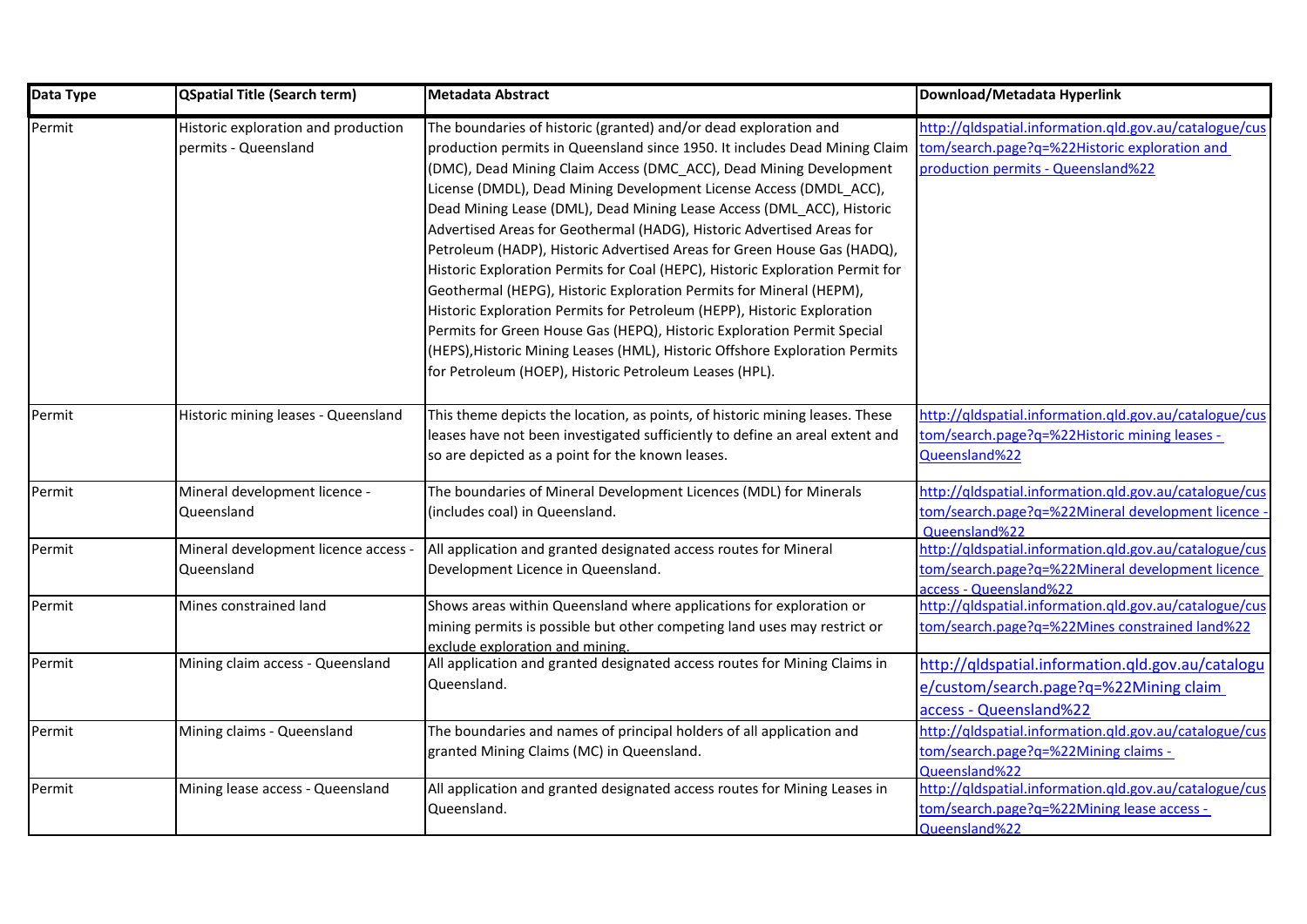| Data Type | <b>QSpatial Title (Search term)</b>                        | <b>Metadata Abstract</b>                                                                                                                                                                                         | Download/Metadata Hyperlink                                                                                                                  |
|-----------|------------------------------------------------------------|------------------------------------------------------------------------------------------------------------------------------------------------------------------------------------------------------------------|----------------------------------------------------------------------------------------------------------------------------------------------|
| Permit    | Mining lease surface areas -<br>Queensland                 | The boundaries of surface areas attached to a mining lease.                                                                                                                                                      | http://qldspatial.information.qld.gov.au/catalogue/cus<br>tom/search.page?q=%22Mining lease surface areas -<br>Queensland%22                 |
| Permit    | Mining leases - Queensland                                 | The boundaries of Mining Leases in Queensland.                                                                                                                                                                   | http://qldspatial.information.qld.gov.au/catalogue/cus<br>tom/search.page?q=%22Mining leases -<br>Queensland%22                              |
| Permit    | Mining regions and districts -<br>Queensland               | This theme depicts the administrative areas (Regions and Mining Districts)<br>for exploration and mining tenures in Queensland, for Department of<br>Resources.                                                  | http://qldspatial.information.qld.gov.au/catalogu<br>e/custom/search.page?q=%22Mining regions<br>and districts - Queensland%22               |
| Permit    | Moratorium areas for minerals -<br>Queensland              | Identifies future land release areas. Expired or surrendered mineral<br>exploration permit areas are held under moratorium for a period of time to<br>allow competitive applications to be lodged for this land. | http://qldspatial.information.qld.gov.au/catalogu<br>e/custom/search.page?q=%22Moratorium areas<br>for minerals - Queensland%22              |
| Permit    | Moratorium areas for special -<br>Queensland               | Identifies future land release areas. Expired or surrendered special<br>exploration permit areas are held under moratorium for a period of time to<br>allow competitive applications to be lodged for this land. | http://qldspatial.information.qld.gov.au/catalogu<br>e/custom/search.page?g=%22Moratorium areas<br>for special - Queensland%22               |
| Permit    | Offshore exploration permits for<br>petroleum - Queensland | The boundaries and name of principal holders of all application and granted<br>Offshore Exploration Permits for Petroleum in Queensland.                                                                         | http://qldspatial.information.qld.gov.au/catalogue/cus<br>tom/search.page?q=%22Offshore exploration permits<br>for petroleum - Queensland%22 |
| Permit    | Petroleum facility licences -<br>Queensland                | Display the boundaries and name of principal holders of all application and<br>granted Petroleum Facility Licences (PFL) in Queensland.                                                                          | http://qldspatial.information.qld.gov.au/catalogue/cus<br>tom/search.page?q=%22Petroleum facility licences -<br>Queensland%22                |
| Permit    | Petroleum leases - Queensland                              | Display the boundaries and names of principal holders of all application and<br>granted Petroleum Leases (PL) in Queensland.                                                                                     | http://qldspatial.information.qld.gov.au/catalogue/cus<br>tom/search.page?q=%22Petroleum leases -<br>Queensland%22                           |
| Permit    | Petroleum pipeline licences -<br>Queensland                | Display the centre line and name of principal holders of all application and<br>granted Petroleum Pipeline Licences (PPL) in Queensland.                                                                         | http://qldspatial.information.qld.gov.au/catalogue/cus<br>tom/search.page?q=%22Petroleum pipeline licences -<br>Queensland%22                |
| Permit    | Petroleum pipeline licences area -<br>Queensland           | Display the area and name of principal holders of all application and granted<br>Petroleum Pipeline Licences (PPLA) in Queensland.                                                                               | http://qldspatial.information.qld.gov.au/catalogu<br>e/custom/search.page?q=%22Petroleum<br>pipeline licences area - Queensland%22           |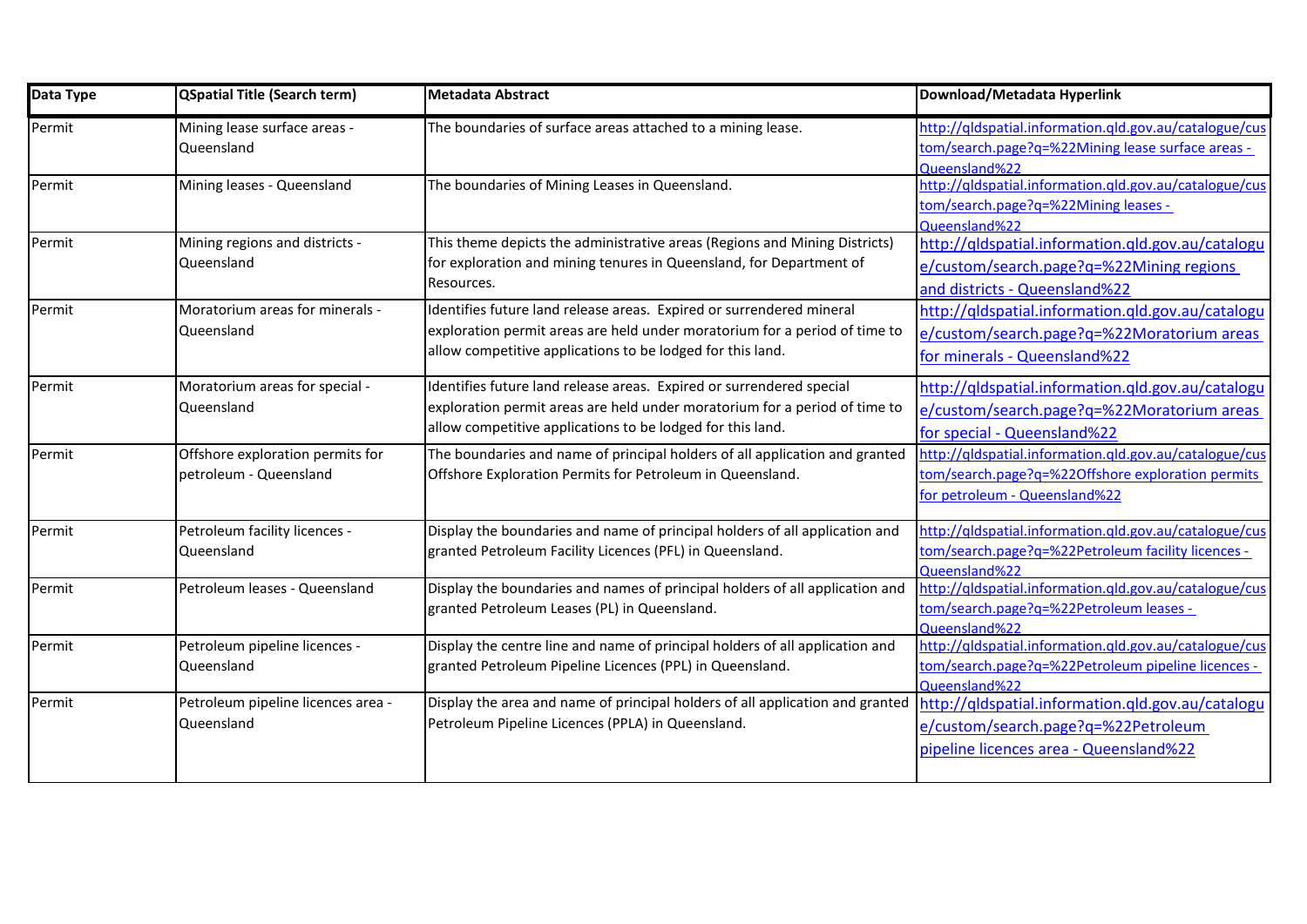| Data Type | QSpatial Title (Search term)                     | Metadata Abstract                                                                                                                                                                                                                                                                                                       | Download/Metadata Hyperlink                                                                                                        |
|-----------|--------------------------------------------------|-------------------------------------------------------------------------------------------------------------------------------------------------------------------------------------------------------------------------------------------------------------------------------------------------------------------------|------------------------------------------------------------------------------------------------------------------------------------|
| Permit    | Petroleum survey licences -<br>Queensland        | Display the boundaries and name of principal holders of all application and<br>granted Petroleum Survey Licences (PSL) in Queensland.                                                                                                                                                                                   | http://qldspatial.information.qld.gov.au/catalogue/cus<br>tom/search.page?q=%22Petroleum survey licences -<br>Queensland%22        |
| Permit    | Potential commercial areas -<br>Queensland       | Display the boundaries and name of principal holders of all application and<br>granted Potential Commercial Areas (PCA) in Queensland.                                                                                                                                                                                  | http://qldspatial.information.qld.gov.au/catalogue/cus<br>tom/search.page?q=%22Potential commercial areas -<br>Queensland%22       |
| Permit    | <b>Restricted areas</b>                          | The location of the restricted access areas in the State of<br>Queensland. A restricted area is land specified by Schedule 3 of the<br>Mineral Resources Regulations 2003.                                                                                                                                              | http://qldspatial.information.qld.gov.au/catalogu<br>e/custom/search.page?q=%22Restricted<br>areas%22                              |
| Permit    | Urban restricted areas                           | The location of the urban restricted access areas in the State of<br>Queensland. A restricted area is land specified by Schedule 3 of the<br>Mineral Resources Regulations 2003.                                                                                                                                        | http://qldspatial.information.qld.gov.au/catalogu<br>e/custom/search.page?q=%22Urban restricted<br>areas%22                        |
| Resource  | All bore hole and well locations -<br>Queensland | The location of all proposed and drilled Mines boreholes in Queensland.                                                                                                                                                                                                                                                 | http://qldspatial.information.qld.gov.au/catalogue/cus<br>tom/search.page?q=%22All bore hole and well<br>locations - Queensland%22 |
| Resource  | Bore holes with cores or cuttings                | Location of bore holes for which we hold cores or cuttings at<br><b>Exploration Data Center (EDC).</b>                                                                                                                                                                                                                  | http://qldspatial.information.qld.gov.au/catalogu<br>e/custom/search.page?q=%22Bore holes with<br>cores or cuttings%22             |
| Resource  | Coal bore holes - Queensland                     | The location of Departmental coal bore holes in Queensland.                                                                                                                                                                                                                                                             | http://qldspatial.information.qld.gov.au/catalogu<br>e/custom/search.page?q=%22Coal bore holes -<br>Queensland%22                  |
| Resource  | Coal resource area boundaries -<br>Queensland    | This theme depicts the extent of identified coal resource estimates in<br>Queensland (nominally of either Measured and/or Indicted confidence<br>categories) as presented in the publication 'Queensland Coals - Physical and<br>Chemical Properties Colliery and Company Information' - 14th Edition,<br>(Mutton 2003) | http://qldspatial.information.qld.gov.au/catalogu<br>e/custom/search.page?q=%22Coal resource area<br>boundaries - Queensland%22    |
| Resource  | Coal resource areas - Queensland                 | This theme depicts the extent of identified coal resource estimates in<br>Queensland (nominally of either Measured and/or Indicted confidence<br>categories) as presented in the publication 'Queensland Coals - Physical and<br>Chemical Properties Colliery and Company Information' - 14th Edition,<br>(Mutton 2003) | http://qldspatial.information.qld.gov.au/catalogu<br>e/custom/search.page?q=%22Coal resource<br>areas - Queensland%22              |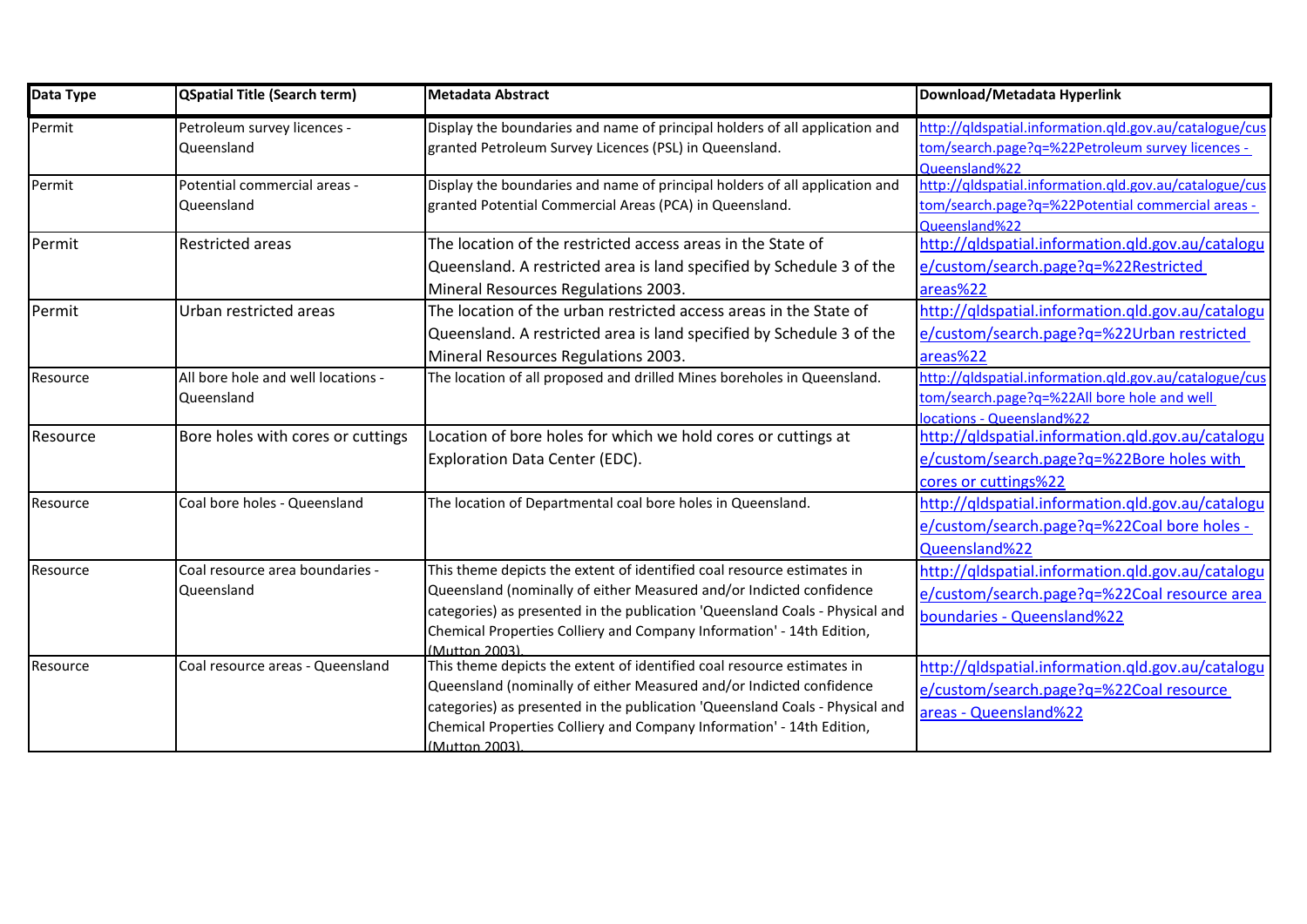| Data Type | <b>QSpatial Title (Search term)</b>                           | <b>Metadata Abstract</b>                                                                                                                                                                                                                                                                                                                                                                                                                                                                                                               | Download/Metadata Hyperlink                                                                                                                     |
|-----------|---------------------------------------------------------------|----------------------------------------------------------------------------------------------------------------------------------------------------------------------------------------------------------------------------------------------------------------------------------------------------------------------------------------------------------------------------------------------------------------------------------------------------------------------------------------------------------------------------------------|-------------------------------------------------------------------------------------------------------------------------------------------------|
| Resource  | Coal resource sites - Queensland                              | The location of inferred coal resources (resource as defined in the JORC<br>code) within available Queensland. This theme depicts the location, as<br>points, of inferred coal resources. These resources have not been<br>investigated sufficiently to define an areal extent and so are depicted as a<br>point for the centre of the known denosit                                                                                                                                                                                   | http://qldspatial.information.qld.gov.au/catalogue/cus<br>tom/search.page?q=%22Coal resource sites -<br>Queensland%22                           |
| Resource  | Coal seam gas well locations -<br>Queensland                  | The location of proposed and drilled coal seam gas wells to illustrate the<br>distribution of coal seam gas exploration and development in available<br>Queensland. The location of proposed drillholes has not been validated by<br>survey and clients are directed to contact the relevant company with any<br>queries they may have as to their location.                                                                                                                                                                           | http://qldspatial.information.qld.gov.au/catalogue/cus<br>tom/search.page?q=%22Coal seam gas well locations ·<br>Queensland%22                  |
| Resource  | Field sites - Queensland                                      | Location of field sites where geological information has been gathered.<br>Observations made at these sites include descriptions of outcrops (including<br>rock types and structures), mines, mineralisation or fossil localities. Samples<br>may have been collected from these sites for further study, such as<br>petrography, chemical analysis or isotopic dating. Some sites have been<br>digitised from previously published or unpublished maps and the structural<br>data recorded at these sites captured into the database. | http://qldspatial.information.qld.gov.au/catalogu<br>e/custom/search.page?q=%22Field sites -<br>Queensland%22                                   |
| Resource  | Key resource areas - haulage corridor<br>Queensland           | This dataset describes the haulage corridors for key resource areas (KRA) 46<br>and 63. KRA 46 - Narangba: Future transport route identified by Cabinet<br>decision in 2002 to provide for long-term haulage needs from the resource<br>area. KRA 63 - Carbrook-Eagleby: An underwater slurry pipeline through<br>Logan River connecting Carbrook and Eagleby sites.                                                                                                                                                                   | http://gldspatial.information.gld.gov.au/catalogue/cus<br>tom/search.page?q=%22Key resource areas - haulage<br>corridor - Queensland%22         |
| Resource  | Key resource areas - resource<br>processing area - Queensland | Key resource areas (KRA), resource processing area describes the extent of<br>the extractive resource and any existing or future processing operations.                                                                                                                                                                                                                                                                                                                                                                                | http://qldspatial.information.qld.gov.au/catalogue/cus<br>tom/search.page?q=%22Key resource areas - resource<br>processing area - Queensland%22 |
| Resource  | Key resource areas - separation area<br>Queensland            | This dataset describes an area surrounding the key resource/processing area<br>(KRA), needed to maintain separation of people from undesirable levels of<br>noise, dust, ground vibration or air blast overpressure that may be produced<br>as residual impacts from existing or future extraction or processing of the<br>extractive resource.                                                                                                                                                                                        | http://qldspatial.information.qld.gov.au/catalogue/cus<br>tom/search.page?q=%22Key resource areas -<br>separation area - Queensland%22          |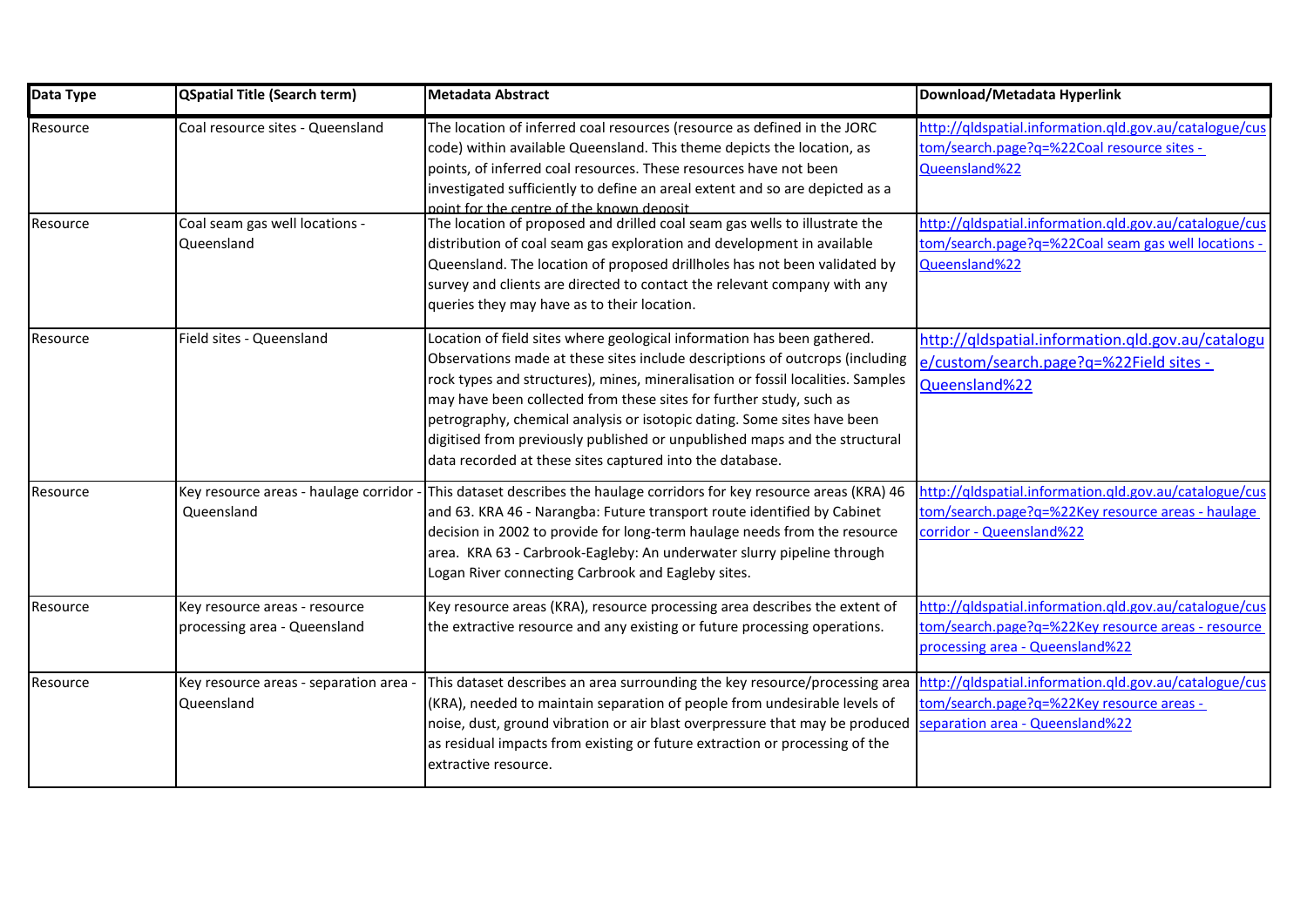| Data Type | <b>QSpatial Title (Search term)</b>                                  | <b>Metadata Abstract</b>                                                                                                                                                                                                                                                                                                                             | Download/Metadata Hyperlink                                                                                                                            |
|-----------|----------------------------------------------------------------------|------------------------------------------------------------------------------------------------------------------------------------------------------------------------------------------------------------------------------------------------------------------------------------------------------------------------------------------------------|--------------------------------------------------------------------------------------------------------------------------------------------------------|
| Resource  | Key resource areas - transport route -<br>Queensland                 | The transport route for a Key Resource Area (KRA), means a road or rail link<br>from the boundary of the resource/processing area for a KRA to a major<br>road or railway that is used to transport extracted resources to markets.                                                                                                                  | http://qldspatial.information.qld.gov.au/catalogue/cus<br>tom/search.page?q=%22Key resource areas -<br>transport route - Queensland%22                 |
| Resource  | Key resource areas - transport route<br>separation area - Queensland | Transport route separation area for a KRA, means the area, measured 100<br>metres from the centre line of the transport route for a KRA, needed to<br>maintain separation of people from undesirable levels of noise, dust and<br>ground vibration produced as residual impacts from the transportation of<br>extractive resources                   | http://qldspatial.information.qld.gov.au/catalogue/cus<br>tom/search.page?q=%22Key resource areas -<br>transport route separation area - Queensland%22 |
| Resource  | Mineral bore holes - Queensland                                      | The location of all proposed and drilled mineral boreholes in Queensland.                                                                                                                                                                                                                                                                            | http://qldspatial.information.qld.gov.au/catalogue/cus<br>tom/search.page?q=%22Mineral bore holes -<br>Queensland%22                                   |
| Resource  | Mineral resource area boundaries -<br>Queensland                     | The outline of spatially large mineral deposits in available Queensland.<br>These deposits are commonly the sedimentary style of deposits such as<br>magnesite or oil shale. This theme should be used in conjunction with the<br>major mineral deposits point location data to obtain a complete display of<br>Queenslands major mineral resources. | http://qldspatial.information.qld.gov.au/catalogu<br>e/custom/search.page?q=%22Mineral resource<br>area boundaries - Queensland%22                     |
| Resource  | Mineral resource areas - Queensland                                  | The outline of spatially large mineral deposits in available Queensland.<br>These deposits are commonly the sedimentary style of deposits such as<br>magnesite or oil shale. This theme should be used in conjunction with the<br>major mineral deposits point location data to obtain a complete display of<br>Queenslands major mineral resources. | http://qldspatial.information.qld.gov.au/catalogue/cus<br>tom/search.page?q=%22Mineral resource areas -<br>Queensland%22                               |
| Resource  | Mineral resource sites - Queensland                                  | The location of mineral occurrences, deposits and mines within Queensland                                                                                                                                                                                                                                                                            | http://qldspatial.information.qld.gov.au/catalogue/cus<br>tom/search.page?q=%22Mineral resource sites -<br>Queensland%22                               |
| Resource  |                                                                      | Petroleum resource sites - Queensland The location of petroleum resource sites in Queensland.                                                                                                                                                                                                                                                        | http://qldspatial.information.qld.gov.au/catalogue/cus<br>tom/search.page?q=%22Petroleum resource sites -<br>Oueensland%22                             |
| Resource  |                                                                      | Petroleum well locations - Queensland Location of petroleum wells to identify where petroleum exploration and<br>production wells have been drilled in Queensland.                                                                                                                                                                                   | http://qldspatial.information.qld.gov.au/catalogue/cus<br>tom/search.page?q=%22Petroleum well locations -<br>Queensland%22                             |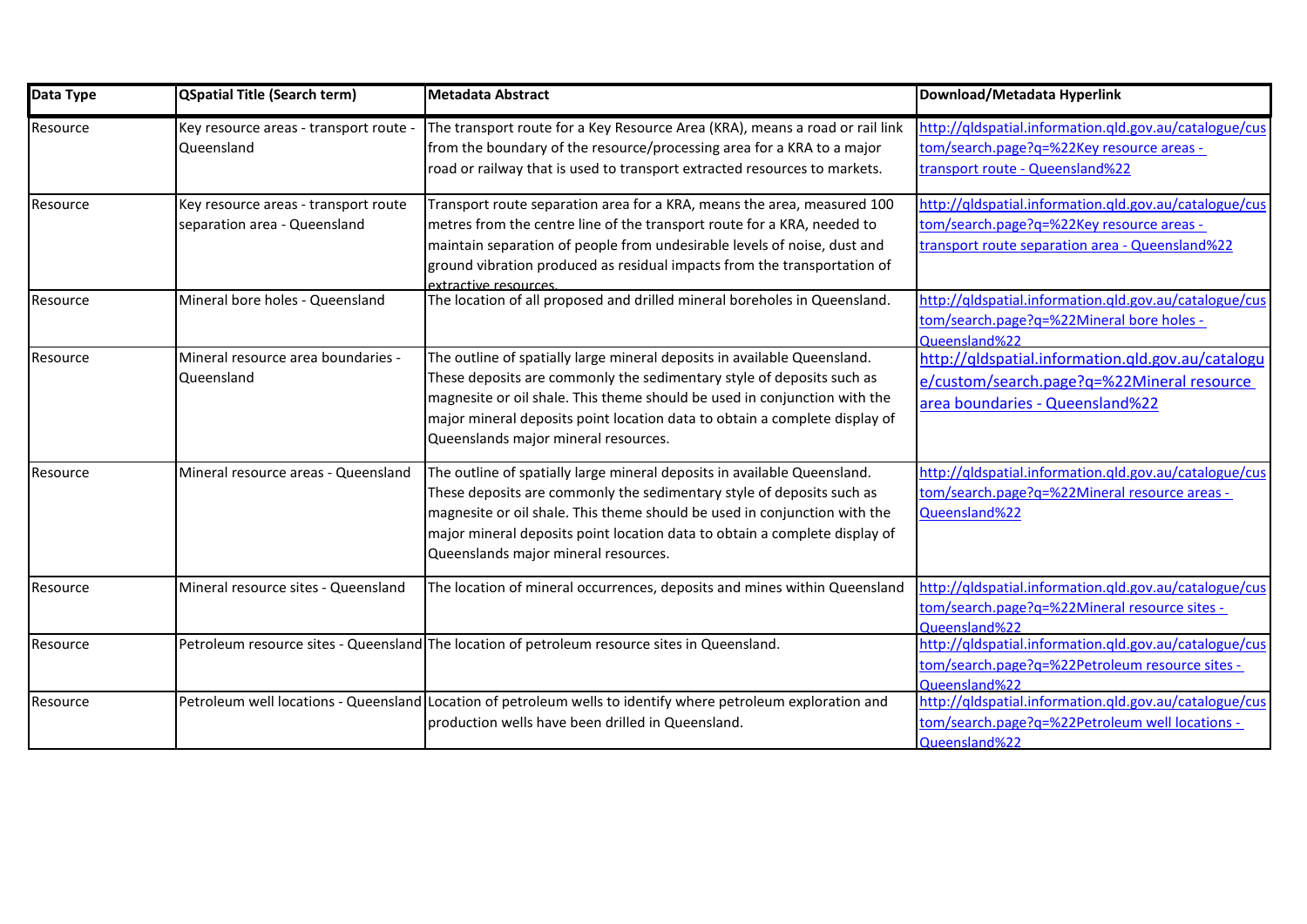| Data Type | <b>QSpatial Title (Search term)</b>             | <b>Metadata Abstract</b>                                                                                                                                                                                                                                                                                                                                                                                                                                                                                        | Download/Metadata Hyperlink                                                                                                       |
|-----------|-------------------------------------------------|-----------------------------------------------------------------------------------------------------------------------------------------------------------------------------------------------------------------------------------------------------------------------------------------------------------------------------------------------------------------------------------------------------------------------------------------------------------------------------------------------------------------|-----------------------------------------------------------------------------------------------------------------------------------|
| Resource  | Quarry reserves - Queensland                    | Reserves that have been created under the Land Act 1994 to safeguard<br>State-owned quarry material, where the trustee of the reserve is the<br>Department of Agriculture and Fisheries. The purpose of the reserve on title<br>may be given as Quarry, Gravel or Natural Resource Management. The<br>Department of Agriculture and Fisheries is considered the owner of the<br>reserve and must be consulted if any activity is proposed on the reserve that<br>would impact on access to the quarry material. | http://gldspatial.information.gld.gov.au/catalogue/cus<br>tom/search.page?q=%22Quarry reserves -<br>Queensland%22                 |
| Resource  | Queensland petroleum exploration<br>data - QPED | Database storing geological, geophysical, and geochemical data relating to<br>Queensland's sedimentary basins derived from the drilling of petroleum<br>wells, coal seam gas wells (CSG), stratigraphic bores, coal and mineral<br>drillholes. Data includes general well history, company and GSQ<br>stratigraphy, drill stem tests, wireline logs, downhole temperatures,<br>analytical data, biostratigraphy, and hydrocarbon indications.                                                                   | http://qldspatial.information.qld.gov.au/catalogu<br>e/custom/search.page?q=%22Queensland<br>petroleum exploration data - QPED%22 |
| Resource  | Stratigraphic bore holes - Queensland           | Location of drill holes completed to obtain stratigraphic information about<br>the geology of Queensland. These stratigraphic drill holes were most<br>completed by the Geological Survey of Queensland and targeted the<br>improvement of knowledge about the sedimentary basins in Queensland.                                                                                                                                                                                                                | http://qldspatial.information.qld.gov.au/catalogu<br>e/custom/search.page?q=%22Stratigraphic bore<br>holes - Queensland%22        |
| Resource  | Water bore holes - mines -<br>Queensland        | The location of water bores in Queensland drilled under the Petroleum and<br>Gas Act and the Water Resources Act 1989, prior to the development of the<br>Department of Resources Groundwater Database, as recorded by the<br>Geological Survey of Queensland.                                                                                                                                                                                                                                                  | http://qldspatial.information.gld.gov.au/catalogu<br>e/custom/search.page?q=%22Water bore holes -<br>mines - Queensland%22        |
| Resource  | Whole rock and clay mineralogy -<br>Queensland  | This data package contains mineral composition constrained by X-ray<br>diffraction analysis in Eromanga, Galilee and Surat basins. See individual<br>metadata files for details.                                                                                                                                                                                                                                                                                                                                | http://qldspatial.information.qld.gov.au/catalogu<br>e/custom/search.page?q=%22Whole rock and<br>clay mineralogy - Queensland%22  |
| System    | GeoResGlobe                                     | GeoResGlobe provides an online interactive experience to view<br>Queensland's mining and exploration data.                                                                                                                                                                                                                                                                                                                                                                                                      | https://www.business.qld.gov.au/industries/mini<br>ng-energy-water/resources/minerals-coal/online-<br>services/georesglobe        |
| System    | GSQ Open Data Portal                            | GSQ Open Data Portal lets you search for and download large geological,<br>geophysical, geochemical and other geoscience datasets.                                                                                                                                                                                                                                                                                                                                                                              | https://www.business.qld.gov.au/industries/mini<br>ng-energy-water/resources/minerals-coal/online-<br>anicas/geg-anon-data-portal |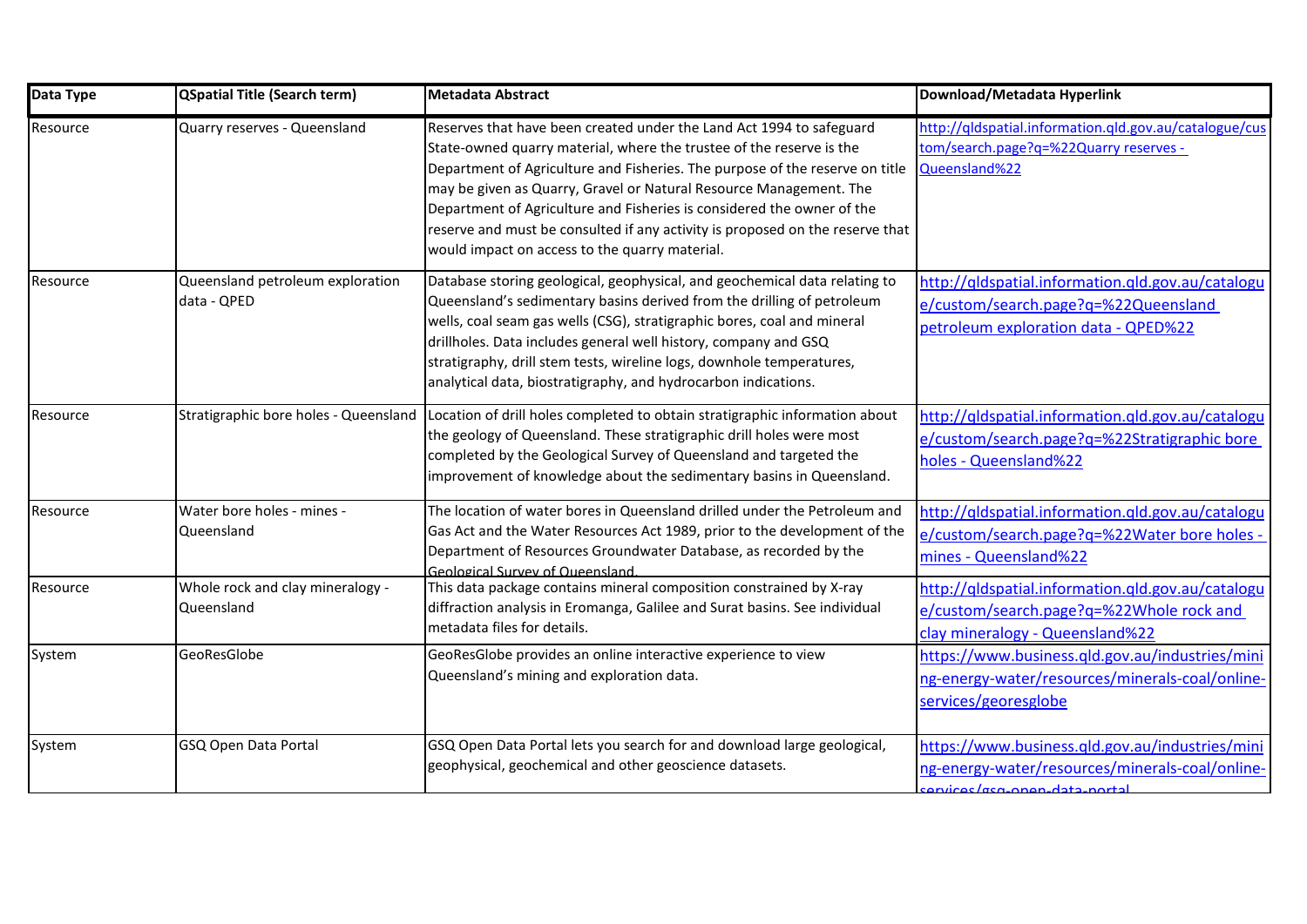| Data Type   | <b>QSpatial Title (Search term)</b>         | Metadata Abstract                                                                                                                                                                                                                                                                                                                                                                                                                                                                                                                  | Download/Metadata Hyperlink                                                                                                  |
|-------------|---------------------------------------------|------------------------------------------------------------------------------------------------------------------------------------------------------------------------------------------------------------------------------------------------------------------------------------------------------------------------------------------------------------------------------------------------------------------------------------------------------------------------------------------------------------------------------------|------------------------------------------------------------------------------------------------------------------------------|
| System      | MyMinesOnline                               | MyMinesOnline lets you apply and manage your resource authorities online.<br>You are able to view details of your resource authority and monitor the<br>progress of your applications or dealings. MyMinesOnline includes facilities<br>for uploading supporting documents for your application and making your<br>payments online.                                                                                                                                                                                                | https://www.business.qld.gov.au/industries/mini<br>ng-energy-water/resources/online-<br>services/myminesonline               |
| System      | Public searches for resource<br>authorities | Search for resource authority applications or grants details on your land and<br>surrounding area by either using our free public search services or<br>requesting undermining and property searches for a fee.                                                                                                                                                                                                                                                                                                                    | https://www.business.gld.gov.au/industries/mini<br>ng-energy-water/resources/online-<br>services/searches                    |
| System      | QImagery                                    | Queensland Government's online collection of photographs from the 1930's<br>to 2009.                                                                                                                                                                                                                                                                                                                                                                                                                                               | https://gimagery.information.gld.gov.au/                                                                                     |
| System      | QSpatial                                    | This service is a Queensland Government initiative to provide improved<br>public access to a variety of spatial and associated data. You can discover,<br>display, select and download or order data over an area of interest in<br>selected formats, including map coverage data, image data and text file data.                                                                                                                                                                                                                  | https://spatial.information.qld.gov.au/arcgis/home/                                                                          |
| System      | QTopo                                       | Qtopo (online topographic maps) lets you explore Queensland's topography<br>virtually. You can also request specific areas as printable PDFs.                                                                                                                                                                                                                                                                                                                                                                                      | https://www.business.gld.gov.au/running-<br>business/support-assistance/mapping-data-<br>imagery/maps/topographic-maps       |
| System      | Queensland Globe                            | The Queensland Globe provides an online interactive experience to view<br>Queensland's location based information.                                                                                                                                                                                                                                                                                                                                                                                                                 | http://qldglobe.information.qld.gov.au/                                                                                      |
| Topographic | Coastline and State Border -<br>Queensland  | The boundary of the State of Queensland and comprises the state border<br>(the cadastral boundary between the states) and the coastline of<br>Queensland; including marine islands. The state border coincides with the<br>position as shown in the Queensland Digital Cadastral Database, while the<br>coastline is the boundary between the mainland, marine islands and the<br>sea, and is generally defined as mean high water, except in the area of<br>mangroves, where the coastline is depicted as the seaward edge of the | http://qldspatial.information.qld.gov.au/catalogue/cus<br>tom/search.page?q=%22Coastline and State Border -<br>Queensland%22 |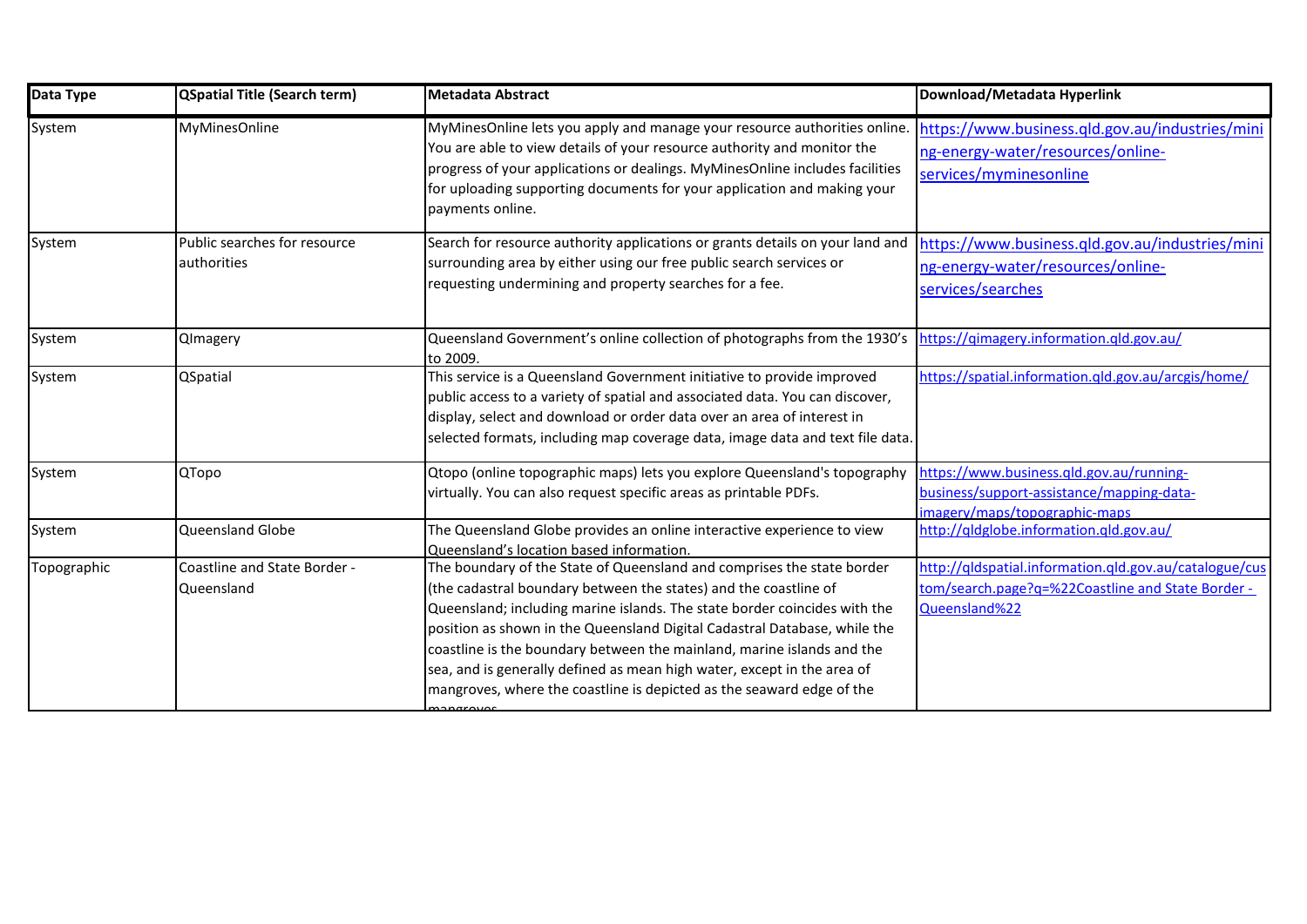| Data Type   | <b>QSpatial Title (Search term)</b>                       | <b>Metadata Abstract</b>                                                                                                                                                                                                                                                                                                                                                                                                                                                                                                                                                                                                                                                                                                                    | Download/Metadata Hyperlink                                                                                                                   |
|-------------|-----------------------------------------------------------|---------------------------------------------------------------------------------------------------------------------------------------------------------------------------------------------------------------------------------------------------------------------------------------------------------------------------------------------------------------------------------------------------------------------------------------------------------------------------------------------------------------------------------------------------------------------------------------------------------------------------------------------------------------------------------------------------------------------------------------------|-----------------------------------------------------------------------------------------------------------------------------------------------|
| Topographic | Ordered drainage 100K - Queensland<br>by area of interest | This dataset is based on the GeoScience Australia 1:100,000 drainage<br>network of Queensland (where 1:100,000 coverage exists) and has streams<br>connected and directionalised with reaches ordered using Strahler method<br>of stream ordering. This dataset allows you to extract your area of interest<br>using the 'clip, zip and ship' functionality. You can select areas by local<br>government area, city or suburb (locality) or freehand over small areas. You<br>cannot download the entire State in one single order. Instructions for<br>extracting data can be found in the help pages.                                                                                                                                     | http://qldspatial.information.qld.gov.au/catalogu<br>e/custom/search.page?q=%22Ordered drainage<br>100K - Queensland - by area of interest%22 |
| Topographic | Reefs and shoals - Queensland                             | This dataset displays the reefs and shoals within Queensland maritime<br>waters.                                                                                                                                                                                                                                                                                                                                                                                                                                                                                                                                                                                                                                                            | http://qldspatial.information.qld.gov.au/catalogu<br>e/custom/search.page?q=%22Reefs and shoals -<br>Queensland%22                            |
| Water       | Drainage basin sub areas -<br>Queensland                  | The Drainage basin sub-area polygon coverage depicts a subdivision of the<br>major drainage basins (catchment) in Queensland. Its original purpose was<br>to implant some location identifier into the numbering system of bores and<br>gauging stations. For example all bore numbers were prefixed with a four-<br>digit number. The first three were used to locate the bore into a specific<br>major river basin. The fourth digit was used to locate the bore into a<br>subdivision of that major river basin as shown in the Sub-Basin Areas -<br>Queensland coverage. This coverage is now only used as a means of<br>numbering bores and gauging stations. Its capture scale is 1:100<br>000. Legislation: Water Act 2000, Division | http://qldspatial.information.qld.gov.au/catalogu<br>e/custom/search.page?q=%22Drainage basin sub<br>areas - Queensland%22                    |
| Water       | Drainage basins - Queensland                              | The boundaries and names of the Queensland drainage basins<br>(catchment)are as defined by the Australian Water Resources Management<br>Committee (WRMC). Information includes the name and number of each<br>drainage basin. The capture scale for this dataset is 1:100 000.Data<br>Custodian Theme: Water Management. Legislation: QLD Water Act 2000,<br>Chapter 2 Allocation and sustainable management, Part 3 Water planning,<br>Division 1 Preliminary, Section 35 Information recording and planning.                                                                                                                                                                                                                              | http://qldspatial.information.qld.gov.au/catalogu<br>e/custom/search.page?q=%22Drainage basins -<br>Queensland%22                             |